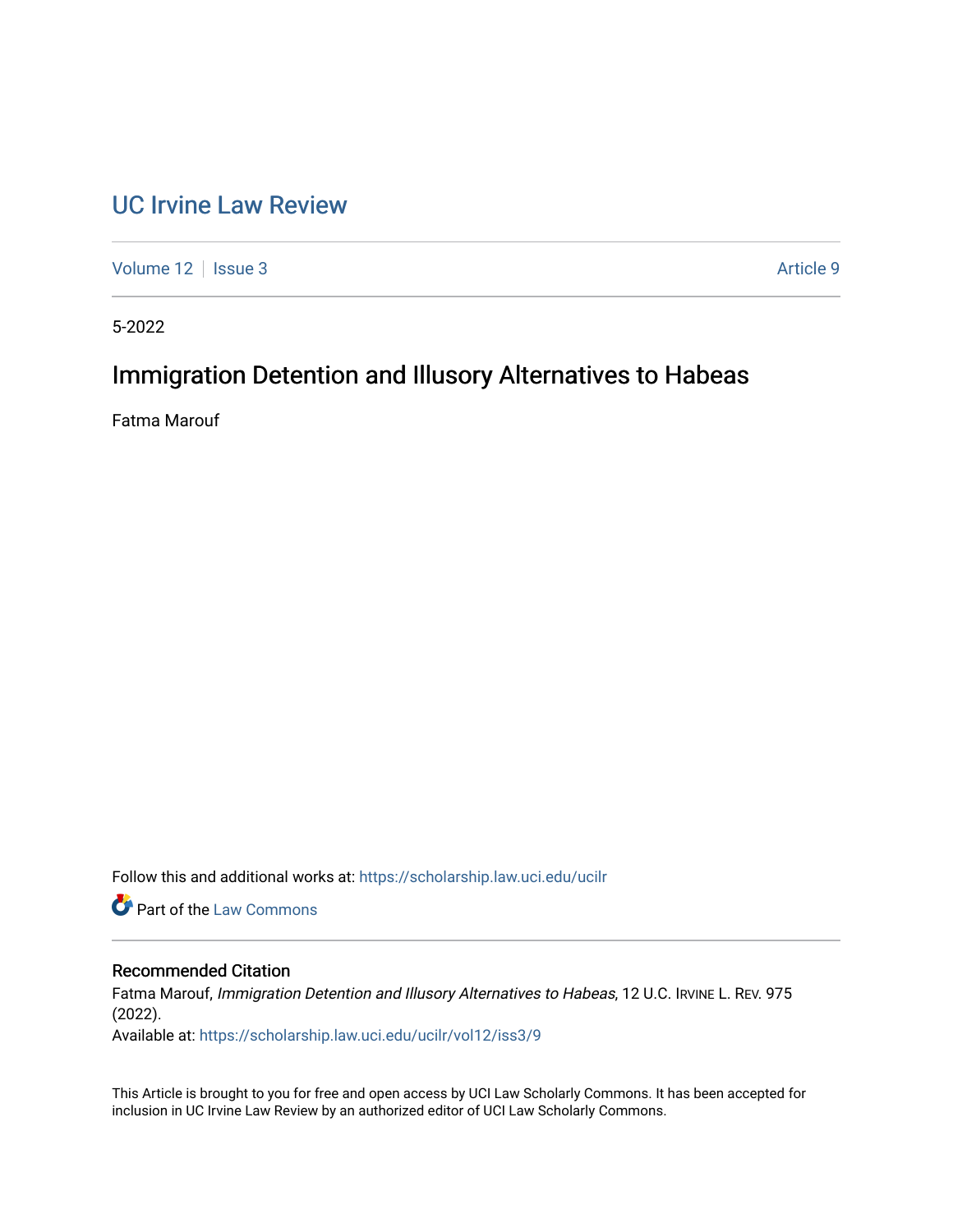# Immigration Detention and Illusory Alternatives to Habeas

# Fatma Marouf\*

*The Supreme Court has never directly addressed whether, or under what circumstances, a writ of habeas corpus may be used to challenge the conditions of detention, as opposed to the fact or duration of detention. Consequently, a circuit split exists on habeas jurisdiction over conditions claims. The COVID-19 pandemic brought this issue into the spotlight as detained individuals fearing infection, serious illness, and death requested release through habeas petitions around the country. One of the factors that courts considered in deciding whether to exercise habeas jurisdiction was whether alternative remedies exist, through a civil rights or tort-based action. This Article examines that question in depth, focusing specifically on the availability of meaningful alternatives for detained noncitizens. The Article analyzes challenges for noncitizens in bringing civil rights actions under Section 1983 or* Bivens*, tort actions under the Federal Tort Claims Act and state tort laws, and actions for injunctive relief directly under the Fifth Amendment and under the Administrative Procedure Act. By demonstrating that meaningful alternatives to habeas are often illusory for detained noncitizens, the Article argues that courts should err on the side of exercising habeas jurisdiction instead of making cursory conclusions that alternative remedies can be pursued.* 

<sup>\*</sup> Professor of Law, Texas A&M School of Law (JD, MPH, Harvard; BA, Yale). I would like to thank my former students, Tiffany Daniels, Marisela Gonzales, Sydney Lawson, and Maria Jose Rosales Lagos for their research that contributed to this piece. I would also like to thank the editors of the *UC Irvine Law Review* for their careful edits and comments. Any errors are my own.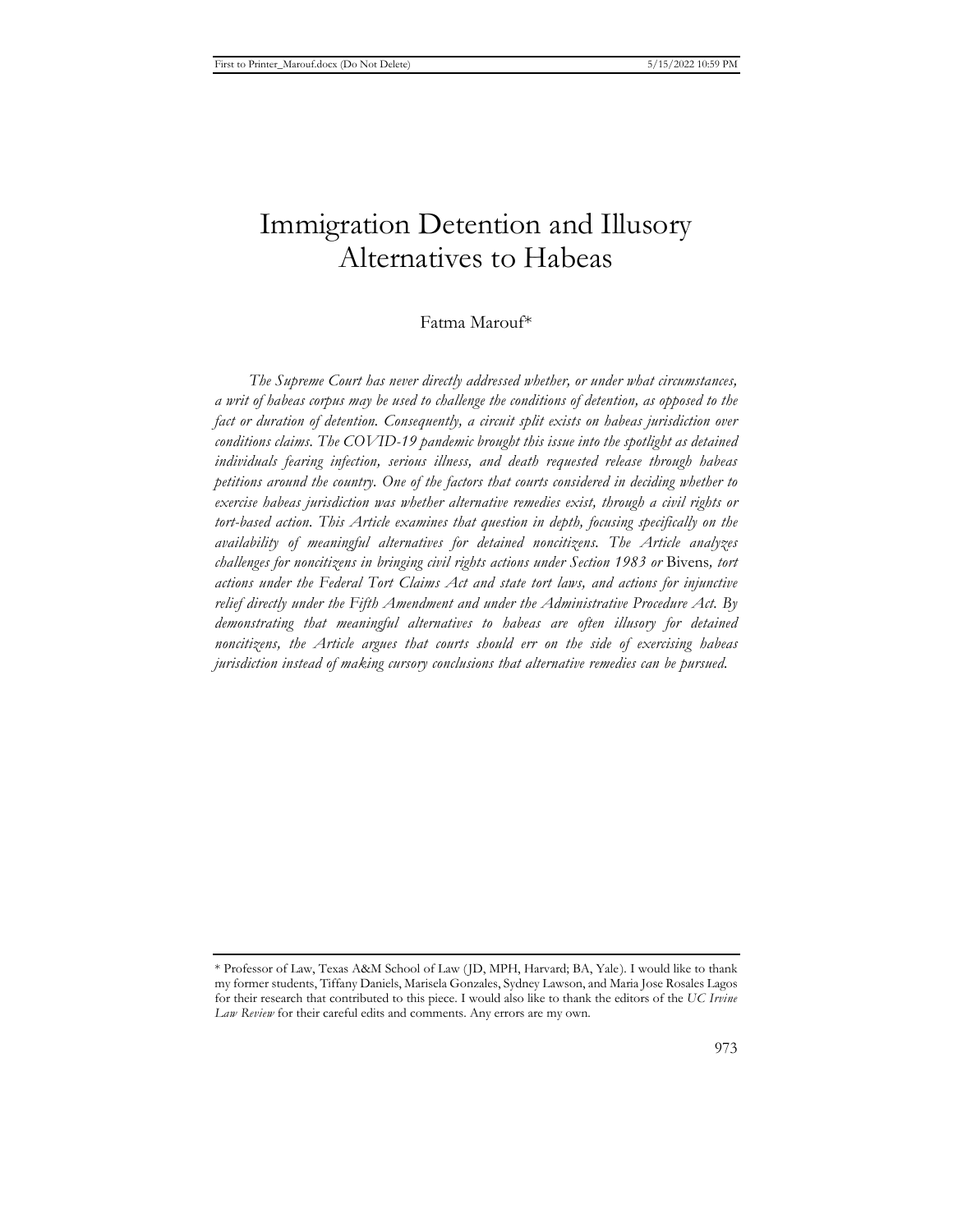| I.   |                                                                            |                                                                      |                                                                |  |
|------|----------------------------------------------------------------------------|----------------------------------------------------------------------|----------------------------------------------------------------|--|
|      | The Circuit Split on Habeas Jurisdiction over Conditions Claims  979<br>А. |                                                                      |                                                                |  |
|      | В.                                                                         | A Split Within the Split: Rationales for Exercising Jurisdiction 982 |                                                                |  |
|      |                                                                            |                                                                      |                                                                |  |
|      |                                                                            | $2^{+}$                                                              | No Set of Conditions Would Be Constitutionally Sufficient  984 |  |
|      |                                                                            |                                                                      |                                                                |  |
| II.  |                                                                            |                                                                      |                                                                |  |
|      | $A_{\cdot}$                                                                |                                                                      |                                                                |  |
|      |                                                                            |                                                                      | 1. Detention Facilities Operated by State or Local             |  |
|      |                                                                            |                                                                      |                                                                |  |
|      |                                                                            | 2.                                                                   | Detention Facilities Operated by Private Companies992          |  |
|      | В.                                                                         |                                                                      |                                                                |  |
|      |                                                                            | $1_{-}$                                                              |                                                                |  |
|      |                                                                            | 2.                                                                   |                                                                |  |
|      |                                                                            | 3.                                                                   |                                                                |  |
|      |                                                                            | 4.                                                                   |                                                                |  |
| III. |                                                                            |                                                                      |                                                                |  |
|      | $A_{-}$                                                                    |                                                                      |                                                                |  |
|      | В.                                                                         |                                                                      |                                                                |  |
| IV.  |                                                                            |                                                                      |                                                                |  |
|      |                                                                            |                                                                      | A. Implied Cause of Action Directly Under the Fifth            |  |
|      |                                                                            |                                                                      |                                                                |  |
|      |                                                                            |                                                                      | B. Claims Under the Administrative Procedure Act1012           |  |
|      |                                                                            |                                                                      |                                                                |  |

### **INTRODUCTION**

Across the country, medically vulnerable immigrants have been challenging their detention during the COVID-19 pandemic through habeas petitions demanding release.1 For many, the door has been slammed shut with a finding that the court lacks subject matter jurisdiction over these habeas petitions.<sup>2</sup> Without direct guidance from the Supreme Court, circuit courts are split as to whether a habeas petition may be used to challenge the *conditions* of detention, as opposed to the *fact or duration* of detention.3 In *Preiser*, the Supreme Court indicated that a habeas petition is the proper way to challenge the fact or duration of detention, but

<sup>1.</sup> *See generally* Jonathan L. Hafetz, Note, *The Untold Story of Noncriminal Habeas Corpus and the 1996 Immigration Acts*, 107 YALE L.J. 2509, 2524 (1998) (examining the historical availability of habeas to challenge noncriminal detention and explaining that "[a]liens in the United States have likewise been able to challenge their confinement through habeas corpus since the nation's founding").

<sup>2.</sup> *See infra* Part I.

<sup>3.</sup> *See id.*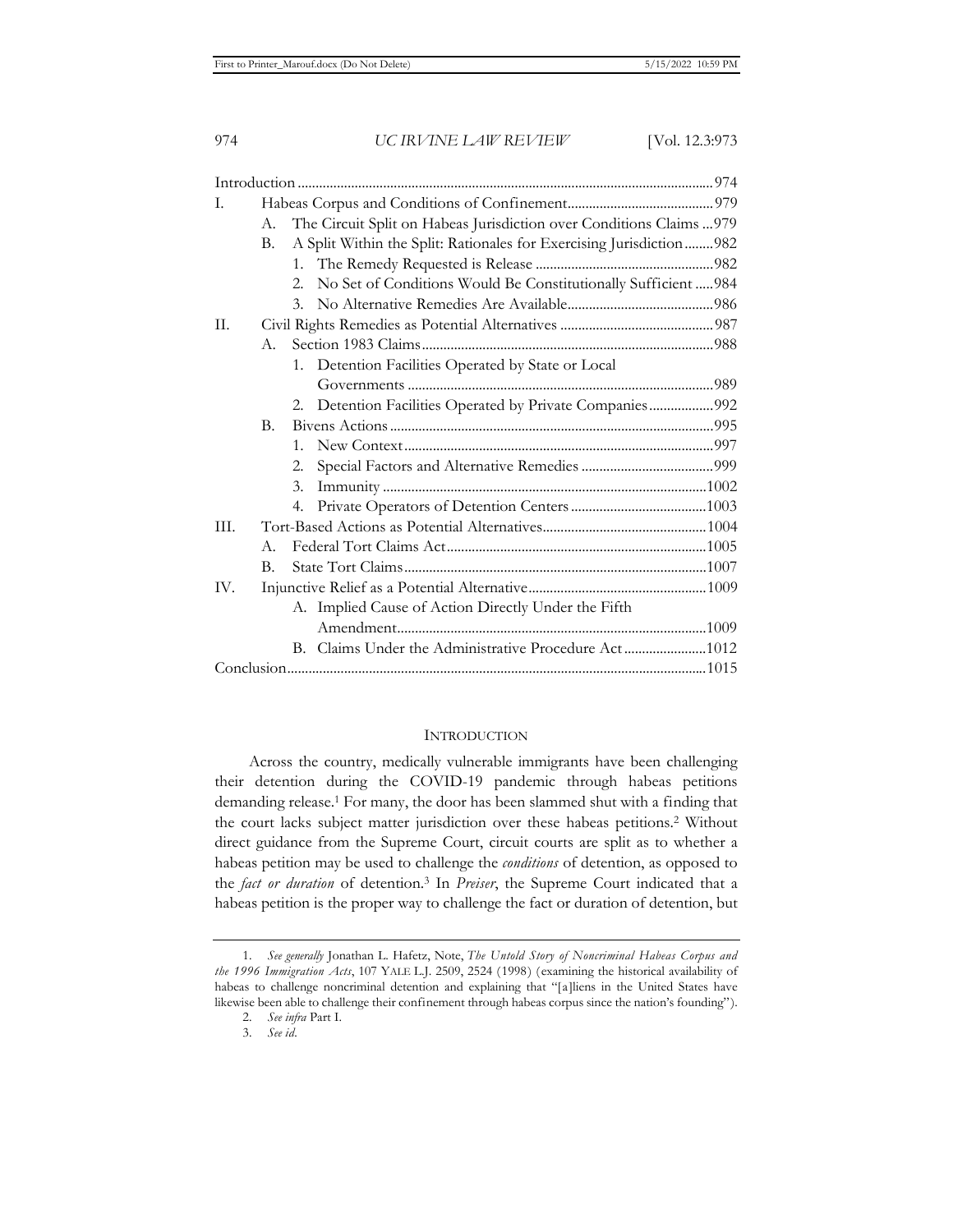a civil rights action is the proper way to challenge the conditions of detention.4 However, the Court did not rule out the possibility of habeas also being used to challenge detention conditions.5

The COVID-19 pandemic brought this jurisdictional question into the spotlight. Some courts have exercised jurisdiction even in circuits that generally do not recognize habeas as a vehicle to challenge detention conditions. These courts have reasoned that the remedy requested is release, no conditions would be constitutionally sufficient, or, in a small number of cases, that no alternative remedies are available. Other courts, however, have rejected habeas jurisdiction, contending that civil rights remedies or even tort remedies *are* available. Despite extensive legal scholarship on the role of alternative remedies in examining *Bivens*  civil rights claims,<sup>6</sup> no prior articles have explored the relevance of alternative remedies in jurisdictional questions regarding habeas petitions related to detention conditions.7 This Article examines that issue in the context of habeas petitions brought by noncitizens, where alternative remedies are especially limited. This Article argues that civil rights and tort remedies provide largely illusory alternatives for most detained noncitizens and should not be viewed as substitutes for the writ of habeas corpus.

Noncitizens can be detained for many reasons, even if they do not have a criminal history.8 Some are subject to mandatory detention under the Immigration and Nationality Act, including asylum seekers who present themselves at ports of entry,<sup>9</sup> while others are detained by Immigration and Customs Enforcement (ICE) as a matter of discretion.10 Although the average length of detention may be only a

7. Other articles addressing jurisdictional questions involving habeas petitions by noncitizens have examined issues such as jurisdiction over noncitizens detained abroad and jurisdiction-stripping statutes but not the issue of subject matter jurisdiction over conditions claims. *See, e.g.*, Richard H. Fallon, Jr. & Daniel J. Meltzer, *Habeas Corpus Jurisdiction, Substantive Rights, and the War on Terror*, 120 HARV. L. REV. 2029, 2101–02 (2007); Gerald L. Neuman, *Habeas Corpus, Executive Detention, and the Removal of Aliens*, 98 COLUM. L. REV. 961, 980 n.105 (1998).

8. *See* 8 U.S.C. § 1225(b) (generally requiring detention of noncitizens arriving at a port of entry who appear subject to removal, including asylum seekers); 8 U.S.C. § 1226(a) (generally authorizing discretionary detention pending a decision of whether a noncitizen is to be removed).

9. See 8 U.S.C. § 1225(b)(1)(B)(ii) (stating that a noncitizen in expedited proceedings who establishes a credible fear "shall be detained for further consideration of the application for asylum").

10. *See* 8 U.S.C. 1226(a); *see also* Alina Das, *Immigration Detention: Information Gaps and Institutional Barriers to Reform*, 80 U. CHI. L. REV. 137, 140–41 (2013) (discussing the long history of discretionary detention); Alina Das, *Unshackling Habeas Review:* Chevron *Deference and Statutory*

<sup>4.</sup> *See* Preiser v. Rodriguez, 411 U.S. 475, 500 (1973).

<sup>5.</sup> *See id.* 

<sup>6.</sup> *See, e.g.*, Alex Langsam, Note, *Breaking* Bivens*?: Falsification Claims After* Ziglar v. Abbasi *and Reframing the Modern* Bivens *Doctrine*, 88 FORDHAM L. REV. 1395, 1426–27 (2020) (discussing how courts are split on whether to focus on the formal existence of alternative remedies or the practical existence and meaningfulness of the remedy in the *Bivens* context); David C. Nutter, Note, *Two Approaches to Determine Whether an Implied Cause of Action Under the Constitution Is Necessary: The Changing Scope of the* Bivens *Action*, 19 GA. L. REV. 683, 705 (1985) (discussing the Court's move from an "Equally Effective Approach" in *Bivens* cases to a "Damages or Nothing Approach" as one where the focus shifted from "redressing constitutional wrongs" to separation of powers).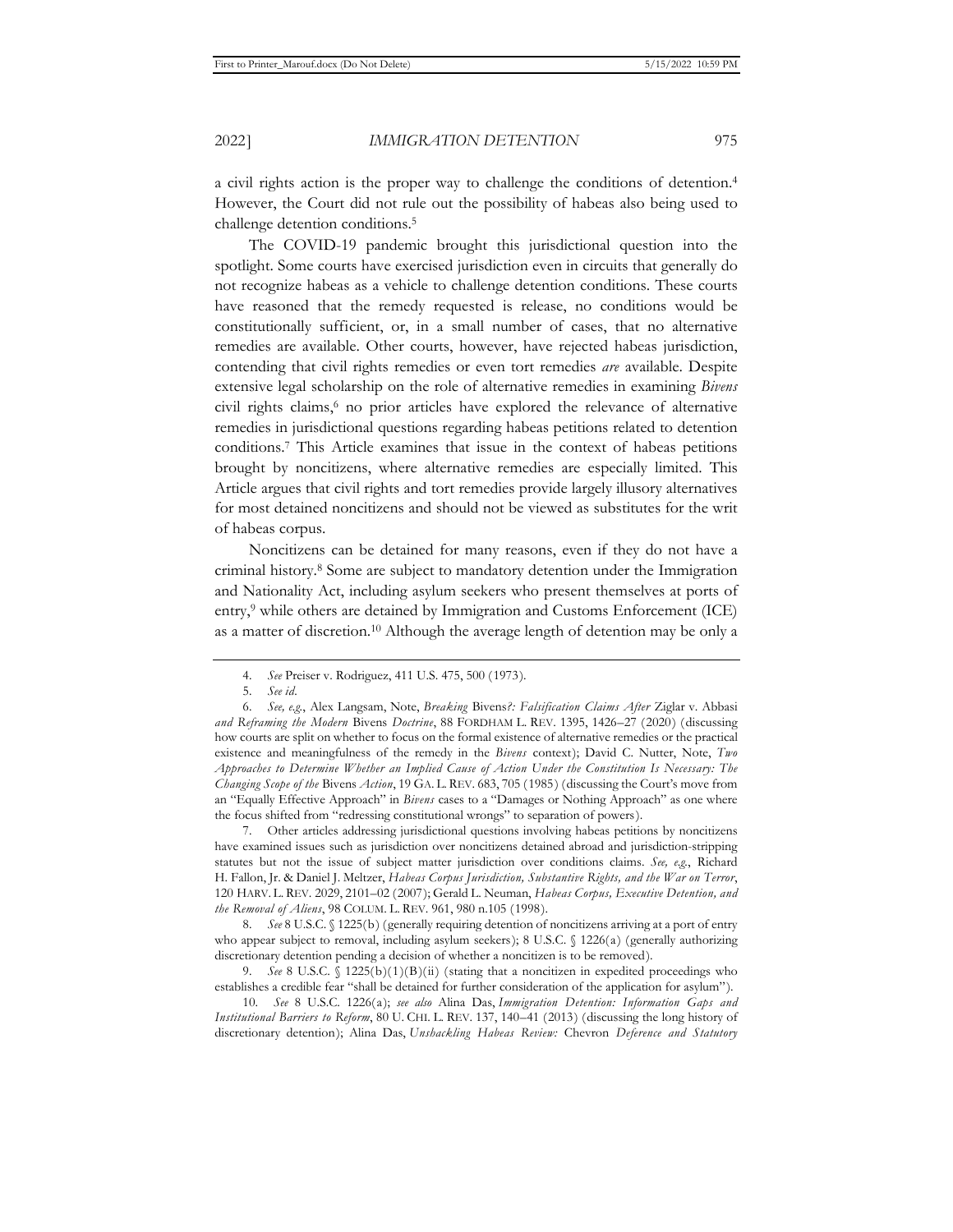few months, there are hundreds of cases where detention lasts over a year.11 Like other incarcerated populations, noncitizens in civil immigration detention have been hit hard by COVID-19. As of February 22, 2021, ICE reported that 9,530 detained immigrants have tested positive for COVID-19 out of 101,214 tested.12 This positivity rate of 9.4% among detained immigrants is much higher than the rate of 5.9% for the United States as a whole.13 While the total number of immigration detainees has dropped by two-thirds since the COVID-19 pandemic started and is currently under 15,000,<sup>14</sup> the average length of detention has almost doubled, placing those who remain detained, especially those with medical vulnerabilities, at heightened risk.15

Approximately seventy percent of detained noncitizens are currently in privately operated detention facilities, and the rest are primarily in jails and prisons operated by states or localities.16 Very few are in federally operated facilities.17 Some

11. Mark Noferi, *Cascading Constitutional Deprivation: The Right to Appointed Counsel for Mandatorily Detained Immigrants Pending Removal Proceedings*, 18 MICH. J. RACE & L. 63, 80–82 (2012) (discussing prolonged detention).

12. *See ICE Guidance on COVID-19*, U.S.IMMIGR. & CUSTOMS ENF'T, https://www.ice.gov/ coronavirus [https://web.archive.org/web/20210222181131/https://www.ice.gov/coronavirus] (last visited Feb. 22, 2021).

13. *See COVID Data Tracker Weekly Review*: *Stop Variants by Stopping the Spread*, CTRS. FOR DISEASE CONTROL & PREVENTION, https://www.cdc.gov/coronavirus/2019-ncov/covid-data/ covidview/past-reports/02192021.html [https://perma.cc/X7AA-WGFC] (Feb. 19, 2021).

14. U.S. IMMIGR. & CUSTOMS ENF'T, *supra* note 12.

15. *See* U.S. IMMIGR. & CUSTOMS ENF'T, U.S. IMMIGRATION AND CUSTOMS ENFORCEMENT FISCAL YEAR 2020 ENFORCEMENT AND REMOVAL OPERATIONS REPORT 10, 11 fig.7 (2020).

16. *See Detention by the Numbers*, FREEDOM FOR IMMIGRANTS, https://www.freedomforimmigrants.org /detention-statistics [https://web.archive.org/web/20210221044337/https://www.freedomfor immigrants.org/detention-statistics] (last visited Feb. 22, 2021) (reporting seventy percent based on federal data); Tara Tidwell Cullen, *ICE Released Its Most Comprehensive Immigration Detention Data Yet. It's Alarming.*, NAT'L IMMIGRANT JUST. CTR. (Mar. 13, 2018), https://immigrantjustice.org/ staff/blog/ice-released-its-most-comprehensive-immigration-detention-data-yet [https://perma.cc/VKV9- D6R3] (reporting that seventy-one percent of detained noncitizens were in privately operated detention centers in November 2017); *see also* EMILY RYO & IAN PEACOCK, AM. IMMIGR. COUNCIL, THE LANDSCAPE OF IMMIGRATION DETENTION IN THE UNITED STATES 2 (2018) (finding that sixty-seven percent of detained noncitizens were "confined at least once" in a privately operated facility based on FY 2015 data); Emily Ryo & Ian Peacock, *A National Study of Immigration Detention in the United States*, 92 S. CAL. L. REV. 1, 28 tbl.2 (2018) (same); HOMELAND SEC. ADVISORY COUNCIL, DEP'T OF HOMELAND SEC., REPORT OF THE SUBCOMMITTEE ON PRIVATIZED IMMIGRATION DETENTION FACILITIES 6 tbl.1 (2016), https://www.dhs.gov/sites/default/files/publications/ DHS%20HSAC%20PIDF%20Final%20Report.pdf [https://perma.cc/QQ5P-4D6L] (stating that sixty-five percent of immigration detainees were in privately operated facilities).

17. *See* U.S. IMMIGR. & CUSTOMS ENF'T, FY 2021 DETENTION STATISTICS, https://www.ice.gov/doclib/detention/FY21-detentionstats.xlsx [https://perma.cc/C87D-LAF2] (Mar. 14, 2022) (see tab for Facilities FY21 YTD showing that the Federal Bureau of Prisons operates

*Interpretation in Immigration Detention Cases*, 90 N.Y.U. L. REV. 143, 205–06 (2015) (discussing mandatory detention under 8 U.S.C. § 1226(c)); Peter H. Schuck, *The Transformation of Immigration Law*, 84 COLUM. L. REV. 1, 28–30 (1984) (describing detention of noncitizens as "an awesome power in its own right"); Denise Gilman, *Realizing Liberty: The Use of International Human Rights Law to Realign Immigration Detention in the United States*, 36 FORDHAM INT'L L.J. 243, 267–79 (2013) (arguing that a human rights framework calls for limiting the use of detention).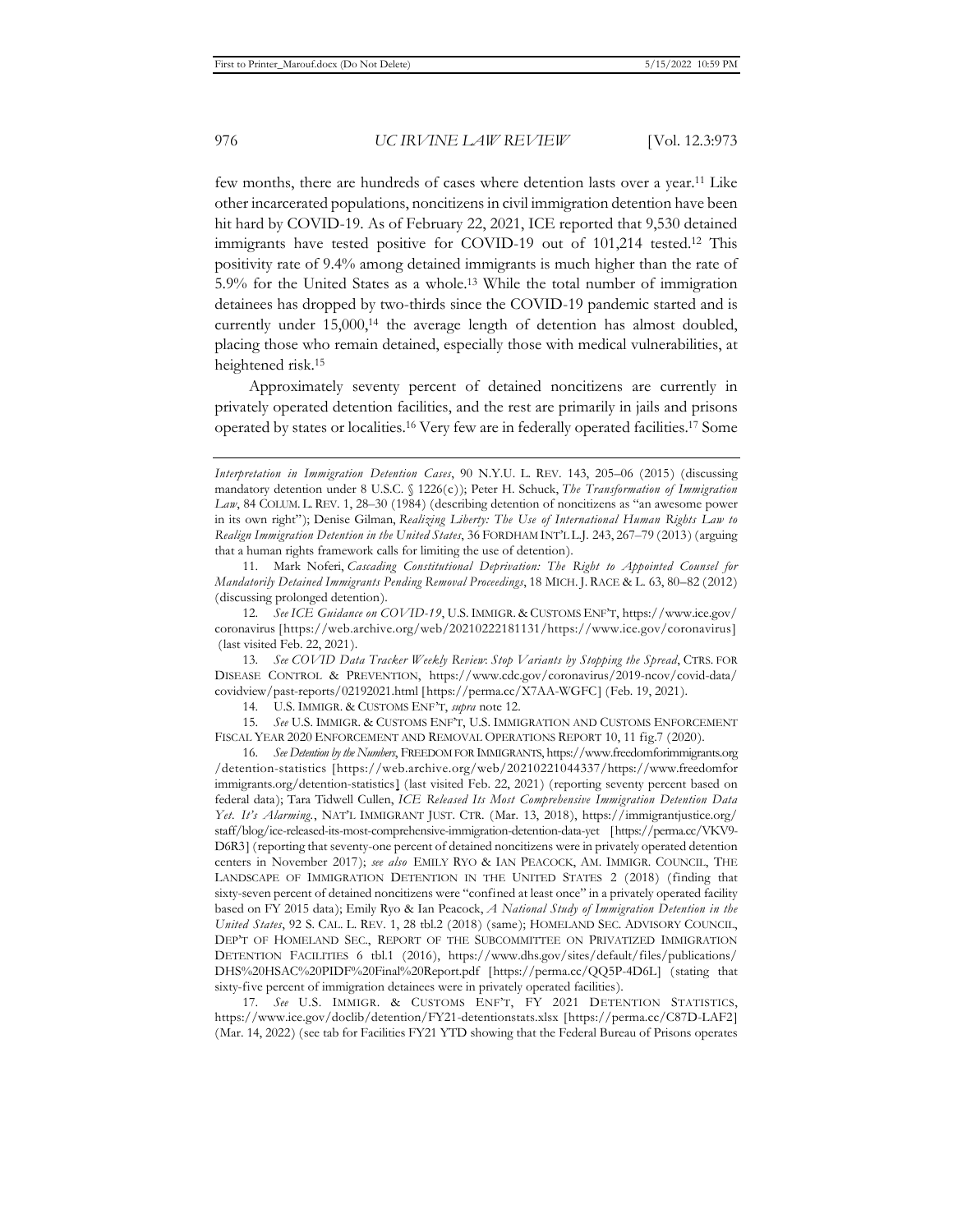detention facilities are owned by ICE and operated by private companies (Service Processing Centers).18 Others are both owned and operated by private companies that contract with ICE (Contract Detention Facilities).19 State and local jails also hold immigration detainees, either with criminal detainees pursuant to an Inter-governmental Service Agreement (IGSA) with ICE, or exclusively for ICE, pursuant to a Dedicated Inter-Governmental Service Agreement.20 Either way, the state or locality may subcontract operations to private companies.<sup>21</sup> The three "Family Residential Centers" that detain children with their parents are all privately operated. Additionally, the U.S. Marshals Service contracts with both private companies and local governments to operate detention facilities that are utilized by ICE as a rider on the contract.<sup>22</sup> Finally, the Federal Bureau of Prisons (BOP) operates two facilities in Hawaii and Puerto Rico with a miniscule number of noncitizens in ICE custody.23

This detention scheme, dominated by privately operated facilities, has a significant impact on the feasibility of civil rights remedies, in part because claims brought under Section 1983 of the Civil Rights Act require action under color of *state law*, and a *Bivens* civil rights claim requires action under color of *federal law*. This Article argues that courts should engage in an individualized analysis of whether alternative remedies are actually available, taking into account the type of detention facility, before reflexively denying habeas jurisdiction based on the notion that detention conditions should be challenged through civil rights claims. Since the founding of the United States, "the Great Writ was considered a primary safeguard of individual liberty against a tyrannical Executive."24 Before blocking habeas as a remedy, courts should at least carefully evaluate whether a meaningful alternative exists.

Part I discusses the Supreme Court jurisprudence on habeas petitions and challenges to the conditions of confinement, explaining that the Court has left this an open question for nearly half a century. Part I then examines the circuit split that has resulted from the vacuum in guidance from the Supreme Court. Part I shows that the distinction between a habeas petition challenging conditions and one challenging the fact or duration of detention is not always clear, as the COVID-19 pandemic highlighted. By examining the reasoning of recent federal court decisions in cases involving COVID-19-related habeas petitions, this Article identifies three rationales that courts have utilized in construing a claim related to conditions as

only two facilities in Puerto Rico and Hawaii with an average daily detained population of only sixteen noncitizens in ICE custody).

<sup>18.</sup> *Id.* (see tab for Footnotes explaining the different types of detention facilities).

<sup>19.</sup> *Id.* 

<sup>20.</sup> *Id.* 

<sup>21.</sup> *Id.* 

<sup>22.</sup> *Id.* 

<sup>23.</sup> *Id.* 

<sup>24.</sup> Paul Diller, *Habeas and (Non-)Delegation*, 77 U. CHI. L. REV. 585, 590 (2010).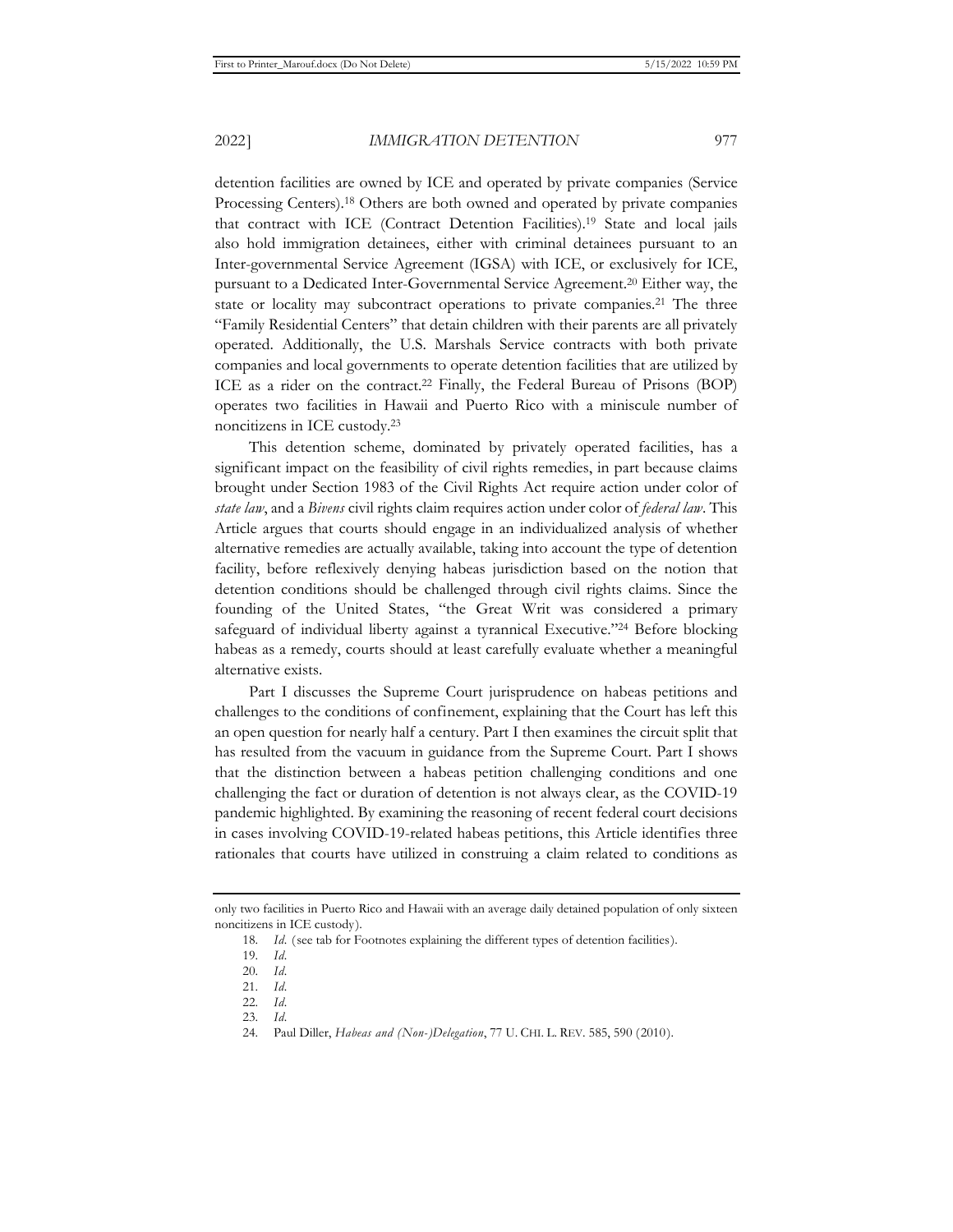actually challenging the fact of detention. One rationale is that the remedy requested is release. A second rationale is that no conditions of detention would be constitutionally sufficient. A third rationale is that no alternative remedies are available. However, many courts have also rejected habeas jurisdiction, reasoning that alternative remedies *are* available. The availability of alternative remedies therefore emerges as a critical issue in judicial decisions about habeas subject matter jurisdiction.

Part II examines whether civil rights remedies, mentioned by the Supreme Court in *Preiser*, are actually meaningful alternatives for detained noncitizens. Part II argues that the state action requirement for Section 1983 claims creates a structural barrier to relief for most detained noncitizens. The thirty percent of immigration detainees in city and county jails have a better chance at showing state action than the seventy percent in privately operated facilities, but given ICE's heavy involvement in supervising and monitoring, courts may well conclude that even officials in city and county jails are operating under color of federal law, not state law. For noncitizens in privately operated facilities, especially those that are dedicated to ICE, it will be even harder to establish the state action requirement for liability under Section 1983. Additionally, Part II argues that a *Bivens* remedy for a constitutional violation under color of federal law is unlikely to be available to detained noncitizens challenging detention conditions and policies after the Supreme Court's decisions in *Abbasi* and *Hernandez*, which sharply curtailed the contexts for a *Bivens* action.

Part III turns to tort-based remedies, which some courts have mentioned as alternatives to habeas petitions, examining claims under the Federal Tort Claims Act (FTCA) as well as state tort laws. Part III argues that there is often no private analogue in tort law to the actions taken by immigration officials, and multiple exceptions to the limited waiver of sovereign immunity in the FTCA exist for independent contractors, discretionary functions, and due care that may block a claim brought by a detained noncitizen. State tort law also may not provide a meaningful remedy because constitutional violations related to detention conditions often do not correspond to any tort.

Finally, Part IV examines the possibility of injunctive relief as an alternative to habeas, analyzing an implied cause of action directly under the Fifth Amendment or a claim under the Administrative Procedure Act. Obstacles exist to both, especially for noncitizens detained within the jurisdictions of the Fifth and Eleventh Circuits, who comprise a majority of all detained noncitizens.

The Article concludes that the absence of meaningful alternative remedies for many detained noncitizens weighs heavily in favor of exercising jurisdiction over habeas petitions which request release based on the conditions of detention.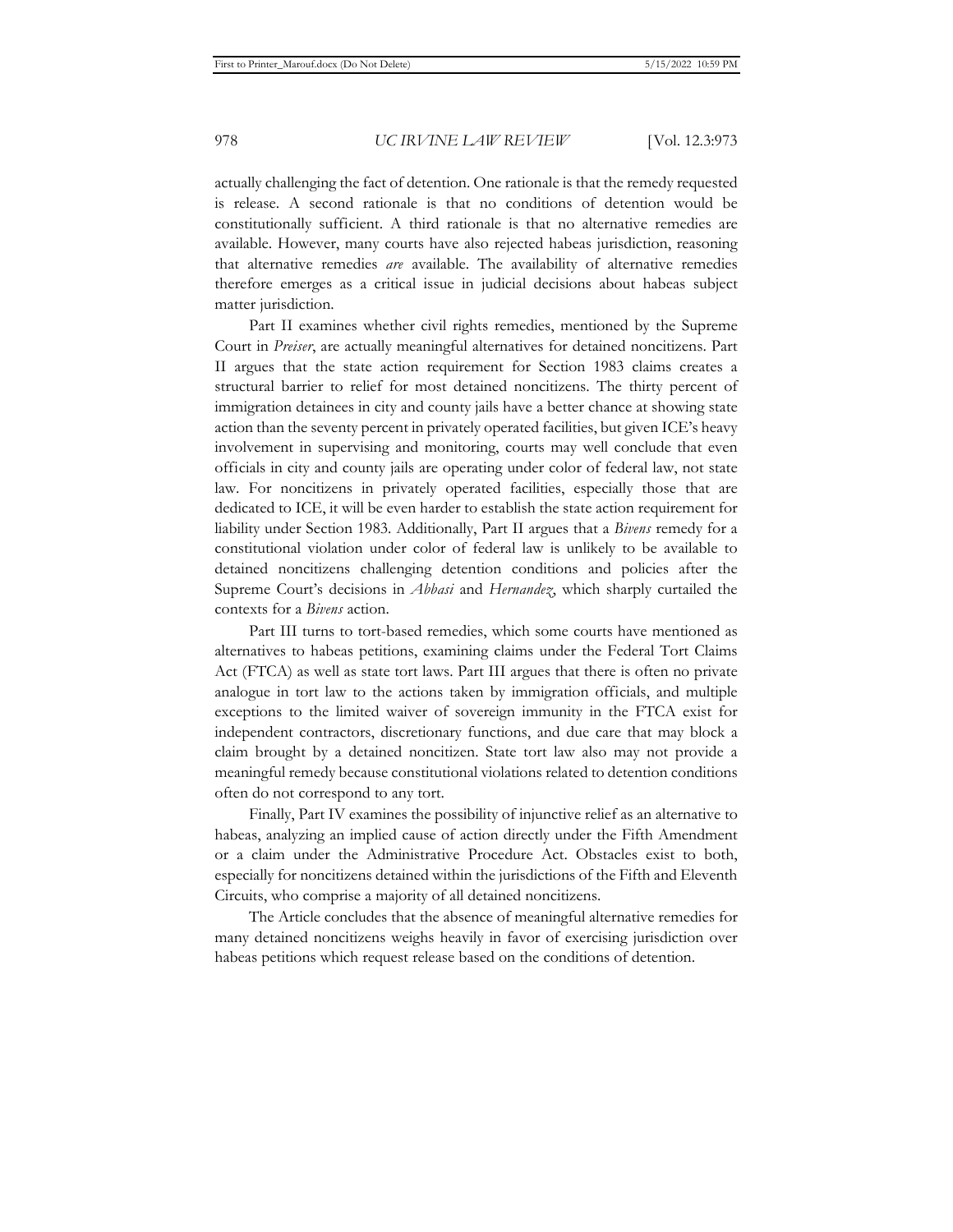#### I. HABEAS CORPUS AND CONDITIONS OF CONFINEMENT

In sixteenth-century England, the most important form of habeas corpus was to "inquir[e] into illegal detention with a view to an order releasing the petitioner."25 The Supreme Court has explained that, at an "absolute minimum," the Suspension Clause of the U.S. Constitution protects the writ of habeas corpus as it existed in 1798.<sup>26</sup> But the federal habeas corpus statute, 28 U.S.C.  $\sqrt{2241}$ , expanded the writ of habeas corpus,<sup>27</sup> which was never "a static, narrow, formalistic remedy."<sup>28</sup> While the historical "core" of habeas corpus included challenges to the *fact or duration* of confinement,29 a claim that falls outside that core may still be the proper subject of statutory habeas.<sup>30</sup> The plain language of statutory habeas extends to anyone who is "in custody in violation of the Constitution or laws or treaties of the United States."31 Whether this broad language encompasses claims challenging the conditions of confinement, however, remains disputed.32

As explained below, half a century ago, the Supreme Court held that the writ of habeas corpus encompassed conditions of confinement claims. But it later backed off that position in a series of decisions stating that this is an open question. Consequently, a circuit split has emerged regarding whether habeas can be used to challenge the conditions of confinement.

#### *A. The Circuit Split on Habeas Jurisdiction over Conditions Claims*

In 1969, the Supreme Court allowed a federal prisoner to use the writ of habeas corpus to challenge a prison regulation that prohibited giving legal assistance to other prisoners.33 Two years later, the Court ruled that a petition by state prisoners challenging "their living conditions and disciplinary measures" was "cognizable in federal habeas corpus."34

However, in 1973, the Court backed off that position in *Preiser*, where it addressed the scope of relief state prisoners may seek under Section 1983 of the Civil Rights Act. In *Preiser,* the Court explained that "when a state prisoner is

<sup>25.</sup> Fay v. Noia, 372 U.S. 391, 399 n.5 (1963), *overruled in part by* Wainwright v. Sykes, 433 U.S. 72 (1977).

<sup>26.</sup> Immigr. & Naturalization Serv. v. St. Cyr, 533 U.S. 289, 301 (2001) (quoting Felker v. Turpin, 518 U.S. 651, 664 (1996)), *superseded by statute*, REAL ID Act of 2005, Pub. L. No. 109-13, 119 Stat. 302, *as recognized in* Nasrallah v. Barr, 140 S. Ct. 1683 (2020).

<sup>27.</sup> Rasul v. Bush, 542 U.S. 466, 474 (2004) (quoting Swain v. Pressley, 430 U.S. 372, 380 n.13 (1977)).

<sup>28.</sup> Jones v. Cunningham, 371 U.S. 236, 243 (1963).

<sup>29.</sup> Preiser v. Rodriguez, 411 U.S. 475, 484–87 (1973).

<sup>30.</sup> Kiyemba v. Obama, 561 F.3d 509, 513 (D.C. Cir. 2009).

<sup>31. 28</sup> U.S.C. § 2241(c)(3).

<sup>32.</sup> *See infra* Section I.A (discussing the circuit split that has emerged).

<sup>33.</sup> *See generally* Johnson v. Avery, 393 U.S. 483 (1969).

<sup>34.</sup> Wilwording v. Swenson, 404 U.S. 249, 249, 251 (1971) (per curium), *superseded by statute*, Prison Litigation Reform Act of 1995, Pub. L. No. 104-134, 110 Stat. 1321-71, *as amended*, 42 U.S.C. § 1997e, *as recognized in* Woodford v. Ngo, 548 U.S. 81 (2006).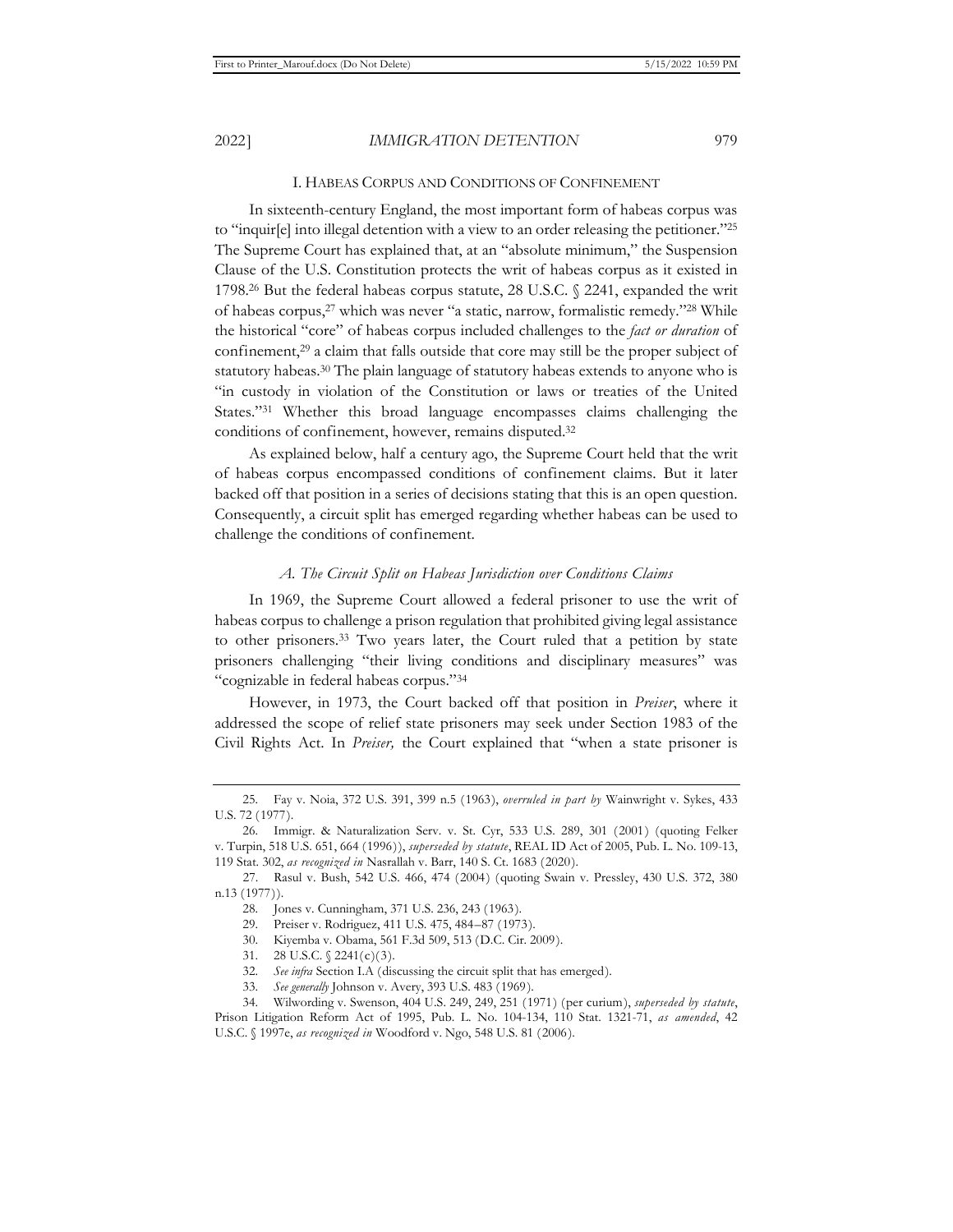challenging the *very fact or duration* of his confinement, and the relief he seeks is a determination that he is entitled to immediate release or a speedier release from that imprisonment, his sole federal remedy is a writ of habeas corpus."35 On the other hand, "a [Section] 1983 action is a proper remedy for a state prisoner who is making a constitutional challenge to the *conditions* of his prison life, but not to the fact or length of his custody."36 The Court noted, however, that "*[w]hen a prisoner is put under additional and unconstitutional restraints during his lawful custody, it is arguable that habeas corpus will lie* to remove the restraints making the custody illegal."37 Thus, the Court suggested that habeas may still be a viable way to challenge the conditions of custody, but it declined to "explore the appropriate limits of habeas corpus as an alternative remedy."38

At least three times since *Preiser*, the Court has confirmed that this remains an open question.39 In *Bell*, the Court decided to "leave to another day the question of the propriety of using a writ of habeas corpus to obtain review of the conditions of confinement."40 In *Boumediene*, the Court declined to "discuss the reach of the writ with respect to claims of unlawful conditions of treatment or confinement."<sup>41</sup> Most recently, in *Abbasi*, the Court explicitly stated that it had "left open the question whether [detainees] might be able to challenge their confinement conditions via a petition for a writ of habeas corpus."42

*Abbasi*, like *Preiser*, suggests that, at least in some circumstances, habeas may be used to challenge the conditions of detention. In refusing to extend a *Bivens* cause of action to noncitizens who challenged the government's detention policy after the 9/11 attacks, the Court in *Abbasi* noted that "the habeas remedy, if necessity required its use*,* would have provided a faster and more direct route to relief than a suit for money damages."43 Given the absence of clear guidance from the Supreme Court, lower courts have taken conflicting positions on this question.<sup>44</sup>

<sup>35.</sup> Preiser v. Rodriguez, 411 U.S. 475, 500 (1973) (emphasis added).

<sup>36.</sup> *Id.* at 499 (emphasis added).

<sup>37.</sup> *Id.* (emphasis added). *But see* Muhammad v. Close, 540 U.S. 749, 751 n.1 (2004) (per curiam) (observing that the Court has "never followed [that] speculation in [*Preiser*]").

<sup>38.</sup> *Preiser*, 411 U.S. at 500.

<sup>39.</sup> *See generally* Bell v. Wolfish, 441 U.S. 520, 526 n.6 (1979); Boumediene v. Bush, 553 U.S. 723, 792 (2008); Ziglar v. Abbasi, 137 S. Ct. 1843, 1862–63 (2017).

<sup>40.</sup> *Wolfish*, 441 U.S. at 526 n.6.

<sup>41.</sup> *Boumediene*, 553 U.S. at 792.

<sup>42.</sup> *Abbasi*, 137 S. Ct. at 1862–63.

<sup>43.</sup> *Id.* at 1863. *See generally* Ojo v. United States, 364 F. Supp. 3d 163 (E.D.N.Y. 2019).

<sup>44.</sup> *See infra* notes 45–58.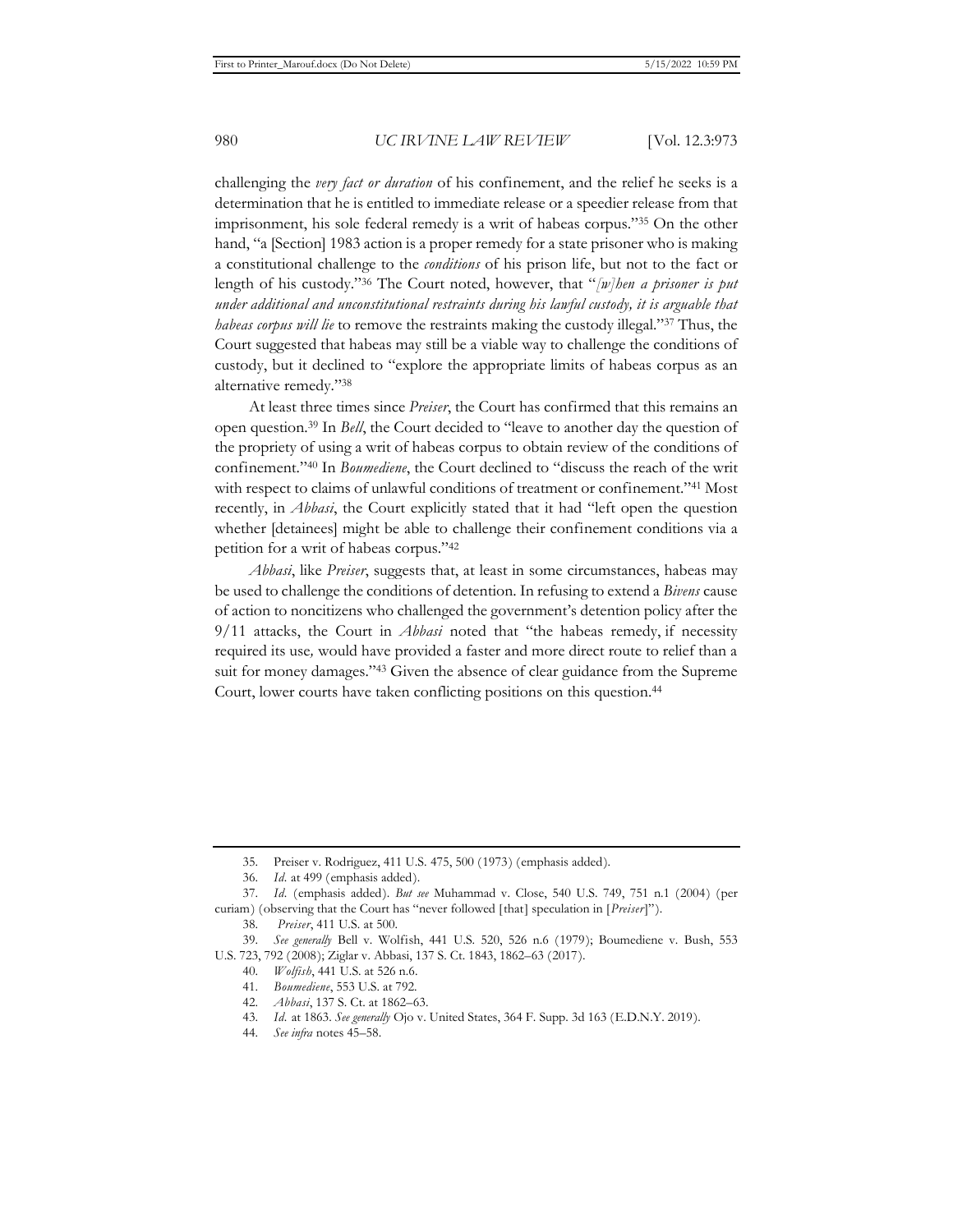2022] *IMMIGRATION DETENTION* 981

The federal appellate courts are currently split on whether habeas may be used to challenge the conditions of confinement.<sup>45</sup> The D.C. Circuit,<sup>46</sup> First Circuit,<sup>47</sup> Second Circuit,<sup>48</sup> and Third Circuit<sup>49</sup> have allowed conditions claims to be brought through habeas petitions. The Fifth Circuit,<sup>50</sup> Sixth Circuit,<sup>51</sup> Seventh Circuit,<sup>52</sup> Eighth Circuit,<sup>53</sup> and Tenth Circuit,<sup>54</sup> on the other hand, generally do not allow conditions of confinement claims to be brought through a habeas petition. The Fourth Circuit<sup>55</sup> and Eleventh Circuit<sup>56</sup> have rejected the use of habeas to challenge

47. United States v. DeLeon, 444 F.3d 41, 59 (1st Cir. 2006) (stating in dictum, "[i]f the conditions of incarceration raise Eighth Amendment concerns, habeas corpus is available.").

49. Hope v. Warden York Cnty. Prison, 972 F.3d 310, 317 (3d Cir. 2020) (recognizing jurisdiction over habeas petition brought by immigration detainees challenging conditions during COVID-19); *see also* Ali v. Gibson, 572 F.2d 971, 975 n.8 (3d Cir. 1978) (noting that a conditions-of-confinement claim is cognizable in habeas "only in extreme cases"), *superseded by statute in irrelevant part* Revised Organic Act of 1954, Pub. L. No. 98–454, 98 Stat. 1732, *as recognized in* Callwood v. Enos, 230 F.3d 627, 633 (3d Cir. 2000).

50. Carson v. Johnson, 112 F.3d 818, 820–21 (5th Cir. 1997) ("If 'a favorable determination . . . would not automatically entitle [the detainee] to accelerated release,' . . . the proper vehicle is a [civil rights] suit." (quoting Orellana v. Kyle, 65 F.3d 29, 31 (5th Cir. 1995) (per curiam))).

51. Luedtke v. Berkebile, 704 F.3d 465, 466 (6th Cir. 2013) (habeas "is not the proper vehicle for a prisoner to challenge conditions of confinement" (citing Martin v. Overton, 391 F.3d 710, 714 (6th Cir. 2004))); *see also* Velasco v. Lamanna, 16 F. App'x 311, 314 (6th Cir. 2001). *But see* Adams v. Bradshaw, 644 F.3d 481, 482–83 (6th Cir. 2011) (per curiam) (recognizing an exception where no set of conditions would be sufficient to protect a petitioner's constitutional rights by holding that an Eighth Amendment challenge to lethal injection procedures was appropriate in the context of a habeas petition (citing Nelson v. Campbell, 541 U.S. 637, 645 (2004))).

52. Glaus v. Anderson, 408 F.3d 382, 386–88 (7th Cir. 2005) (holding that habeas could be used to challenge denial of proper medical treatment).

53. Kruger v. Erickson, 77 F.3d 1071, 1073 (8th Cir. 1996) (per curiam) ("If the prisoner is not challenging the validity of his conviction or the length of his detention, such as loss of good time, then a writ of habeas corpus is not the proper remedy."). *See generally* Spencer v. Haynes, 774 F.3d 467 (8th Cir. 2014).

54. Montez v. McKinna, 208 F.3d 862, 865 (10th Cir. 2000); Palma-Salazar v. Davis, 677 F.3d 1031, 1035 (10th Cir. 2012); Standifer v. Ledezma, 653 F.3d 1276, 1280 (10th Cir. 2011).

55. *See* Wilborn v. Mansukhani, 795 F. App'x 157, 163–64 (4th Cir. 2019) (per curiam); Rodriguez v. Ratledge, 715 F. App'x 261, 265–66 (4th Cir. 2017) (per curiam) (noting that transfer from one prison to another is not a cognizable habeas claim because it challenges the conditions of an inmate's confinement, not its fact or duration). *But cf.* McNair v. McCune, 527 F.2d 874, 875 (4th Cir. 1975) (per curiam) (allowing habeas for a challenge to segregated confinement, which could be considered a conditions claim, although segregated confinement can also potentially affect the duration of detention). *See generally* Braddy v. Wilson, 580 F. App'x 172 (4th Cir. 2014) (per curiam).

56. Vaz v. Skinner, 634 F. App'x 778, 781 (11th Cir. 2015) (per curiam) (finding a writ of habeas corpus is "not the appropriate vehicle for . . . a claim challeng[ing] the conditions of confinement"); *see also* Archilla v. Witte, No. 4:20-cv-00596, 2020 WL 2513648, at \*14 (N.D. Ala. May 15, 2020) (collecting district court cases within the Eleventh Circuit holding that habeas may not be

<sup>45.</sup> *See* Aamer v. Obama, 742 F.3d 1023, 1036–38 (D.C. Cir. 2014) (explaining that the courts of appeals are divided on whether habeas petitions are appropriate procedural vehicles to remedy conditions-of-confinement claims).

<sup>46.</sup> *Id.* at 1038 (finding that a conditions claim related to being force-fed while attempting a hunger strike was appropriate under a habeas petition).

<sup>48.</sup> Thompson v. Choinski, 525 F.3d 205, 209 (2d Cir. 2008) (holding that a habeas petition was appropriate in challenging denial of access to the law library, denial of kosher food, and contested prison discipline).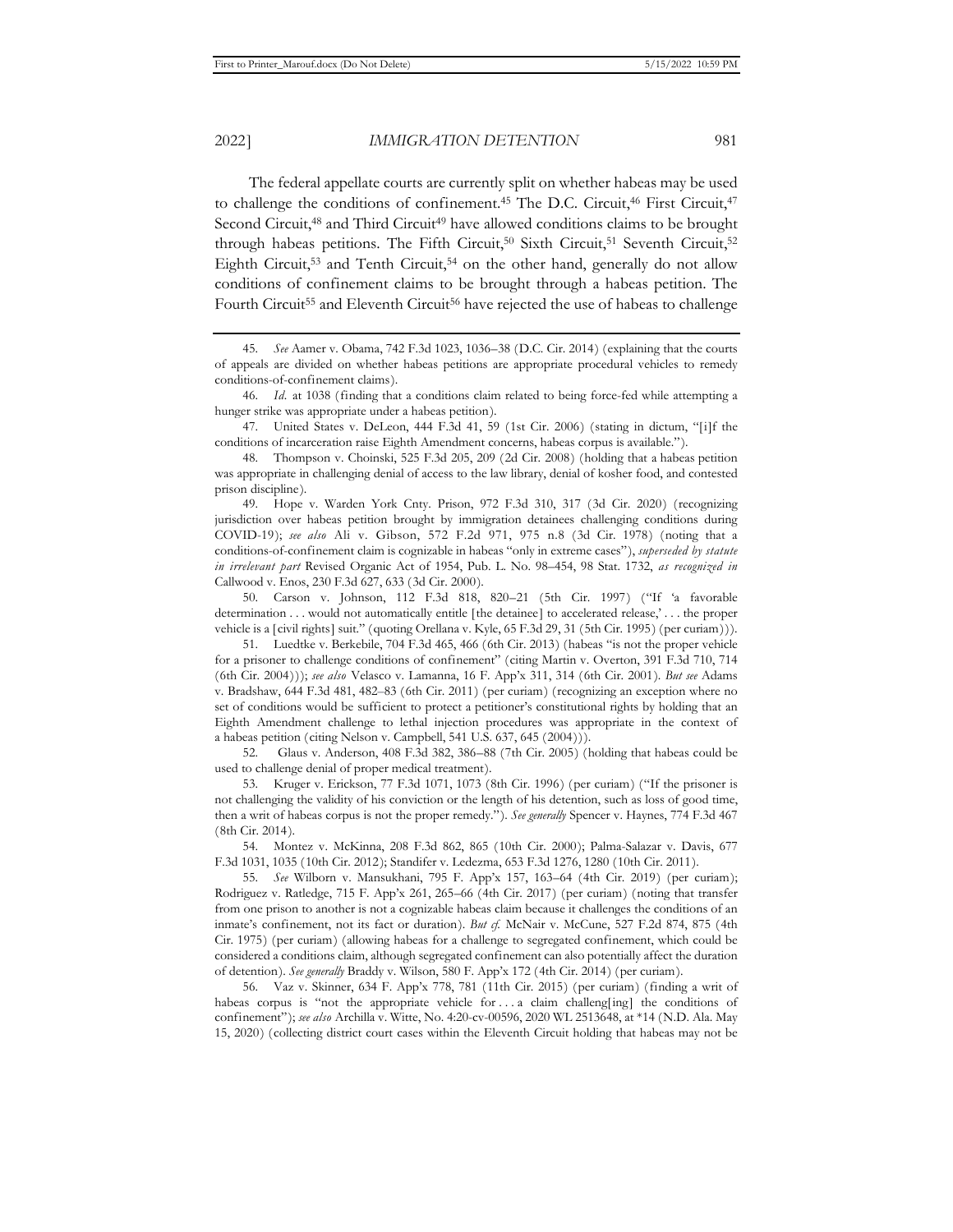conditions in unpublished decisions but have not directly addressed the issue in a precedential decision. The Ninth Circuit has also issued unpublished decisions rejecting attempts by federal prisoners to assert conditions of confinement claims via Section 2241.57 However, in an en banc decision in *Nettles*, where the Ninth Circuit rejected a *state prisoner's* attempt to raise a conditions of confinement claim via 28 U.S.C. § 2254, the court found that it "need not address how the standard . . . adopted here applies to relief sought by prisoners in *federal* custody," leaving it an open question.<sup>58</sup>

#### *B. A Split Within the Split: Rationales for Exercising Jurisdiction*

Within the circuits that have generally rejected the use of habeas to challenge conditions of confinement, or that have not taken a clear position on this issue, courts are divided on whether to exercise jurisdiction over habeas petitions challenging detention conditions related to the COVID-19 pandemic. Many of the decisions finding subject matter jurisdiction reason that the petition is actually challenging the fact of detention, not the conditions of detention, either because the remedy requested is release, or because *no conditions* would be constitutionally sufficient, rendering release the only possible remedy. Additionally, some courts have reasoned that no alternative remedies are available, while others have denied jurisdiction based on cursory conclusions that alternative remedies *are* available.<sup>59</sup> After examining these rationales, this Section contends that the availability of alternative remedies is a critical issue that merits closer evaluation by federal courts analyzing the jurisdictional question.

## *1. The Remedy Requested is Release*

In exercising habeas jurisdiction over COVID-19-related claims, many courts have focused on the fact that the remedy sought is immediate release. Numerous district courts within the Ninth Circuit, for example, have found habeas jurisdiction

used to challenge the conditions of confinement); Gomez v. United States, 899 F.2d 1124, 1126 (11th Cir. 1990) ("The appropriate Eleventh Circuit relief from prison conditions that violate the Eighth Amendment during legal incarceration is to require the discontinuance of any improper practices, or to require correction of any condition causing cruel and unusual punishment . . . . [R]elief of an Eighth Amendment violation does not include release from confinement." (citing Cook v. Hanberry, 596 F.2d 658, 660 (5th Cir. 1979) (per curiam))).

<sup>57.</sup> *See* Ibarra-Perez v. Howard, 468 F. Supp. 3d 1156, 1169–70 (D. Ariz. 2020) ("Unfortunately, Ninth Circuit law does not resolve this question definitively . . . . And because the door has been left ajar in this fashion, district courts within the Ninth Circuit have reached conflicting decisions concerning whether a federal detainee may invoke COVID-19 . . . . ").

<sup>58.</sup> Nettles v. Grounds, 830 F.3d 922, 931 (9th Cir. 2016) (en banc) (emphasis added); *see also*  Zepeda Rivas v. Jennings, 465 F. Supp. 3d 1028, 1035–36 (N.D. Cal. 2020) (explaining that the Ninth Circuit has not resolved the question of whether federal detainees can challenge the conditions of detention through habeas petitions), *appeal filed*, No. 20-16276 (9th Cir. 2020).

<sup>59.</sup> *See infra* notes 90–96 and accompanying text.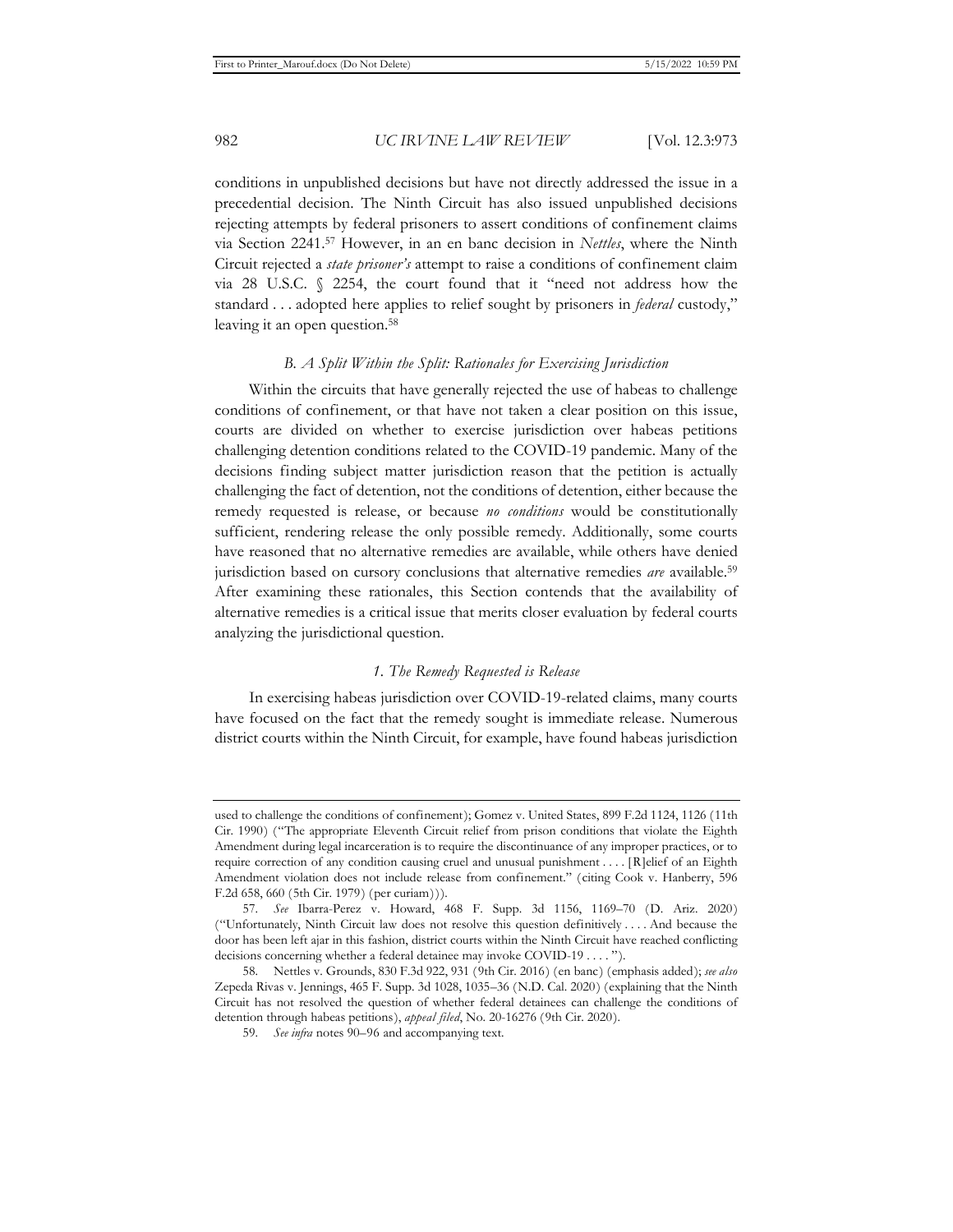proper based on this reasoning.<sup>60</sup> A district court within the Eighth Circuit likewise reasoned, "In such situations, where the relief requested is release, and the argument is that confinement itself is unconstitutional, this Court agrees that it has the authority to release individuals from custody through a Section 2241 petition."61

Similarly, multiple district courts within the Fifth Circuit, including in Texas, Louisiana, and Mississippi, have held that there is habeas jurisdiction because the remedy requested is immediate release, which impacts the fact of detention.62 As the Fifth Circuit has recognized, the line between conditions cases and those based on the fact of detention is "a blurry one."63 A judge in the Southern District of Texas explained, "The mere fact that Plaintiffs' constitutional challenge *requires discussion of conditions* in immigration detention does not necessarily bar such a challenge in a habeas petition."64 At least two district courts in the Seventh Circuit also applied this reasoning, finding that the petitioner's claim "directly bears on not just his conditions of confinement, but whether the *fact* of his confinement is constitutional in light of the conditions caused by the COVID-19 pandemic."65

However, other district courts, including some within the Fifth Circuit and the Eleventh Circuit, have rejected this argument, asserting that "tacking a traditional habeas remedy on to a prototypical conditions-of-confinement claim does not convert that classic civil rights claim into a habeas claim."66 One court described the

<sup>60.</sup> *See* Calderon v. Barr, No. 2:20-cv-00891, 2020 WL 2394287, at \*4 (E.D. Cal. May 12, 2020) (stating that, despite decisions by many other district courts within the Ninth Circuit, the court was "uneasy with habeas corpus as the vehicle to decide conditions of confinement issues" given Ninth Circuit precedents, but finding "no need to make a final jurisdiction determination" because the court recommended a stay of the case).

<sup>61.</sup> Mohammed S. v. Tritten, No. 20-CV-783, 2020 WL 2750109, at \*2 (D. Minn. May 27, 2020); *see also* Toma v. Adducci, No. 20-11071, 2020 WL 2832255, at \*2 (E.D. Mich. May 31, 2020) (allowing the habeas action where the petitioner argued that release was the only remedy, and the government did not contest jurisdiction).

<sup>62.</sup> Espinoza v. Gillis, No. 5:20-cv-106, 2020 WL 2949779, at \*2 (S.D. Miss. June 3, 2020); Njuguna v. Staiger, No. 6:20-CV-00560, 2020 WL 3425289, at \*5 (W.D. La. June 3, 2020) ("Because Petitioner challenges the validity of his continued confinement and because he seeks immediate release from confinement as the remedy, his claims were properly brought under 28 U.S.C. § 2241 and the Court has jurisdiction to rule on his petition for writ of habeas corpus."); Beswick v. Barr, No. 5:20-cv-98, 2020 WL 3520312, at \*2 (S.D. Miss. June 29, 2020) (finding habeas a proper vehicle: "If the Court were to grant the Petitioner's requested relief, it would result in his immediate release. Therefore, the Petitioner has brought a habeas matter because the requested relief challenges the fact or duration of confinement."); Vazquez Barrera v. Wolf, 455 F. Supp. 3d 330, 337 (S.D. Tex. 2020) ("Because Plaintiffs are challenging the fact of their detention as unconstitutional and seek relief in the form of immediate release, their claims fall squarely in the realm of habeas corpus.").

<sup>63.</sup> Poree v. Collins, 866 F.3d 235, 243 (5th Cir. 2017) (quoting Cook v. Tex. Dep't of Crim. Just. Transitional Plan. Dep't, 37 F.3d 166, 168 (5th Cir. 1994)); *see also Vazquez Barrera*, 455 F. Supp. 3d at 336.

<sup>64.</sup> *Vazquez Barrera*, 455 F. Supp. 3d at 337 (emphasis added).

<sup>65.</sup> Ruderman v. Kolitwenzew, 459 F. Supp. 3d 1121, 1131–32 (C.D. Ill. 2020); Favi v. Kolitwenzew, No. 20-CV-2087, 2020 WL 2114566, at \*7 (C.D. Ill. May 4, 2020), *appeal dismissed*, No. 20-2372, 2020 WL 8262041 (7th Cir. Oct. 5, 2020).

<sup>66.</sup> Archilla v. Witte, No. 4:20-CV-00596, 2020 WL 2513648, at \*12 (N.D. Ala. May 15, 2020); Umarbaev v. Moore, No. 3:20-CV-1279, 2020 WL 3051448, at \*4 (N.D. Tex. June 6, 2020).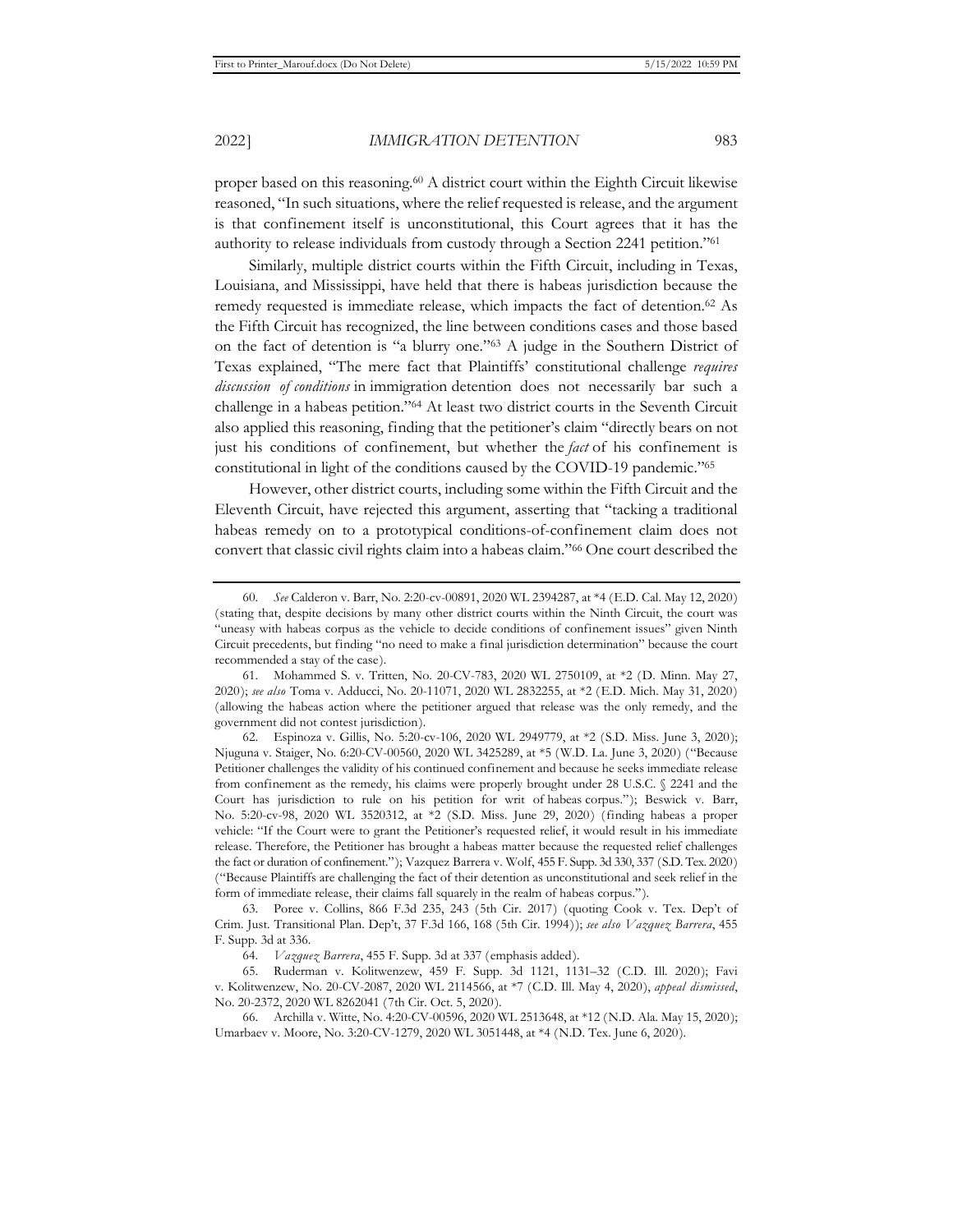petitioners' exclusive request for release, rather than for improvement of conditions, as a "self-imposed limitation" that "does not save their habeas petition."67 Another noted, "This argument proves too much. If petitioners were correct, then any time a detainee requests immediate release—no matter the basis for that relief—the appropriate vehicle would be [habeas]."68

Some courts have also simply rejected the notion that release from detention is the only meaningful remedy.69 If a detention center were to adopt all of the protective measures set forth by the Centers for Disease Control and Prevention (CDC), these courts reason, then that would be an adequate remedy.<sup>70</sup> As a district court in Georgia explained:

Even if an exception to [the] rule exists where the unconstitutional conditions cannot be remedied in some other way, the Court finds that, based on the present record, release from confinement is not the only way to remedy the alleged unconstitutional conditions of confinement here. Petitioners essentially concede this fact by suggesting that if Respondents followed the CDC Guidance, the risk of infection would be substantially reduced.71

A district court in Texas also was not convinced that the "extraordinary remedy" of release was warranted given the "protective measures and safety protocols detailed" by the government.72 Similarly, a district court in New Mexico was not persuaded by the petitioner's request for release, finding that the petitioner had "failed to show why another, lesser remedy, such as changing the conditions of confinement [was] not available."73 Merely requesting release therefore may not be sufficient to convince a court that habeas is the proper vehicle.

#### *2. No Set of Conditions Would Be Constitutionally Sufficient*

A more persuasive argument for habeas jurisdiction is if the petition alleges that "no set of conditions" exists that would be constitutionally sufficient, rendering release the only possible remedy.74 This was the Sixth Circuit's rationale in exercising habeas jurisdiction in *Wilson*. <sup>75</sup> *Wilson* involved a habeas petition brought by medically vulnerable prisoners asserting deliberate indifference in violation of the

<sup>67.</sup> Toure v. Hott, 458 F. Supp. 3d 387, 399 (E.D. Va. 2020).

<sup>68.</sup> Codner v. Choate, No. 20-cv-01050, 2020 WL 2769938, at \*7 (D. Colo. May 27, 2020).

<sup>69.</sup> Matos v. Lopez Vega, No. 20-CIV-60784, 2020 WL 2298775, at \*5–6 (S.D. Fla. May 6, 2020).

<sup>70.</sup> A.S.M. v. Warden, Stewart Cnty. Det. Ctr., 467 F. Supp. 3d 1341, 1349 (M.D. Ga. 2020).

<sup>71.</sup> *Id.*

<sup>72.</sup> Cureno Hernandez v. Mora, 467 F. Supp. 3d 454, 462 (N.D. Tex. 2020).

<sup>73.</sup> Rodas Godinez v. U.S. Immigr. & Customs Enf't, No. 2:20-cv-466, 2020 WL 3402059, at \*3 (D.N.M. June 19, 2020) (citing Codner v. Choate, No. 20-cv-01050, 2020 WL 2769938, at \*6 (D. Colo. May 27, 2020).

<sup>74.</sup> Malam v. Adducci, 452 F. Supp. 3d 643, 650 (E.D. Mich. 2020) (citing Nelson v. Campbell, 541 U.S. 637, 644-45 (2004)).

<sup>75.</sup> Wilson v. Williams, 961 F.3d 829, 838 (6th Cir. 2020) (citing Adams v. Bradshaw, 644 F.3d 481, 483 (6th Cir. 2011) (per curiam)).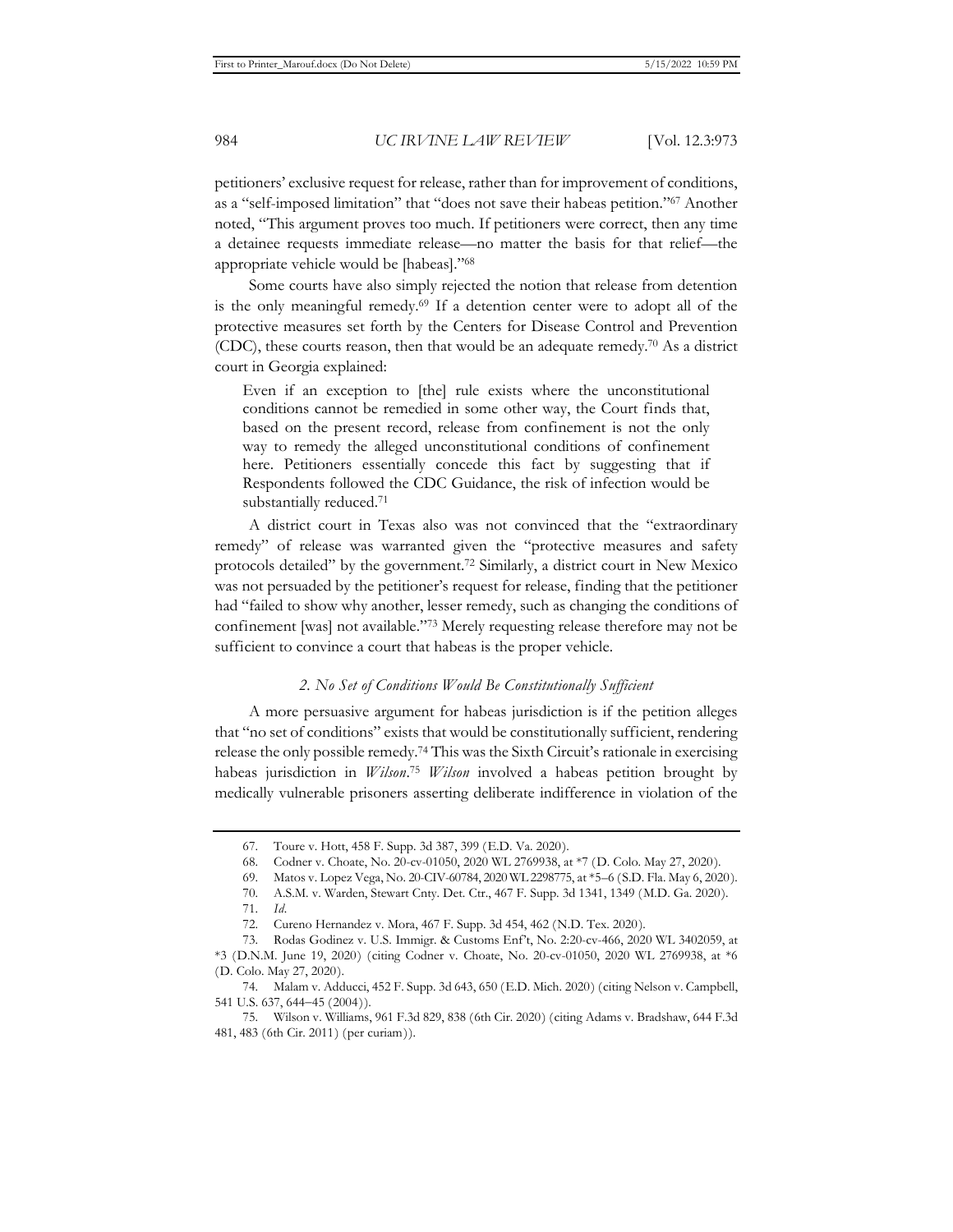Eighth Amendment based on the failure to create safe conditions during the pandemic.76 In concluding that habeas was the proper vehicle, the court stressed that the petitioner had argued that "the constitutional violations occurring at [the prison] as a result of the pandemic can be remedied *only* by release."77 Relying on *Wilson*, the Fifth and Tenth Circuits have also acknowledged, in unpublished decisions, that habeas jurisdiction may exist if no set of conditions would be constitutionally sufficient.78

Numerous district courts have similarly applied this rationale. For instance, a district court in Louisiana opined that "[i]f no set of conditions is sufficient to protect a detainee's constitutional rights, his claim for relief is cognizable in habeas."79 Similarly, two district courts in Minnesota explained, "to the extent that the conditions of confinement create a due process violation that cannot be remedied and for which death is a probability, this Court finds that it has the subject matter jurisdiction to entertain a habeas petition under Section 2241 for the release of Petitioners."80

In making this argument, petitioners have stressed that social distancing simply is not possible in a detained setting. In *Malam*, for example, the petitioner alleged that social distancing was impossible in the detention center and the government conceded that fact.81 The petitioner argued that "no matter what steps were taken, due to her underlying serious health conditions, there is no communal holding facility where she could be incarcerated during the COVID-19 pandemic that would be constitutional."82 The court therefore considered her claim "a challenge to the continued validity of confinement itself" and found it properly brought as a habeas petition.83 Similarly, in *Awshana*, where the petitioners argued that "no custodial condition will protect them from infection," the court found habeas jurisdiction.84

But many courts remain unpersuaded that no conditions exist that can remedy the situation. For example, a court in the Southern District of Georgia found that the conditions alleged to contribute to the risk of COVID-19 "could be remedied with internal facility changes, such as more vigilant screening measures, increased

82. *Id.* at 651.

<sup>76.</sup> *Id.* 

<sup>77.</sup> *Id.* (emphasis added).

<sup>78.</sup> Medina v. Williams, 823 F. App'x 674, 676 (10th Cir. 2020); Cheek v. Warden of Fed. Med. Ctr., 835 F. App'x 737, 739 (5th Cir. 2020) (per curiam).

<sup>79.</sup> Njuguna v. Staiger, No. 6:20-CV-00560, 2020 WL 3425289, at \*5 (W.D. La. June 3, 2020); *Malam*, 452 F. Supp. 3d at 650.

<sup>80.</sup> Mohammed S. v. Tritten, No. 20-cv-793, 2020 WL 2750836, at \*19 (D. Minn. Apr. 28, 2020), *report and recommendation adopted*, No. 20-CV-783, 2020 WL 2750109 (D. Minn. May 27, 2020); Angelica C. v. Immigr. & Customs Enf't, No. 20-cv-913, 2020 WL 3441461, at \*11 (D. Minn. June 5, 2020), *report and recommendation adopted*, No. 20-CV-913, 2020 WL 3429945 (D. Minn. June 23, 2020).

<sup>81.</sup> *Malam*, 452 F. Supp. at 650–51.

<sup>83.</sup> *Id.*; *see also* Wilson v. Williams, 961 F.3d 829, 838 (6th Cir. 2020) (accepting habeas jurisdiction where infections were rampant among inmates and staff and testing was limited).

<sup>84.</sup> Awshana v. Adducci, 453 F. Supp. 3d 1045, 1047 (E.D. Mich. 2020).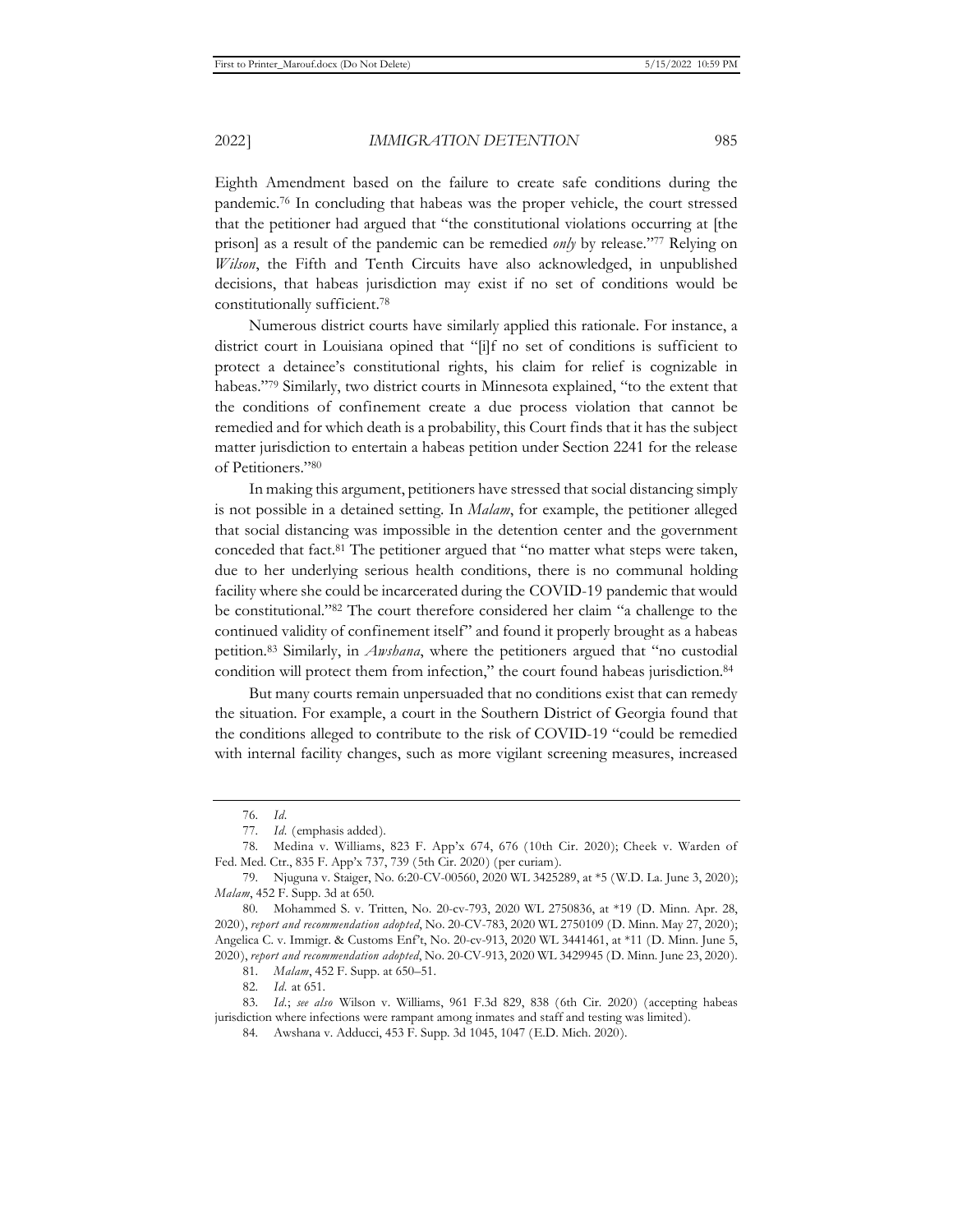availability of cleaning supplies, and greater efforts to create distance between detainees."85 A court in the District of New Mexico similarly held that the petitioner had not shown why the court could not "order improvements to his conditions of confinement, such as social distancing, mask use, disinfection, improved screening, or testing."86

Other courts have denied preliminary relief but explicitly left open the possibility for habeas jurisdiction if conditions cannot be corrected.87 For example, in *Gayle*, which involved noncitizens at three South Florida detention centers, the court recognized that "[i]f no correction is feasible, then the remedy which the Eleventh Circuit relied upon would become illusory. If that were the case, then the [Court] would reconsider the conclusion that there is no habeas corpus release remedy for the detainees."88 Likewise, a court in the Middle District of Georgia denied an emergency motion for preliminary injunctive relief but specifically noted that it might reconsider habeas relief if conditions "cannot be modified to reasonably eliminate those risks."89

As preventative measures improve, it will become only more difficult to demonstrate that there are *no conditions* of detention that would be constitutionally sufficient. Therefore, it is especially important to consider whether any alternative remedies to habeas exist as another rationale for extending habeas jurisdiction.

#### *3. No Alternative Remedies Are Available*

A completely different rationale given by a minority of district courts for exercising habeas jurisdiction is that, without access to habeas, detained immigrants "may have no vehicle by which to seek redress for the constitutional violations they allege."90 Some have stressed that a *Bivens* cause of action is not a viable alternative because it provides a remedy of damages not a remedy of release.<sup>91</sup> Others have distinguished between a *Bivens* claim for damages and a *Bivens* claim for injunctive relief (i.e., an implied cause of action under the Constitution for injunctive relief),

<sup>85.</sup> Benavides v. Gartland, No. 5:20-cv-46, 2020 WL 1914916, at \*5 (S.D. Ga. Apr. 18, 2020).

<sup>86.</sup> Acosta Ortega v. U.S. Immigr. & Customs Enf't, No. 2:20-cv-00522, 2020 WL 4816373, at \*5 (D.N.M. Aug. 19, 2020).

<sup>87.</sup> *See, e.g.*, Gayle v. Meade, No. 20-21553, 2020 WL 1949737, at \*26 (S.D. Fla. Apr. 22, 2020), *report and recommendation adopted in part*, No. 20-21553-CIV, 2020 WL 2086482 (S.D. Fla. Apr. 30, 2020), *order clarified*, No. 20-21553-CIV, 2020 WL 2203576 (S.D. Fla. May 2, 2020).

<sup>88.</sup> *Id.*

<sup>89.</sup> A.S.M. v. Donahue, No. 7:20-CV-62, 2020 WL 1847158, at \*1 (M.D. Ga. Apr. 10, 2020).

<sup>90.</sup> Coreas v. Bounds, 451 F. Supp. 3d 407, 419 (D. Md. 2020) (citing Lee v. Winston, 717 F.2d 888, 892 (4th Cir. 1983)).

<sup>91.</sup> Awshana v. Adducci, 453 F. Supp. 3d 1045, 1047 (E.D. Mich. 2020); Angelica C. v. Immigr. & Customs Enf't, No. 20-cv-913, 2020 WL 3441461, at \*10 (D. Minn. June 5, 2020), *report and recommendation adopted*, No. 20-CV-913, 2020 WL 3429945 (D. Minn. June 23, 2020) ("Release is not a remedy allowed for under a civil rights action.") (citing Preiser v. Rodriguez, 411 U.S. 475, 500 (1973)).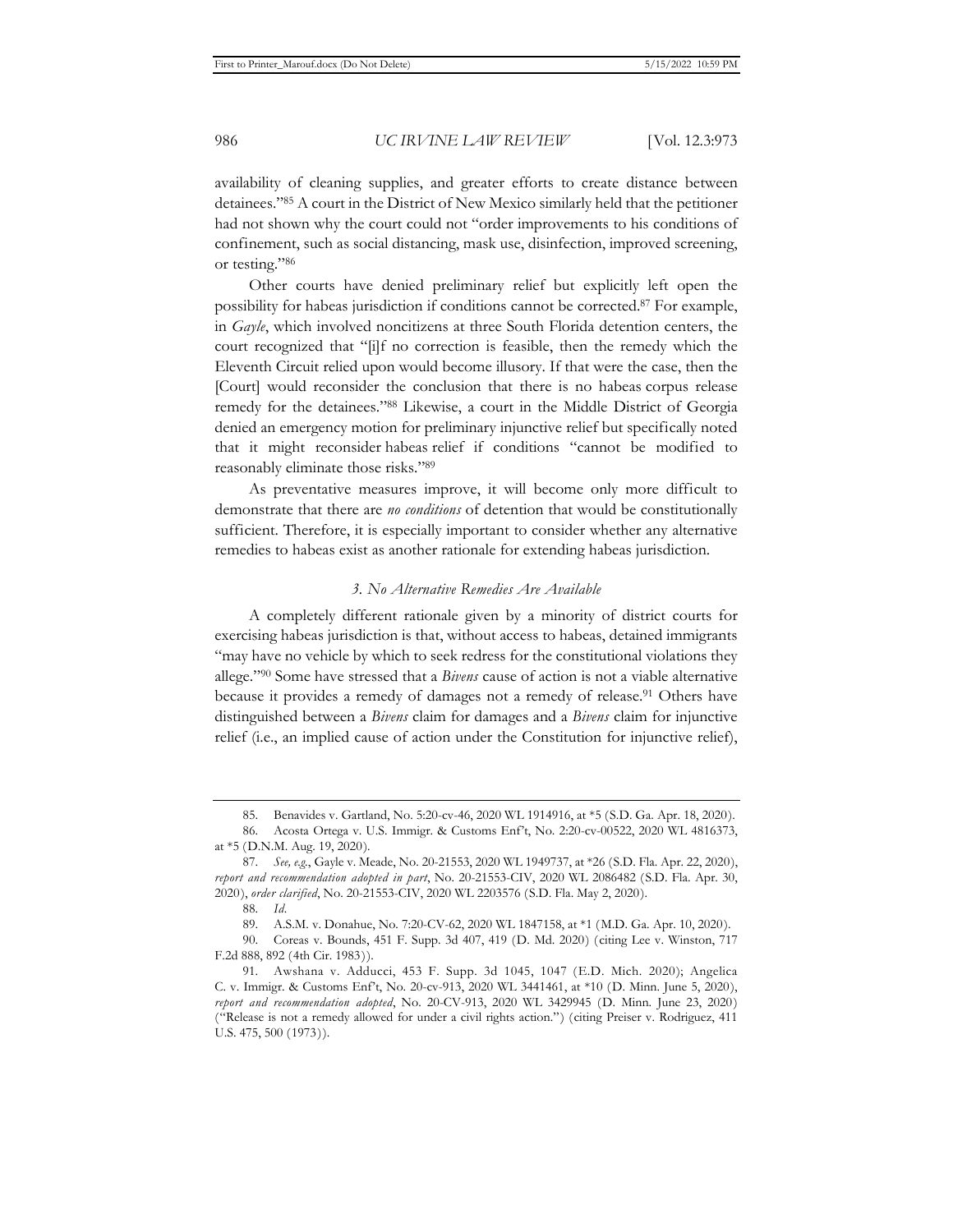concluding that the petitioner could proceed with both a claim for injunctive relief and a habeas petition.<sup>92</sup>

But many more courts have *denied* habeas jurisdiction reasoning that an alternative civil rights remedy is available under either *Bivens* or Section 1983, relying on the Supreme Court's decision in *Preiser*. 93 The courts that have reached this conclusion have done so without actually analyzing the feasibility of a civil rights claim under either *Bivens* or Section 1983. For example, a court in the District of New Mexico found that the petitioner could not proceed with a habeas petition challenging conditions "in lieu of filing a 1983 [claim] to correct unconstitutional conditions of confinement," but never discussed whether a Section 1983 claim would actually be possible.<sup>94</sup> Another court found that the petitioner could proceed under *Bivens,* noting that "the unavailability of this preferred remedy [of release] does not leave a plaintiff or a petitioner without any remedy," but never analyzed whether *Bivens* would actually be viable under the Supreme Court's recent precedents.95 Some district courts have even relied on tort-based remedies, either under the FTCA or state tort law, as alternatives to habeas.<sup>96</sup>

The reasoning provided by courts regarding alternative remedies is generally very cursory and ignores serious structural barriers that prevent immigration detainees from bringing civil rights and tort claims to challenge their detention conditions. The following Section examines these other remedies in detail and argues that they are not meaningful alternatives for many detained immigrants.

#### II. CIVIL RIGHTS REMEDIES AS POTENTIAL ALTERNATIVES

The argument that habeas is not available to challenge conditions of confinement because those claims should be brought as civil rights actions breaks down if a civil rights action is not actually viable. As explained below, a Section 1983 claim, which requires *state action*, often is not viable for federal immigration detainees, even if they are detained in local jails or in privately operated

<sup>92.</sup> *See, e.g.*, David Q. v. Tsoukaris, No. 20-7176, 2020 WL 4382282, at \*9 (D.N.J. July 30, 2020); Romeo S.K. v. Tsoukaris, No. 20-5512, 2020 WL 4364297, at \*7 (D.N.J. July 29, 2020) (citing Woodall v. Fed. Bureau of Prisons, 432 F.3d 235, 242 n.3 (3d Cir. 2005); *see also* Alirio R.R. v. Correia, No. 20-6217, 2020 WL 3249109, at \*5 (D.N.J. June 16, 2020) (finding that "at a minimum," a detained immigrant vulnerable to COVID-19 must "be able to proceed under either [the habeas statute] or *Bivens*").

<sup>93.</sup> *See, e.g.*, Toure v. Hott, 458 F. Supp. 3d 387, 400 (E.D. Va. 2020) (citing Glaus v. Anderson, 408 F.3d 382, 387 (7th Cir. 2005)); *see also* Ibarra-Perez v. Howard, 468 F. Supp. 3d 1156, 1170 (D. Ariz. 2020) ("Were the Court forced to answer the question, it would rule that Counts Two, Three, and Four of the Petition are subject to dismissal because they are not cognizable in a  $\S$  2241 action."); Umarbaev v. Moore, No. 3:20-CV-1279, 2020 WL 3051448 (N.D. Tex. June 6, 2020); Shah v. Wolf, No. 3:20-CV-994, 2020 WL 4456530 (N.D. Tex. July 13, 2020).

<sup>94.</sup> Acosta Ortega v. U.S. Immigr. & Customs Enf't, No. 2:20-cv-00522, 2020 WL 4816373, at \*4–5 (D.N.M. Aug. 19, 2020) ("Petitioner has not shown cause why the Court could not order (in a Section 1983 case) improvements to his conditions of confinement.").

<sup>95.</sup> *Toure*, 458 F. Supp. 3d at 400 (citing *Glaus*, 408 F.3d at 387).

<sup>96.</sup> *See, e.g.*, *Umarbaev*, 2020 WL 3051448.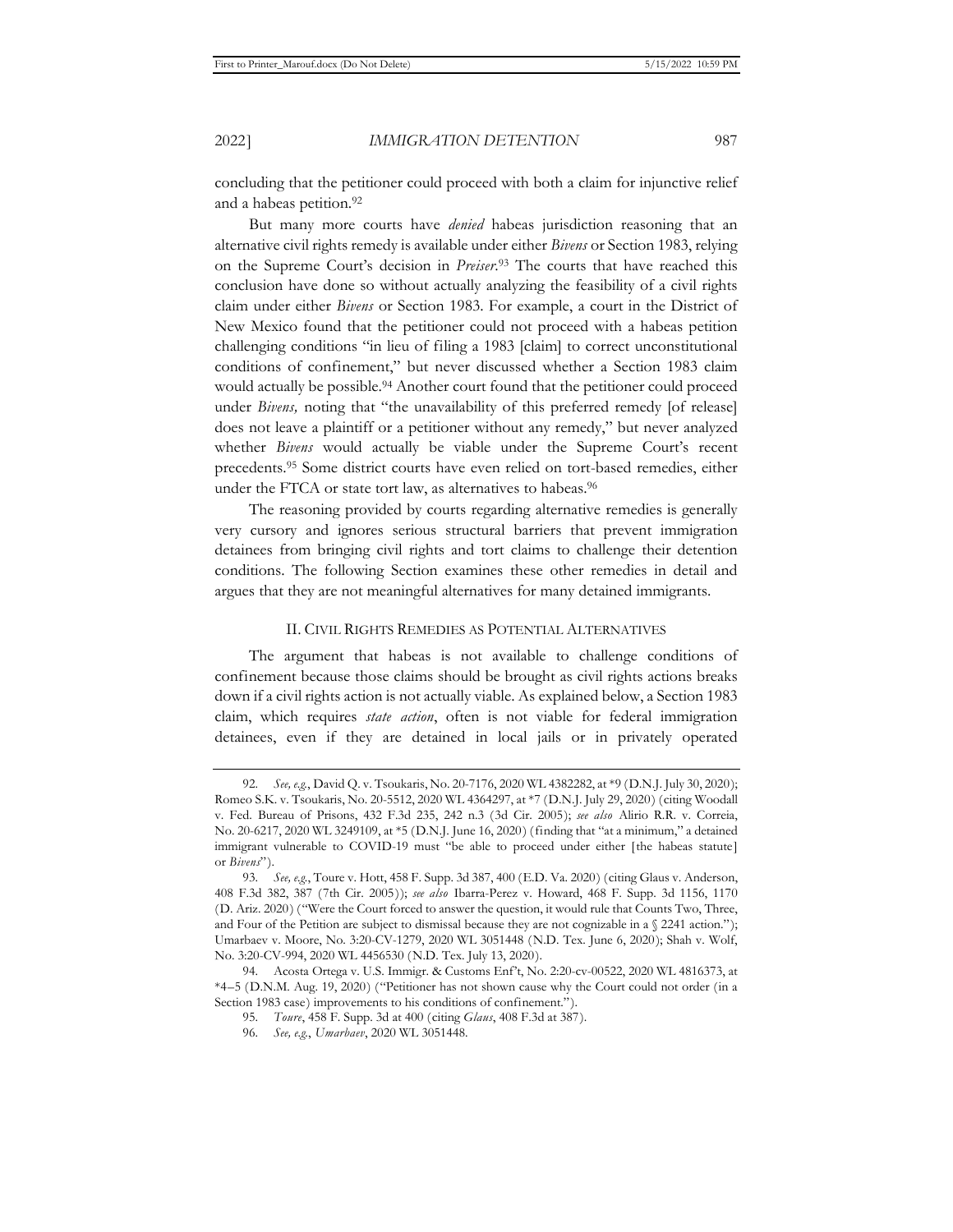detention centers pursuant to a contract with the municipality. A *Bivens* claim for damages may also not be feasible after the Supreme Court's decisions in *Abbasi*  and *Hernandez*. 97

#### *A. Section 1983 Claims*

Section 1983 of the Civil Rights Act of 1871 was enacted after the Civil War "to provide a federal forum for civil rights claims."98 Section 1983 encompasses claims for damages, as well as for injunctive and declaratory relief, based on the deprivation of a federal constitutional or statutory right by persons acting under color of state law.99 Liability "attaches only to those wrongdoers 'who carry a badge of authority of a State and represent it in some capacity, whether they act in accordance with their authority or misuse it.'"100 In other words, the defendant must have "exercised power 'possessed by virtue of state law and made possible only because the wrongdoer is clothed with the authority of state law.'"101

The defendants must also be personally involved in the alleged violation.102 In *Monell*, the Supreme Court held that municipalities cannot be held liable under Section 1983 based only on a theory of *respondeat superior* (vicarious liability).103 Some appellate courts have held that where the claim is against a municipality, the plaintiff must show that a policy or custom of the municipality was the "moving force" behind the deprivation of plaintiff's rights.104 Appellate courts have applied *Monell*'s prohibition on vicarious liability under Section 1983 to private corporations as well.105

100. Nat'l Collegiate Athletic Ass'n v. Tarkanian, 488 U.S. 179, 191 (1988) (quoting Monroe v. Pape, 365 U.S. 167, 172 (1961)).

101. *West*, 487 U.S. at 49 (quoting United States v. Classic, 313 U.S. 299, 326 (1941)).

<sup>97.</sup> *See generally* Hernandez v. Mesa, 140 S. Ct. 735 (2020); Ziglar v. Abbasi, 137 S. Ct. 1843 (2017).

<sup>98.</sup> Will v. Mich. Dep't of State Police, 491 U.S. 58, 66 (1989); *see also* Nicole B. Godfrey, *Holding Federal Prison Officials Accountable: The Case for Recognizing a Damages Remedy for Federal Prisoners' Free Exercise Claims*, 96 NEB. L. REV. 924, 931 (2018).

<sup>99. 42</sup> U.S.C. § 1983; West v. Atkins, 487 U.S. 42, 50-51 (1988) (holding that medical professionals who provide care to inmates in prison settings are acting under color of state law); Maine v. Thiboutot, 448 U.S. 1, 4–8 (1980) (holding that Section 1983 encompasses violations of purely statutory federal law, not just constitutional law). Congress can prohibit recourse to Section 1983 in legislation or by creating a comprehensive statutory scheme that is incompatible with individual enforcement under Section 1983. *See* Blessing v. Freestone, 520 U.S. 329, 341 (1997).

<sup>102.</sup> Monell v. Dep't of Soc. Servs., 436 U.S. 658, 690–91 (1978).

<sup>103.</sup> *Id.*

<sup>104.</sup> Miller v. Sanilac Cnty., 606 F.3d 240, 255 (6th Cir. 2010) (quoting Powers v. Hamilton Cnty. Pub. Defender Comm'n, 501 F.3d 592, 606–07 (6th Cir. 2007)). Some courts have allowed Section 1983 actions against municipalities in cases involving their response to detainer requests from ICE, but that is a distinct issue from challenges to the conditions of immigration detention. *See*, *e.g.*, Creedle v. Miami-Dade Cnty., 349 F. Supp. 3d 1276, 1308–09 (S.D. Fla. 2018); Abriq v. Hall, 295 F. Supp. 3d 874, 878 (M.D. Tenn. 2018).

<sup>105.</sup> *See, e.g.*, Shields v. Ill. Dep't of Corr., 746 F.3d 782 (7th Cir. 2014) (explaining that all circuits that have considered the issue have applied *Monell* to private corporations but questioning whether that is based on sound reasoning).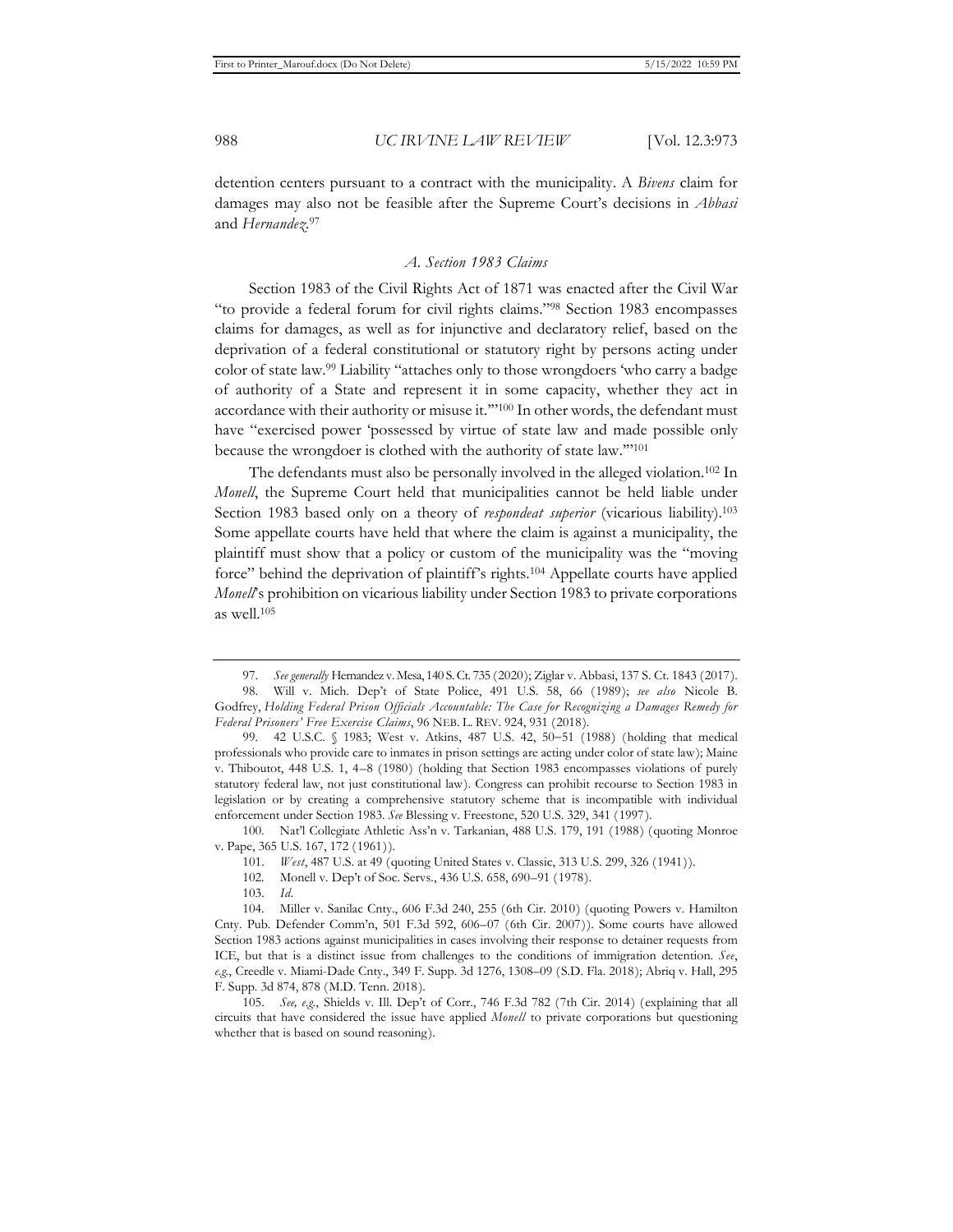Traditionally, Section 1983 claims pertaining to detention are brought by *state* prisoners against *state, city, or county* officials or municipalities.106 Immigration detainees are in the custody of ICE, a federal agency that acts exclusively under color of federal law. ICE officers cannot be sued under Section 1983 because they are not acting under color of state law.107 However, as explained in Part I, about thirty percent of immigration detainees are held in facilities that are operated either by cities or counties, and approximately seventy percent are in facilities that are privately operated.108 If a detained noncitizen brings a Section 1983 claim against employees of these municipal or private operators, a critical threshold question is whether the defendants acted under color of state law.<sup>109</sup> This state law inquiry is fact-specific and requires examining "whether the State was sufficiently involved to treat the decisive conduct as state action."110 This Section first examines challenges to bringing Section 1983 claims against detention facilities operated by local governments and then at privately operated facilities.

#### *1. Detention Facilities Operated by State or Local Governments*

If an individual in federal custody is held in a city or county jail pursuant to a contract between the federal and municipal government, a key question is whether the person who allegedly violated the Constitution acted under color of state or federal law. When the "challenged action by state employees is nothing more than the application of federal rules, the federal involvement in those actions is so pervasive that the actions are taken under color of federal and not state law."111 Under this standard, if the officials at a city or county jail are simply applying ICE's rules, such as ICE's COVID-19 Pandemic Response Requirements (PRR), a court may well conclude that the defendants were acting under color of federal law, not state law, and that there is therefore no liability under Section 1983.

<sup>106.</sup> *See* Martin A. Schwartz, *The* Preiser *Puzzle: Continued Frustrating Conflict Between the Civil Rights and Habeas Corpus Remedies for State Prisoners*, 37 DEPAUL L. REV. 85, 86 n.4, 98 (1988) (focusing on state prisoners because "the section 1983-habeas corpus issue normally arises in cases brought by confined state prisoners who are clearly in custody" but acknowledging that the issue may also arise in other contexts).

<sup>107.</sup> *Id.* at 86 n.4 ("Federal prisoners in federal custody may not seek relief against federal prison officials under section 1983 because these officials do not act under color of state law within the meaning of section 1983." (citing MARTIN A. SCHWARTZ & JOHN E. KIRKLIN, SECTION 1983 LITIGATIONS: CLAIMS, DEFENSES AND FEES  $$5.6 (1986))$ .

<sup>108.</sup> *See* FREEDOM FOR IMMIGRANTS, *supra* note 16.

<sup>109.</sup> Nat'l Collegiate Athletic Ass'n v. Tarkanian, 488 U.S. 179, 191 (1988) (quoting Monroe v. Pape, 365 U.S. 167, 192 (1961)).

<sup>110.</sup> *Id.*

<sup>111.</sup> Rosas v. Brock, 826 F.2d 1004, 1007 (11th Cir. 1987); *see also* Askew v. Bloemker, 548 F.2d 673, 677 (7th Cir. 1976) (finding no state action in a raid conducted by officers employed by both federal and state agencies where the raid was completely instigated and controlled by the federal agency and occurred outside the state agency's jurisdiction).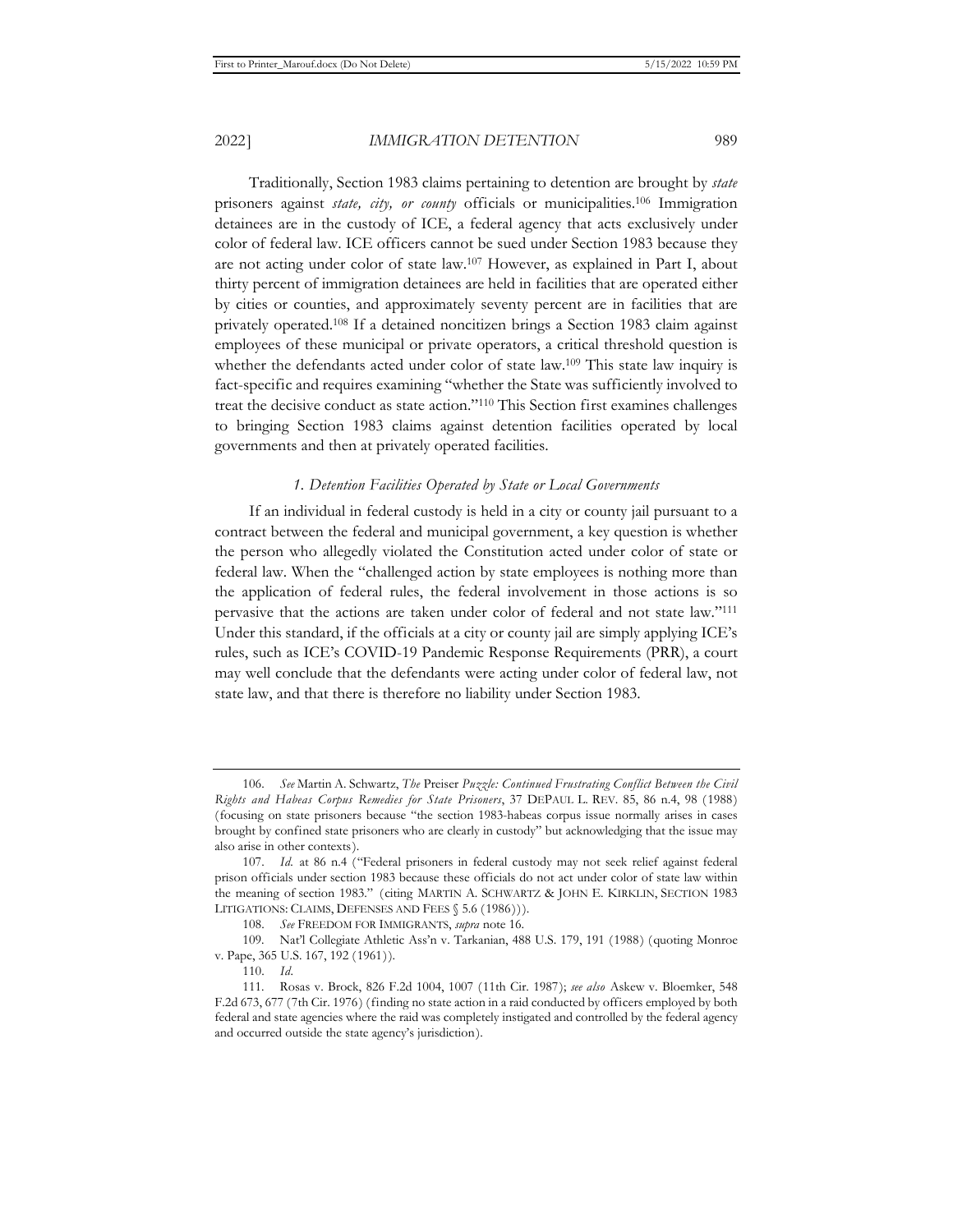But courts have also found that "[a] crucial inquiry is 'whether *day-to-day operations* are supervised by the Federal [or state] government.'"112 Under this test, courts may find state action when a federal detainee is held in a state or local jail. For example, in a 1974 case involving a federal prisoner in a city jail, the Fifth Circuit reversed the district court's finding that the city jail was not "acting under color of State law, but [was] providing for the . . . safekeeping of the plaintiff in accordance with [a] Federal Contract."<sup>113</sup> The Fifth Circuit found that the proper focus of the inquiry was "not on the particular circumstances which brought the plaintiff under state control, but rather on the fact of that control and the manner of its exercise."114 In that case, the federal contract did not authorize federal interference with the operation of the jail, and the jail officials supervised the plaintiff "by virtue of the positions conferred on them [under state law]," which led the court to conclude that they were state actors under Section 1983.115

Some courts have applied similar reasoning to cases involving detained immigrants. For instance, in *Newborgh*, which involved the death of an immigration detainee due to inadequate medical care, a court in the Eastern District of Virginia found state action by the jail authority, reasoning that it had "substantial control over its own operations."116 In *Jarno*, a court in the same district also found state action where the immigration detainee alleged excessive force by the jail guards, reasoning that the federal contract did not specify how the jail should supervise its guards and that immigration detainees were not segregated from the jail's general population.117

With respect to detention conditions related to the COVID-19 pandemic, however, ICE issued PRR that apply to all facilities.<sup>118</sup> ICE's heavy involvement in developing measures for infection prevention and control, monitoring facilities, and requiring corrective plans where needed may lead courts to conclude that there is no state action when it comes to claims based on conditions related to COVID-19, even when the noncitizen is detained in a city or county jail. For example, the PRR provide that ICE will "conduct onsite in-person monthly spot checks" at detention facilities, provide written notice "[u]pon identification of a deficiency," and allow seven days for submission of a corrective action plan to ICE for approval.<sup>119</sup> The

<sup>112.</sup> Johnson v. Orr, 780 F.2d 386, 390 (3d Cir. 1986) (emphasis added) (citing Detore v. Loc. 245 Jersey City Pub. Emps. Union, 615 F.2d 980, 983 (3d Cir. 1980)).

<sup>113.</sup> Henderson v. Thrower, 497 F.2d 125, 125 (5th Cir. 1974) (per curiam).

<sup>114.</sup> *Id.* at 125–26.

<sup>115.</sup> *Id.* at 126.

<sup>116.</sup> Newbrough v. Piedmont Reg'l Jail Auth., 822 F. Supp. 2d 558, 573–74 (E.D. Va. 2011), *vacated in part*, No. 3:10CV867, 2012 WL 12931710 (E.D. Va. 2012).

<sup>117.</sup> Jarno v. Lewis, 256 F. Supp. 2d 499, 503 (E.D. Va. 2003).

<sup>118.</sup> *See generally* U.S. IMMIGRATION AND CUSTOMS ENFORCEMENT, ENFORCEMENT AND REMOVAL OPERATIONS, COVID-19 PANDEMIC RESPONSE REQUIREMENTS (Version 7.0, Oct. 19, 2021).

<sup>119.</sup> *Id.* at 8 (stating that if it is a "[l]ife/safety issue," then the corrective plan must be submitted within three days).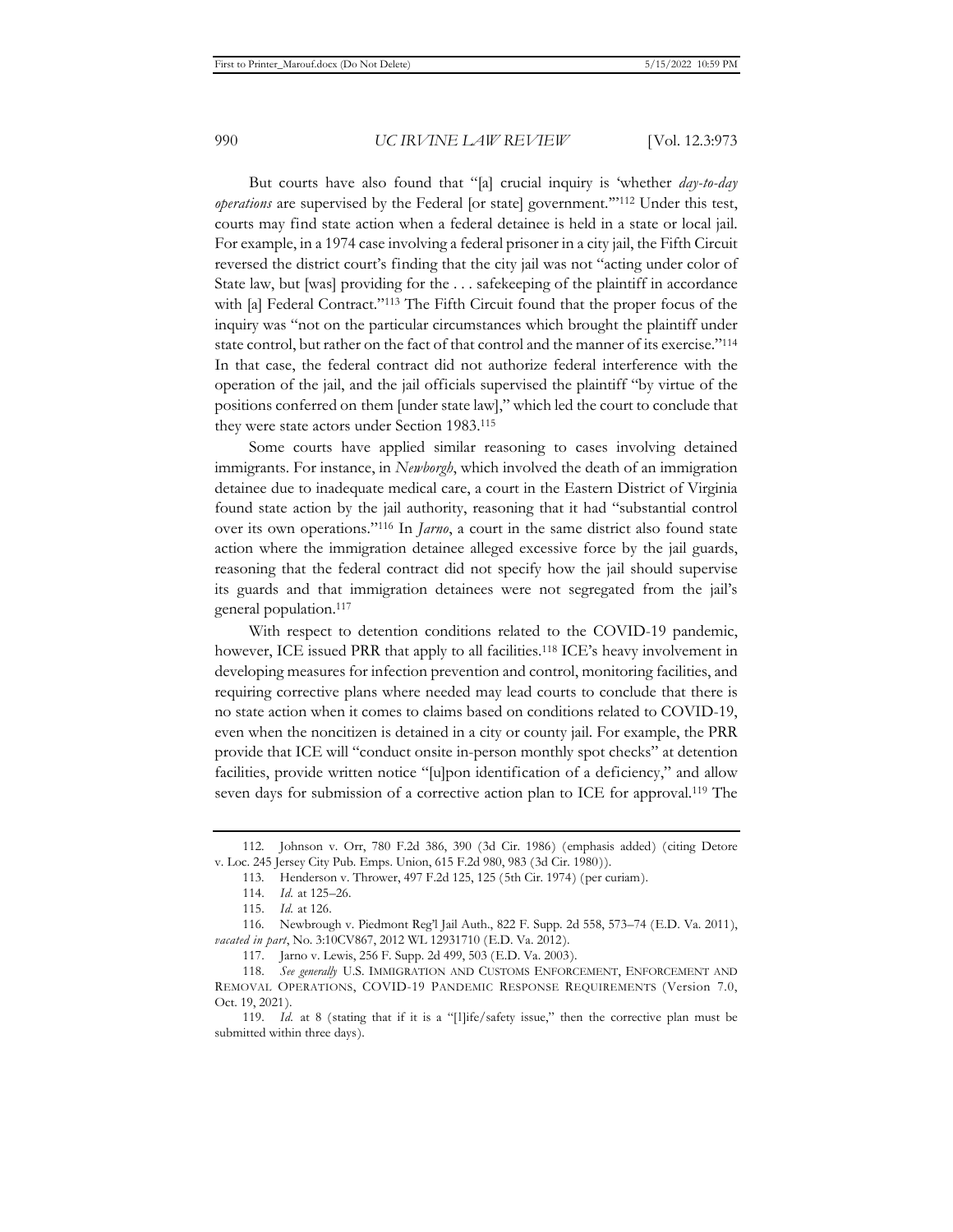PRR also provide consequences for facilities that fail to take corrective steps.120 For ICE-dedicated facilities, sanctions could include contract payment deductions, fixed fee deductions, or other types of nonpayment, and ultimately ICE could decide to terminate or not renew the contract.121 For nondedicated facilities, ICE could decide to reduce its detained population at the facility or remove it altogether, on either a temporary or permanent basis.122

Additionally, the PRR require detention center operators to report all suspected and confirmed cases of COVID-19 to ICE, evaluate all new admissions to determine if they are at risk of serious illness from COVID-19, and notify ICE of the results of those evaluations.123 ICE has also mandated facility operators to ensure sufficient supplies of hygiene products such as soap and hand sanitizer, facemasks and other personal protective equipment, and medical supplies.124 Among other requirements are rules pertaining to testing, managing suspected and confirmed cases, and contingency plans for staffing.125 This level of supervision and involvement by ICE may lead courts to conclude that any constitutional deprivations related to COVID-19 were based on federal action, not state action.

This is not to say that all arguments regarding state action are foreclosed. Arguments can still be made based on important decisions that the PRR leave to the facility operator's discretion. For example, the PRR state that COVID-19 screening should take place before entering the facility or just inside the facility "where practicable"; social distancing measures should be undertaken "to the extent practicable"; and facilities should "adopt the most effective cohorting methods practicable."126 Furthermore, the PRR encourage facilities to make "efforts" to quarantine all new admissions and test all new intakes upon arrival, as well as to make "every possible effort" to isolate individuals suspected of having COVID-19.127 When punitive solitary confinement cells are used for medical isolation, "efforts" should be made to provide similar access to the amenities (e.g., TV, reading materials, and commissary) available in the regular housing units.128 Because this language is discretionary, not mandatory, it leaves some room for state action.

If the state action requirement were met, the doctrine of qualified immunity could prevent any remedy of damages, but it is not a defense in cases seeking injunctive relief.129 The qualified immunity doctrine "strikes a balance between

<sup>120.</sup> *Id.* at 8–9.

<sup>121.</sup> *Id.* at 8.

<sup>122.</sup> *Id.* at 8–9.

<sup>123.</sup> *Id.* at 9–14.

<sup>124.</sup> *Id.* at 30–32.

<sup>125.</sup> *Id.* at 39–45.

<sup>126.</sup> *Id.* at 35, 38–39.

<sup>127.</sup> *Id.* at 40.

<sup>128.</sup> *Id.* at 22.

<sup>129.</sup> Pearson v. Callahan, 555 U.S. 223, 242 (2009); Harlow v. Fitzgerald, 457 U.S. 800, 806 (1982); *see also* John C. Jeffries, Jr., *Disaggregating Constitutional Torts*, 110 YALE L.J. 259, 263 (2000)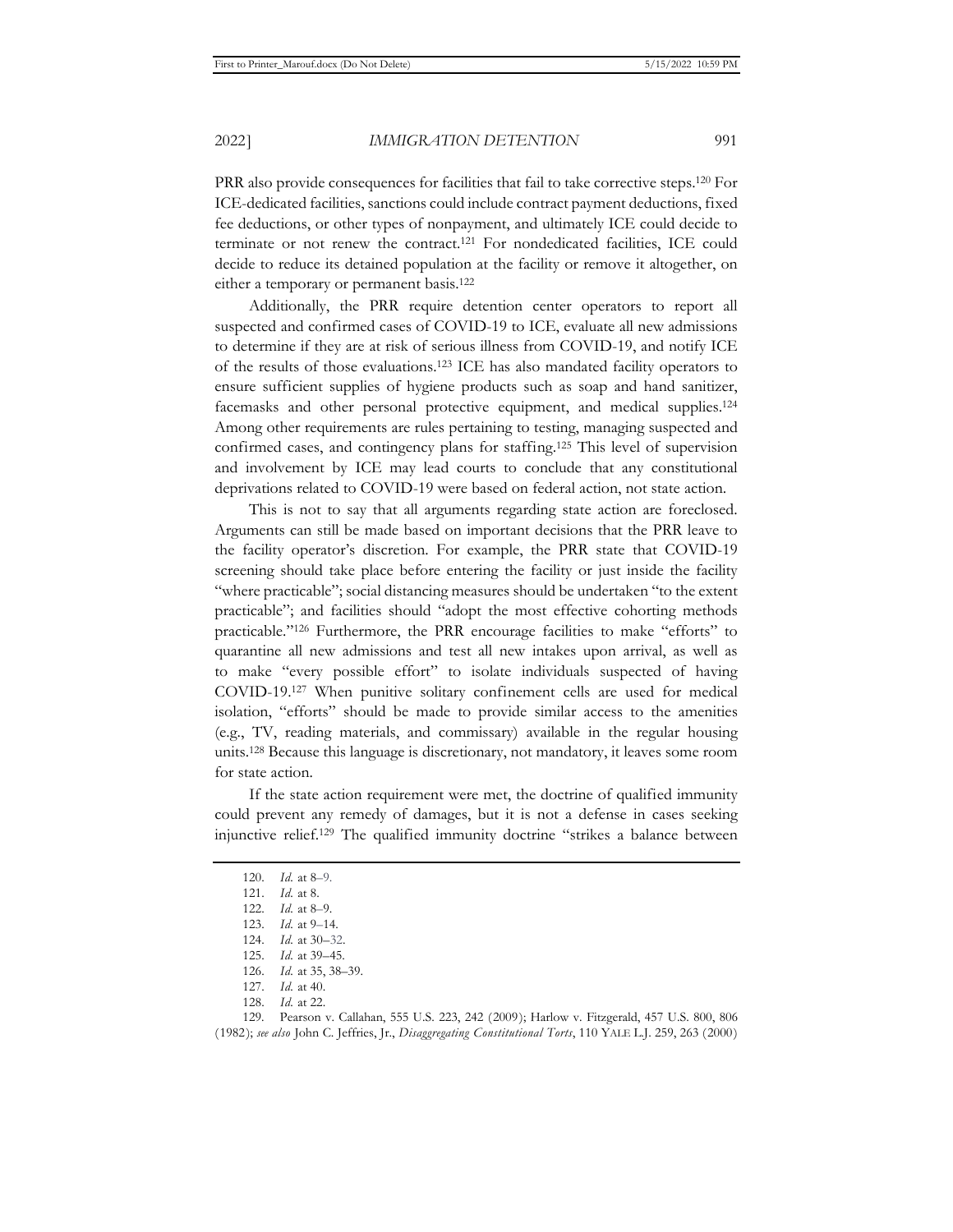compensating those who have been injured by official conduct and protecting government's ability to perform its traditional functions."130 Immunity is meant to "safeguard government, and thereby to protect the public at large, not to benefit its agents."131 Section 1983 therefore allows damages against state officials in their personal capacity only when their conduct "violate[s] clearly established statutory or constitutional rights of which a reasonable person would have known."132 In other words, state officials have immunity from damages when the law is uncertain.<sup>133</sup> Because the pandemic presents a new and dynamic situation, judges may be reluctant to find that conduct related to detention conditions and COVID-19 violates a clearly established constitutional right, foreclosing damages as a remedy. However, injunctive relief under Section 1983 would still be available.

#### *2. Detention Facilities Operated by Private Companies*

Cases involving noncitizens in ICE custody who are being held in *privately* operated detention facilities raise even more complicated issues. When ICE enters into Intergovernmental Service Agreements (IGSA) with state or local governments, the actual operation of the detention center may be subcontracted to a private company.134 Although the Government Accountability Office (GAO) has noted that "ICE data does not allow us to reliably identify how many IGSAs are operated by private detention companies," GAO found that "as of the end of fiscal year 2019, at least 31 of the 108 IGSA facilities ICE used to hold detainees were operated by private operators."135 Courts have held that private individuals, including employees of private prison companies, acting under a contract with a state to perform a traditional public function may be acting under color of state law.136 In *Malesko*, where the Supreme Court declined to expand a *Bivens* damages

<sup>(</sup>arguing that the law of qualified immunity should be "refined and rethought" and explaining that "qualified immunity precludes damages for a substantial range of constitutional violations, especially where the underlying standards are murky or unclear").

<sup>130.</sup> Wyatt v. Cole, 504 U.S. 158, 167 (1992) (citing *Harlow*, 457 U.S. at 819).

<sup>131.</sup> *Id.* at 168.

<sup>132.</sup> Wilson v. Lane, 526 U.S. 603, 609 (1999) (quoting *Harlow*, 457 U.S. at 818).

<sup>133.</sup> Pamela S. Karlan, *The Irony of Immunity: The Eleventh Amendment, Irreparable Injury, and Section 1983*, 53 STAN. L. REV. 1311, 1323 (2001); John C. Jeffries, Jr., *The Right-Remedy Gap in Constitutional Law*, 109 YALE L.J. 87 (1999) (explaining that this distinction may contribute to the progressive development of constitutional rights); Carlos Manuel Vázquez, *Sovereign Immunity, Due Process, and the* Alden *Trilogy*, 109 YALE L.J. 1927, 1931–43 (2000) (discussing *Alden*'s contribution to the right-remedy gap).

<sup>134.</sup> *See* U.S. GOV'T ACCOUNTABILITY OFF., GAO-21-149, IMMIGRATION DETENTION: ACTIONS NEEDED TO IMPROVE PLANNING, DOCUMENTATION, AND OVERSIGHT OF DETENTION FACILITY CONTRACTS 7, 11, 15–17 (2021). While ICE also contracts directly with private companies to operate detention centers, these so-called "Contract Detention Facilities" (CDFs) hold only 16% of the average daily detained population, compared to 55% in facilities operated under IGSAs. *Id.* at 11.

<sup>135.</sup> *Id.* at 17.

<sup>136.</sup> Rosborough v. Mgmt. & Training Corp., 350 F.3d 459, 461 (5th Cir. 2003) (per curiam) (finding that private prison firms and their employees are state actors); Street v. Corr. Corp. of Am.,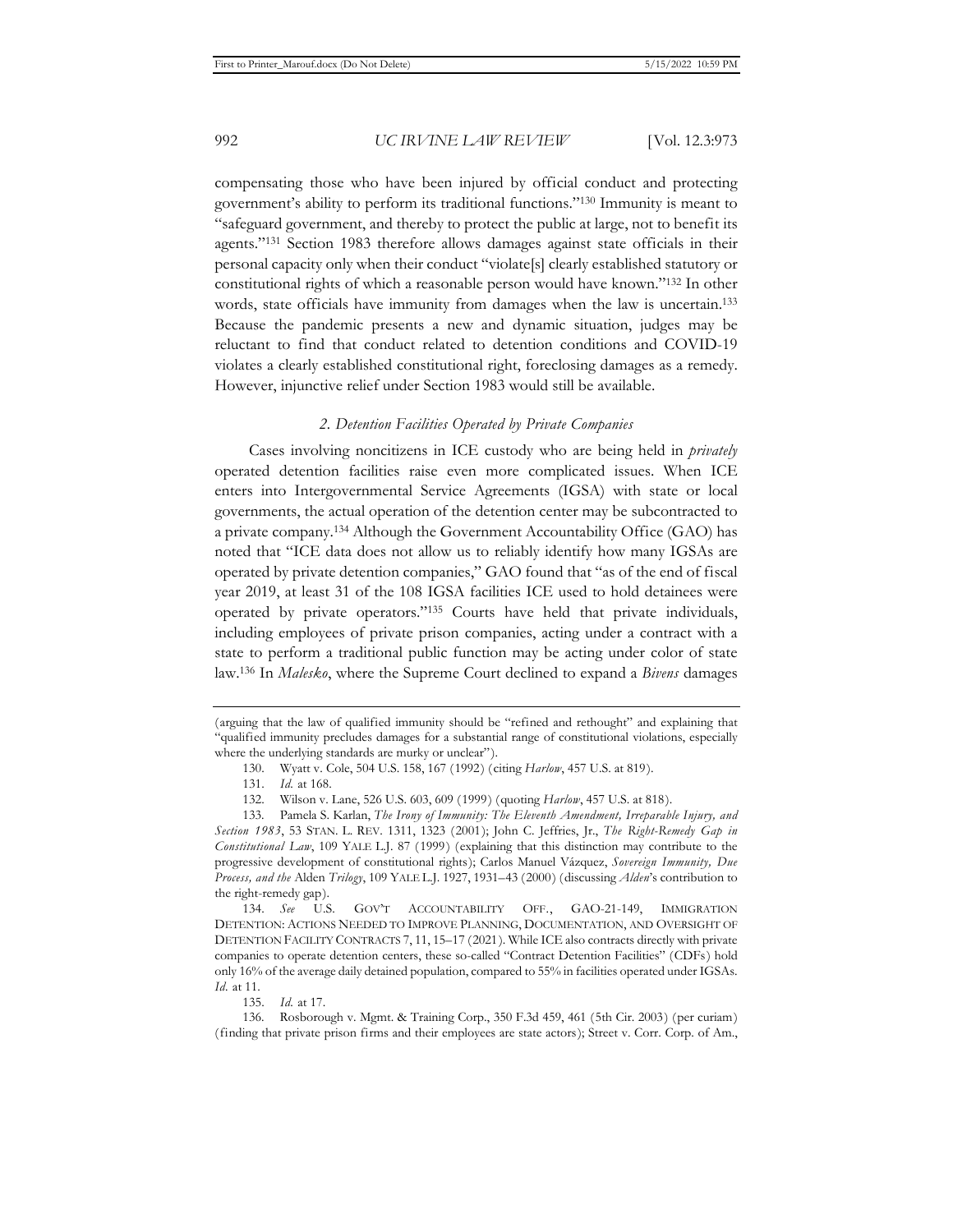action to private correctional companies, it specifically noted that *state* prisoners "already enjoy a right of action against private correctional providers under 42 U.S.C. 1983."137

But there is a significant difference between private operators of state prisons and private operators of federal immigration detention centers, especially if the immigration detention center only holds immigration detainees. As of August 3, 2020, ICE's forty-four dedicated facilities had a total average daily population of 37,332, while the nondedicated facilities had a total average daily population of only 10,696. Consequently, if the private operators of ICE-dedicated facilities are considered to be acting under color of federal law, then seventy-eight percent of immigration detainees will be barred from Section 1983 claims due to the state action requirement.

In several cases involving ICE-dedicated detention facilities, courts have found that the privately operated detention facilities were performing a federal function, not a state function, even though the private company had a contract with the municipality.138 For example, in *Doe v. United States*, the Fifth Circuit considered a case involving eight female immigration detainees who were sexually assaulted while being transported from the Hutto Detention Facility in Texas, which was operated by the Corrections Corporation of America (CCA) pursuant to a contract with the county.<sup>139</sup> The court applied a "public function" test to determine if CCA's actions were "fairly attributable to the State."140 The court concluded that CCA was performing a *federal* function in "detaining aliens pending a determination of their immigration status pursuant to ICE specification" and that the county had almost no involvement in the detention center's day-to-day operations.141 Accordingly, the court dismissed the Section 1983 claim against CCA.

Similarly, in another case involving the ICE-dedicated Hutto facility in Texas, the district court found "no dispute that CCA carried out purely federal functions," noting that the "sole purpose" of that facility was to "detain aliens pending a

<sup>102</sup> F.3d 810, 814 (6th Cir. 1996) (same); Palm v. Marr, 174 F. Supp. 2d 484, 487–88 (N.D. Tex. 2001) (same); Giron v. Corr. Corp. of Am., 14 F. Supp. 2d 1245, 1250 (D.N.M. 1998) (holding that a private prison employee was a state actor subject to Section 1983 suit); *cf.* Lugar v. Edmondson Oil Co., 457 U.S. 922, 941–42 (1982) (permitting suit under Section 1983 against private corporations exercising state action).

<sup>137.</sup> Corr. Servs. Corp. v. Malesko, 534 U.S. 61, 71–72 n.5 (2001); *cf.* Richardson v. McKnight, 521 U.S. 399, 413 (1997) (declining to decide whether private prison guards actually acted "under color of law" and were therefore liable under Section 1983).

<sup>138.</sup> *See* Doe v. United States, 831 F.3d 309, 313 (5th Cir. 2016); Doe v. Neveleff, No. A–11–CV–907, 2013 WL 489442, at \*13 (W.D. Tex. Feb. 8, 2013); Guzman-Martinez v. Corr. Corp. of Am., No. CV–11–02390, 2012 WL 5907081, at \*11 (D. Ariz. Nov. 26, 2012); Fabian v. Dunn, No. SA–08–cv–269, 2009 WL 2461207, at \*5 (W.D. Tex. Aug. 6, 2009); Jama v. U.S. Immigr. & Naturalization Servs., 343 F. Supp. 2d 338, 362 (D.N.J. 2004); United States v. Thomas, 240 F.3d 445, 447–48 (5th Cir. 2001).

<sup>139.</sup> *Doe*, 831 F.3d at 313.

<sup>140.</sup> *Id.* at 314–16.

<sup>141.</sup> *Id.* at 316.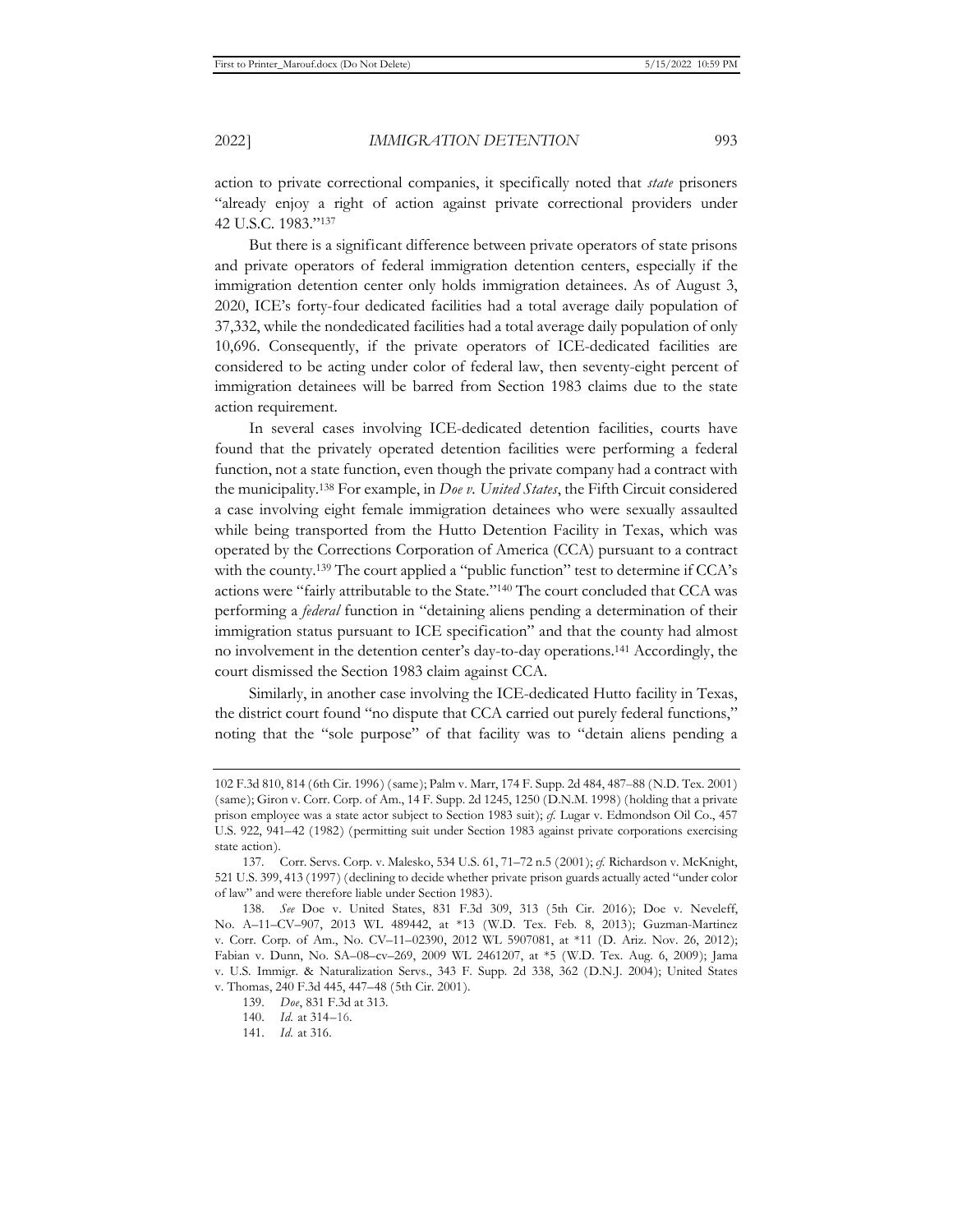determination of their immigration status."142 The court pointed out that "[w]hile maintaining a jail may at times be both a federal and state function, maintaining an immigrant detention facility is a purely federal function," stressing that "[n]either CCA nor Williamson County could run an immigration detention facility without the imprimatur of ICE."143

A district court reached the same conclusion about the Eloy Detention Center, another ICE-dedicated facility operated by CCA pursuant to a contract with the city of Eloy, Arizona. The court reasoned that "[e]ven if the contract between the City and CCA imposed extensive regulation and provided governmental funding, it would be insufficient to establish joint action," since "[t]he contract merely acted as a conduit for transferring regulation and funding from ICE to CCA."144 Other cases have likewise held that the private operators of immigration detention centers are federal actors, since "the power to detain immigrants is derived solely and exclusively from federal authority."145

Immigration detainees have the best chance of establishing state action in cases against the employees of private correctional companies if the facility is not dedicated to ICE, meaning it holds both state prisoners and federal ICE detainees. In a case involving a federal prisoner who was detained at a county jail that held both state and federal prisoners, a court in the Western District of Texas held that a private correctional company, The GEO Group, could be sued under Section 1983.146 The court found that the county had contracted with The GEO Group to perform a function that was "traditionally the exclusive providence of the state—confinement of prisoners—specifically, for the operation of the jail." Although the county also had a contract with the U.S. Marshals Service to house federal prisoners, the court concluded that the federal contract did not change the character of The GEO Group's function. By contrast, when a federal prisoner in a GEO Group-operated Bureau of Prisons facility dedicated exclusively to federal

<sup>142.</sup> *Doe*, 2013 WL 489442, at \*13; *see also* Doe v. Neveleff, No. A-11-CV-907, 2013 WL 12098684 (W.D. Tex. Mar. 12, 2013) (adopting report and recommendation of magistrate judge).

<sup>143.</sup> *Doe*, 2013 WL 489442, at \*14.

<sup>144.</sup> Guzman-Martinez v. Corr. Corp. of Am., No. CV–11–02390, 2012 WL 5907081, at \*11 (D. Ariz. Nov. 26, 2012).

<sup>145.</sup> *See*, *e.g.*, Fabian v. Dunn, No. SA–08–cv–269, 2009 WL 2461207, at \*5 (W.D. Tex. Aug. 6, 2009) (rejecting the argument that the employees of the private company operating the immigration detention center were state actors); Jama v. U.S. Immigr. & Naturalization Serv., 343 F. Supp. 2d 338, 362 (D.N.J. 2004) (holding that the private company's employees "were federal actors because they were employees of a corporation performing governmental functions pursuant to a contract with the INS"); United States v. Thomas, 240 F.3d 445, 447–48 (5th Cir. 2001) (holding that a guard at CCA facility, which contracted with INS to hold immigration detainees, was a "person acting for or on behalf of the United States" because he performed same duties and had same responsibilities as a federal corrections officer employed at a federal prison facility).

<sup>146.</sup> Alvarez v. Geo Group, Inc., No. SA-09-CV-0299, 2010 WL 743752, at \*2 (W.D. Tex. Mar. 1, 2020).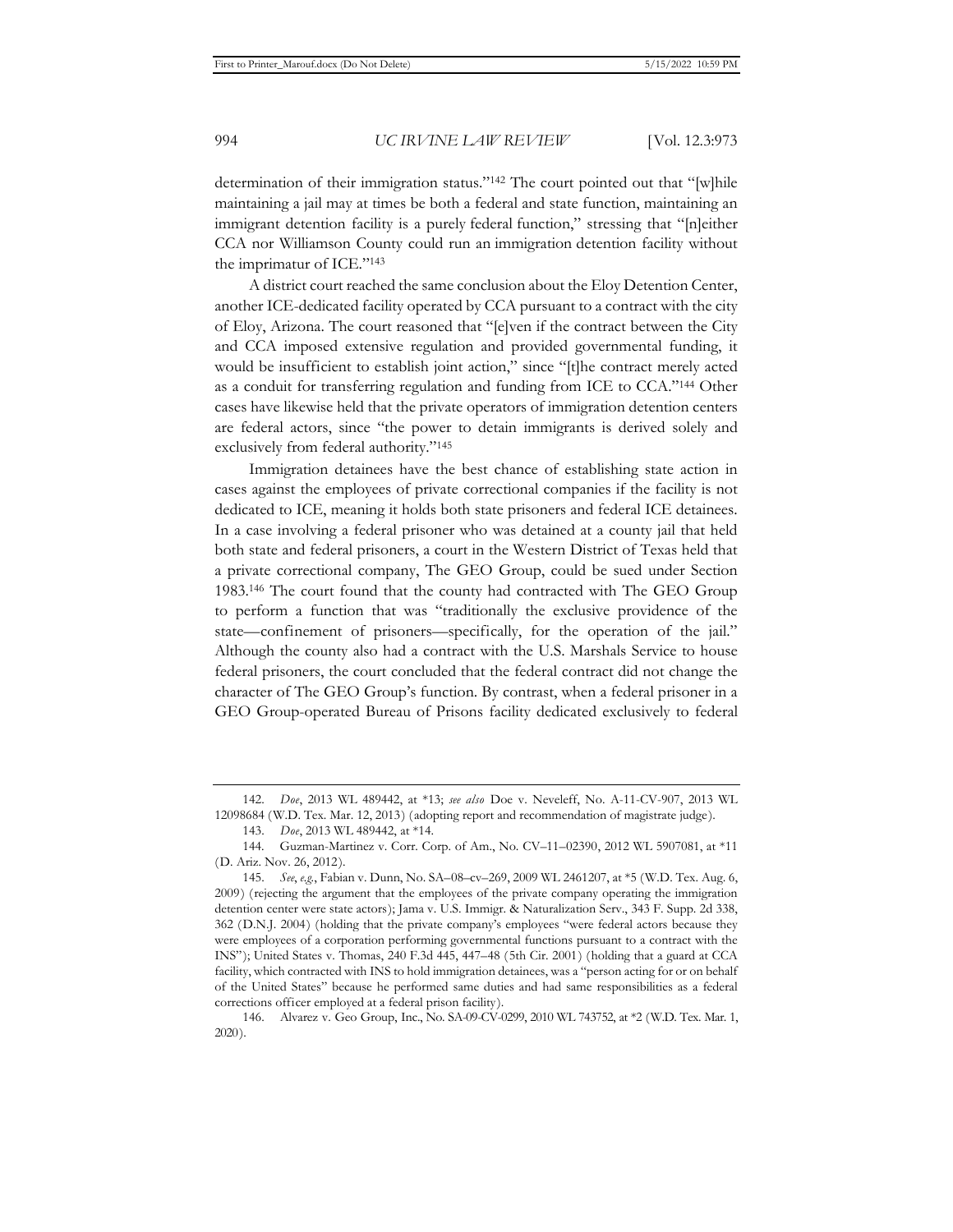prisoners filed a lawsuit under Section 1983, a court in the Western District of Texas found no state action.<sup>147</sup>

In short, for the twenty-two percent of immigration detainees in non-dedicated facilities that are privately operated, there may be some chance of satisfying Section 1983's state action requirement. However, for the remaining seventy-eight percent in privately operated ICE-dedicated facilities, the mere existence of a contract with the local government would not be enough to show state action and liability under Section 1983 would be foreclosed. Thus, even though the employees of private correctional companies do not enjoy qualified immunity,148 they will nevertheless be protected from liability under Section 1983 for constitutional violations in ICE-dedicated facilities because their actions would not be "under color of state law."

### *B. Bivens Actions*

Given the challenge in showing state action under Section 1983, it would seem logical to bring a *Bivens* action. In *Bivens*, the Supreme Court recognized an implied right of action to compensate a plaintiff whose constitutional rights were violated by *federal agents*, creating a federal counterpart to Section 1983.149 However, this avenue is also obstructed for numerous reasons. To begin with, the Supreme Court has declined to extend *Bivens* to a *federal agency*, emphasizing that "the purpose of *Bivens* is to deter the officer," not the agency.150 Additionally, the Court has declined to extend *Bivens* to private corporations or their employees involved in operating federal prisons or programs that contract with the Bureau of Prisons.151

<sup>147.</sup> *See generally* Barnett v. Geo Group, Inc., No. 1:15-CV-224, 2017 WL 3896363 (N.D. Tex. Aug. 10, 2017).

<sup>148.</sup> Richardson v. McKnight, 521 U.S. 399, 409–13 (1997) (holding that "private prison guards, unlike those who work directly for the government, do not enjoy immunity from suit in a Section 1983 case"). A separate question is whether private health care professionals who provide medical care to incarcerated individuals are entitled to qualified immunity under Section 1983. The Supreme Court has not directly addressed that issue, but it has found that a private attorney retained by a city was entitled to qualified immunity. *See* Filarsky v. Delia, 566 U.S. 377, 393–94 (2012). In the context of private health care providers in prisons, however, several appellate courts have found no qualified immunity under Section 1983. *See, e.g.*, Estate of Clark v. Walker, 865 F.3d 544 (7th Cir. 2017); McCullum v. Tepe, 693 F.3d 696 (6th Cir. 2012); Halvorsen v. Baird, 146 F.3d 680 (9th Cir. 1998); *see also* Spencer Bruck, Note, *The Impact of Constitutional Liability and Private Contracting on Health Care Services for Immigrants in Civil Detention*, 25 GEO. IMMIGR. L.J. 487, 499–503 (2011) (arguing that immigration detainees can bring Section 1983 claims against private medical providers). *But see* Leeks v. Cunningham, 997 F.2d 1330, 1336 (11th Cir. 1993) (per curiam) (holding that a private physician under contract to provide medical services to a county jail was entitled to qualified immunity in a case predating *Richardson* ).

<sup>149.</sup> Bivens v. Six Unknown Named Agents of Fed. Bureau of Narcotics, 403 U.S. 388, 389 (1971) (creating an implied right of action for an injured plaintiff to sue federal officers for a violation of the Fourth Amendment).

<sup>150.</sup> Fed. Deposit Ins. Corp. v. Meyer, 510 U.S. 471, 485 (1994).

<sup>151.</sup> Corr. Servs. Corp. v. Malesko, 534 U.S. 61, 71–74 (2001) (declining to extend *Bivens* to a private company that had a contract with the BOP to operate a halfway house for federal prisoners);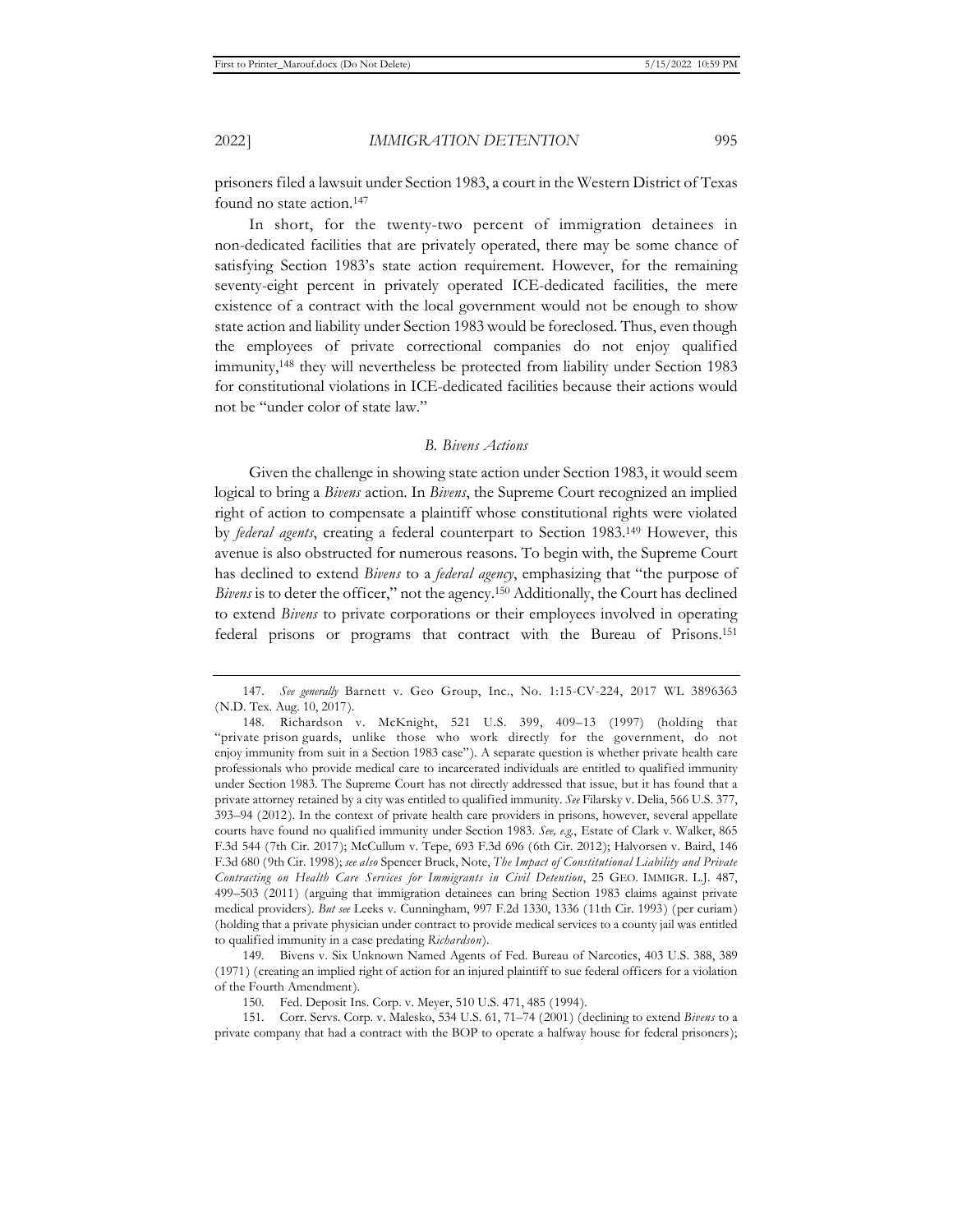Consequently, ICE as an agency cannot be sued under a *Bivens* action. Nor can any of the private companies that operate immigration detention centers or their employees be sued under *Bivens*. 152 This leaves only individual ICE officers or possibly state or local officers who are found to be acting under color of federal law as potential defendants in a *Bivens* action.

The greatest impediment to a *Bivens* claim, however, is that the Supreme Court has applied *Bivens* narrowly to only a few contexts.153 The *Bivens* case itself involved a Fourth Amendment claim based on unreasonable search and seizure by the Federal Bureau of Narcotics.154 Subsequently, in *Davis,* the Court recognized a Fifth Amendment equal protection claim based on gender discrimination in employment.155 The following year, in *Carlson*, the Court recognized an Eighth Amendment claim based on federal officials' failure to provide a prisoner with adequate medical care.156 Since *Carlson*, the Supreme Court has declined to extend *Bivens* ten times, most recently in *Abbasi* and *Hernandez*. 157

*Abbasi* clarified the *Bivens* analysis by setting forth a two-step framework.158 First, the court must determine if the claim arises in a "new *Bivens* context," which requires determining if "the case is different in a meaningful way from previous *Bivens* cases."159 Even a minor extension is considered an extension of *Bivens*. 160 A different constitutional right, a different statutory regime, or different defendants can all render a context meaningfully different than prior cases.161 If the claim arises in a new context, the second step in the *Bivens* analysis is for the court to determine if there are any alternative remedies or "special factors" counseling hesitation in extending *Bivens* to the new context.<sup>162</sup>

The inquiry regarding "special factors" asks whether "there are sound reasons to think Congress might doubt the efficacy or necessity of a damages remedy."163 The focus is on separation-of-powers concerns, as the court must decide "whether

Minneci v. Pollard, 565 U.S. 118, 131 (2012) (declining to extend *Bivens* to the employees of a private correctional company).

<sup>152.</sup> *See Malesko*, 534 U.S. at 71–74; *Minneci*, 565 U.S. at 131.

<sup>153.</sup> *See generally* Davis v. Passman, 442 U.S. 228 (1979); Carlson v. Green, 446 U.S. 14 (1980).

<sup>154.</sup> *Bivens*, 403 U.S. at 389–92.

<sup>155.</sup> *See generally Davis*, 442 U.S. 228 (holding that the Fifth Amendment provided a damages remedy for a claim of gender discrimination).

<sup>156.</sup> *See generally Green*, 446 U.S. 14 (allowing a prisoner's estate to pursue an Eighth Amendment claim that federal officials failed to provide adequate medical care, resulting in the prisoner's death).

<sup>157.</sup> Hernandez v. Mesa, 140 S. Ct. 735, 743–50 (2020); Ziglar v. Abbasi, 137 S. Ct. 1843, 1857 (2017) (collecting the eight additional cases).

<sup>158.</sup> *Abbasi*, 137 S. Ct. 1843.

<sup>159.</sup> *Id.* at 1864.

<sup>160.</sup> *Id.*

<sup>161.</sup> *Id.* at 1864–65; *see also* Leading Case, Bivens *Actions––*Ziglar v. Abbasi, 131 HARV.L.REV. 313, 318 (2017) ("The new context inquiry is quite exacting . . . . ").

<sup>162.</sup> Bivens v. Six Unknown Named Agents of Fed. Bureau of Narcotics, 403 U.S. 388, 396 (1971); *Abbasi*, 137 S. Ct. at 1857–60.

<sup>163.</sup> *Abbasi*, 137 S. Ct. at 1858.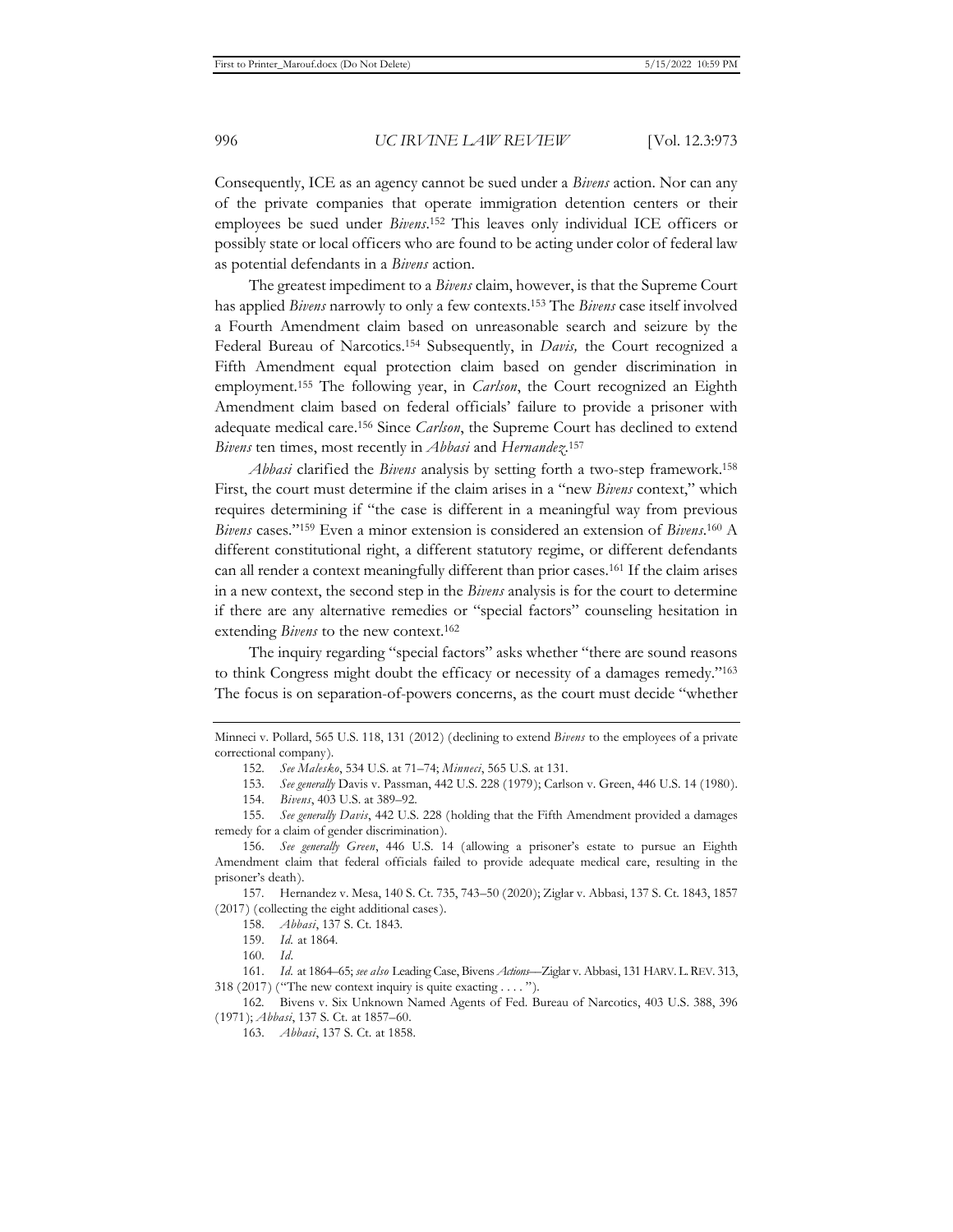the Judiciary is well suited, absent congressional action or inaction, to consider and weigh the costs and benefits of allowing a damages action to proceed."164 The Court has repeatedly stressed that "expanding the *Bivens* remedy is now a 'disfavored' judicial activity."165 With respect to alternative remedies, the Court held in *Carlson*  that the FTCA was not an adequate alternative remedy to *Bivens,* but in *Malesko* and *Minneci*, it deemed state tort law remedies to be adequate alternatives. Both steps of the *Bivens* analysis therefore present obstacles for noncitizens challenging the conditions of immigration detention.

#### *1. New Context*

The plaintiffs in *Abbasi* were noncitizens detained after the 9/11 attacks pending a determination of whether they had connections to terrorism.166 They argued that the detention policy implemented by federal officials violated their Fifth Amendment due process and equal protection rights by keeping them in restrictive conditions of confinement based on their race, religion, ethnicity, or national origin.167 The Court also noted that although the harsh detention conditions at issue were "as compelling as those at issue in Carlson," the case presented a new context because "Carlson was predicated on the Eighth Amendment and this claim is predicated on the Fifth."168 Additionally, the Court found a new context because, unlike prior *Bivens* cases, *Abbasi* involved a challenge to "high level executive policy."169

The Supreme Court again declined to extend a *Bivens* damages remedy in *Hernandez v. Mesa*, which involved a cross-border shooting that gave rise to Fourth and Fifth Amendment excessive force challenges.170 There, the Court stressed that "[a] claim may arise in a new context even if it is based on the same constitutional provision as a claim in a case in which a damages remedy was previously recognized."171 Cases involving a "new category of defendants" are also considered an extension.172 The Court found that the cross-border shooting of a Mexican boy by a Customs and Border Protection (CBP) officer was a "glaringly obvious" new context, even though it involved Fourth and Fifth Amendment claims like the *Bivens*  case itself.173

Since *Abbasi,* almost all of the cases that were found to arise in the same context as prior *Bivens* cases involve a context that is *identical* to one of the Supreme

<sup>164.</sup> *Id.*

<sup>165.</sup> *Id.* at 1857.

<sup>166.</sup> *Id.* at 1851–52.

<sup>167.</sup> *Id.* at 1853, 1858.

<sup>168.</sup> *Id.* at 1864.

<sup>169.</sup> *Id.* at 1860.

<sup>170.</sup> Hernandez v. Mesa, 140 S. Ct. 735, 743 (2020).

<sup>171.</sup> *Id.*

<sup>172.</sup> *Id.* (quoting Corr. Servs. Corp. v. Malesko, 534 U.S. 61, 68 (2001)).

<sup>173.</sup> *Id.* at 743–44.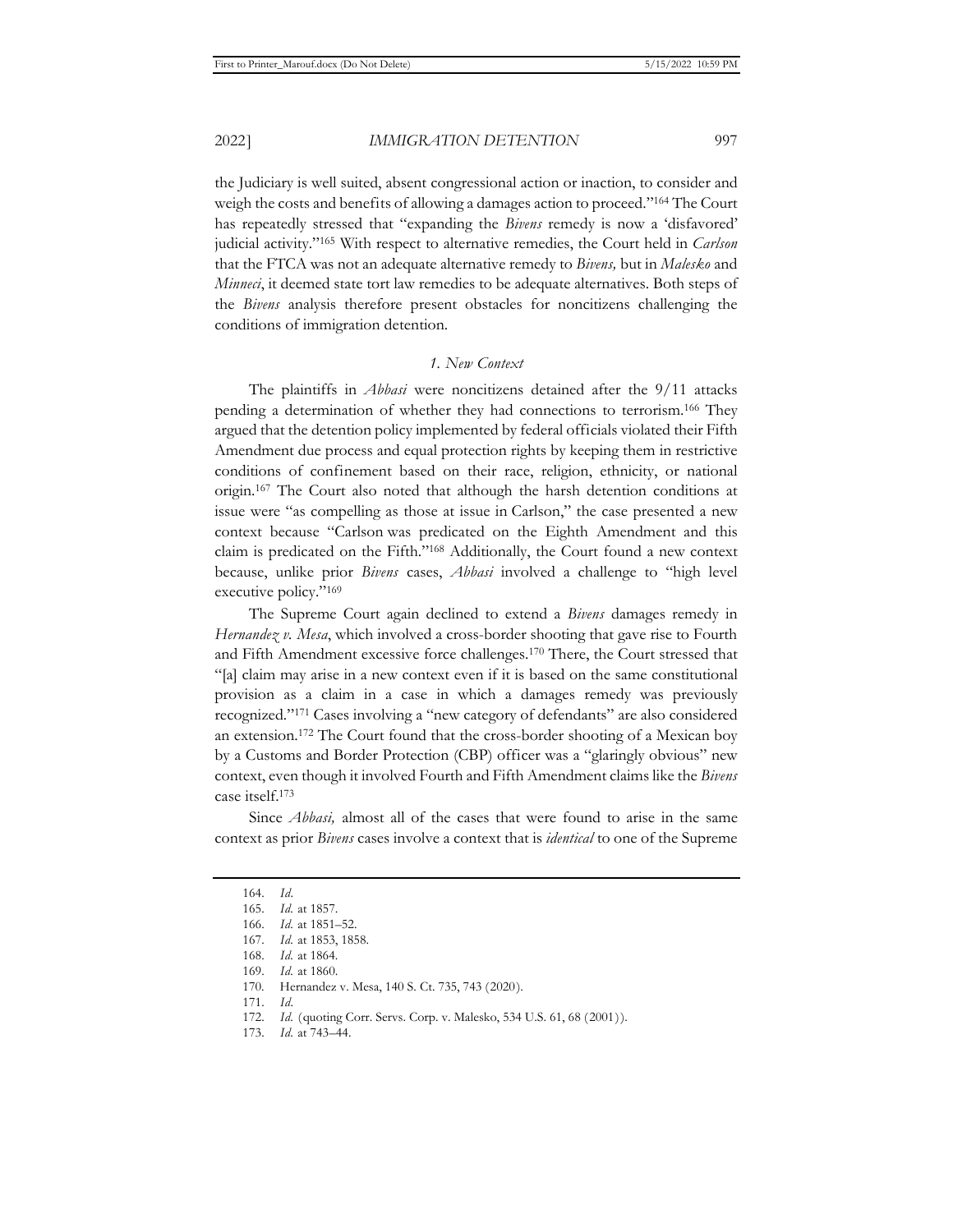Court precedents.174 Courts examining *Bivens* claims in cases involving the due process rights of noncitizens in immigration detention have generally found that this is a new context.175 Noncitizen plaintiffs have argued that *Davis* and *Carlson* together establish a *Bivens* remedy in this context, but courts have rejected that argument, since neither of those cases "dealt with the rights of noncitizens in immigration detention."176 One court noted that this question was not even a "close call."177

Several circuit courts178 and various district courts179 have found that *Bivens* claims against immigration officials present a new context.180 In *Tun-Cos*, for example, the Fourth Circuit reasoned that the case presented a new *Biven*s context because the ICE officers were a new category of defendants not previously recognized in *Bivens* claims, they were enforcing immigration laws rather than criminal laws, and the plaintiffs' Fifth Amendment claims had "no analogue" in the Supreme Court's prior *Bivens* precedents, since *Davis* involved an equal protection challenge in the employment context.181

Given these precedents, a challenge to immigration detentions related to the COVID-19 pandemic would almost certainly be considered a new context. To the extent the challenge involved immigration detention *policies,* it would be foreclosed by *Abbasi*. Like *Hernandez*, the claim would also be against a new category of federal officers, ICE agents. Even if the claim were based on the Fifth Amendment Due Process Clause like prior *Bivens* precedents, *Hernandez* made it clear that this would not be enough to make it the same context. Because a pandemic-related constitutional claim by someone in immigration detention would present a new context, courts would need to turn to the second step in the analysis.

<sup>174.</sup> Ojo v. United States, 364 F. Supp. 3d 163, 173 (E.D.N.Y. 2019) (noting that the court was aware of only one *non-identical* Bivens claim that was found to arise in the same context).

<sup>175.</sup> *See, e.g.*, K.O. v. U.S. Immigr. & Customs Enf't, 468 F. Supp. 3d 350, 364–65 (D.D.C. 2020), *appeal docketed sub nom.* K.O. v. Sessions, No. 20-5255 (D.C. Cir. filed Aug. 26, 2020). 176. *Id.* at 364.

<sup>177.</sup> *Id.* at 365.

<sup>178.</sup> *See, e.g.*, Tun-Cos v. Perrotte, 922 F.3d 514, 525–28 (4th Cir. 2019); Rroku v. Cole, 726 F. App'x 201, 206 (5th Cir. 2018) (per curiam); Alvarez v. U.S. Immigr. & Customs Enf't, 818 F.3d 1194, 1206 (11th Cir. 2016); Mirmehdi v. United States, 689 F.3d 975, 981 (9th Cir. 2012).

<sup>179.</sup> *See, e.g.*, Elhady v. Pew, 370 F. Supp. 3d 757, 768 (E.D. Mich. 2019) (finding that a Fifth Amendment claim to be free from non-punitive conditions and abuse by CBP officers was a new context under *Bivens*, but that special factors did not exist counseling hesitation); *cf.* Linlor v. Polson, 263 F. Supp. 3d 613, 620 (E.D. Va. 2017) (finding a new *Bivens* context where the right at issue was a Fourth Amendment violation by a TSA officer); Cuevas v. United States, No. 16-cv-00299, 2018 WL 1399910, at \*4 (D. Colo. Mar. 19, 2018) (finding a new *Bivens* context where the right at issue was a non-medical Eighth Amendment claim).

<sup>180.</sup> Peña Arita v. United States, 470 F. Supp. 3d 663, 694–96 (S.D. Tex. 2020).

<sup>181.</sup> *Tun-Cos*, 922 F.3d at 525 (citing Davis v. Passman, 442 U.S. 228, 230–31 (1979)); *see also*  Medina v. Danaher, 445 F. Supp. 3d 1367, 1371 (D. Colo. 2020) (following the reasoning in *Tun-Cos*).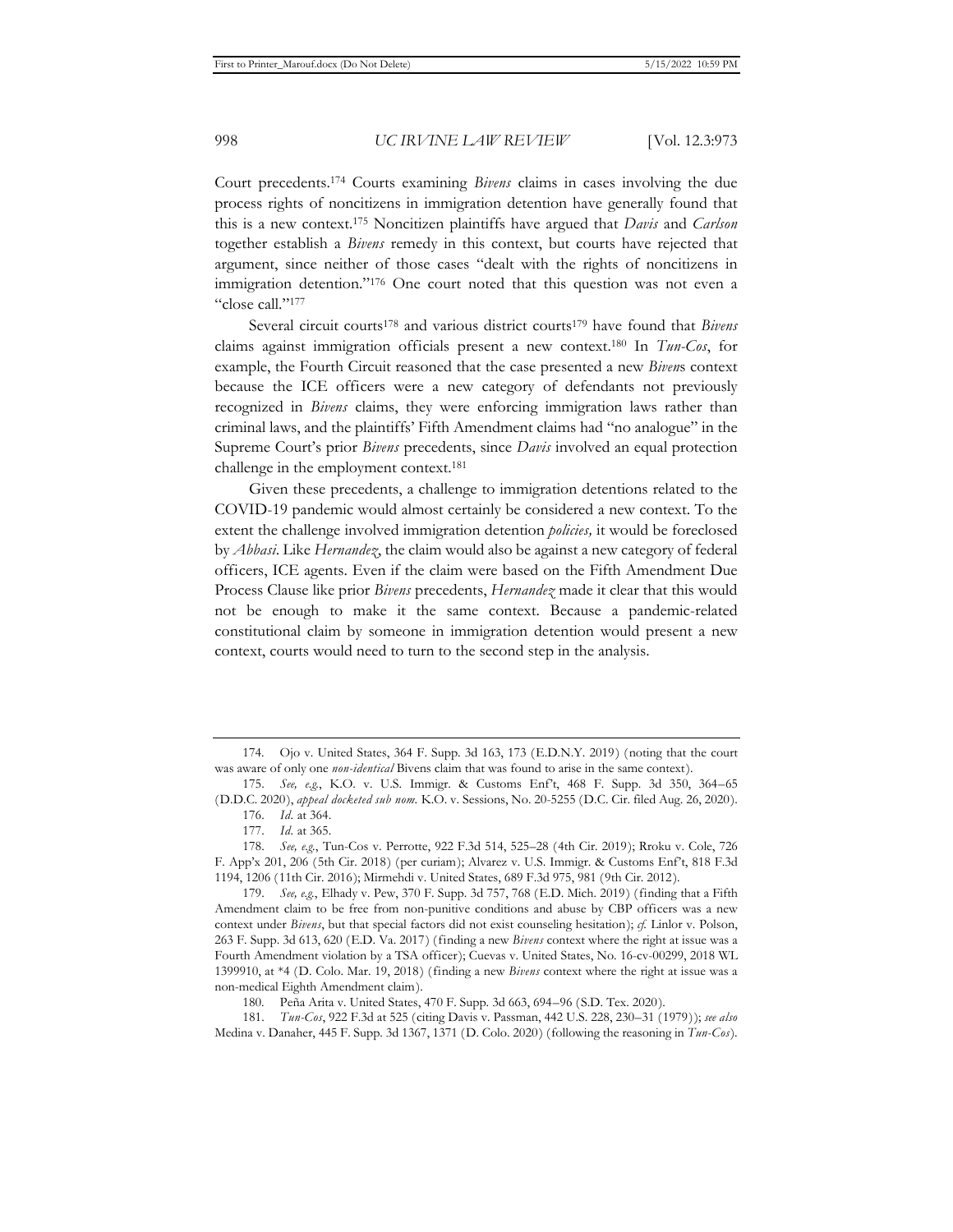#### *2. Special Factors and Alternative Remedies*

Under the second step in the *Bivens* framework, a court must ask whether any alternative remedy is available and if there are any "special factors" that counsel hesitation.<sup>182</sup> In cases touching on immigration, courts have generally found the existence of special factors based on sensitive issues of national security, diplomacy, and foreign policy, as well as separation-of-powers concerns related to Congress's comprehensive legislation in the area of immigration.183

Even before *Abbasi* and *Hernandez*, several circuits refused to recognize *Bivens*  actions in the immigration enforcement context based on the existence of "special factors."184 In *Mirmehdi,* the Ninth Circuit concluded that "[t]he complexity and comprehensiveness of the existing remedial system" and the tendency of immigration issues to affect national security are special factors counseling hesitation.185 Similarly, in *Alvarez*, the Eleventh Circuit described "the breadth and detail of the Immigration and Nationality Act" and "the importance of demonstrating due respect for the Constitution's separation of powers" as special factors counseling hesitation.186 And in *Tun-Cos*, the Fourth Circuit reasoned that "immigration enforcement . . . has the natural tendency to affect diplomacy, foreign policy, and the security of the nation, which . . . counsel hesitation in extending *Bivens*."187

Similarly, in *Maria S.*, the Fifth Circuit found that "judicial meddling in immigration matters is particularly violative of separation-of-powers principles."188 There, the Fifth Circuit noted that "[d]espite its repeated and careful attention to immigration matters, Congress has declined to authorize damage remedies against individual agents involved in civil immigration enforcement."189 The court found that "the institutional silence speaks volumes and counsels strongly against judicial usurpation of the legislative function."190

186. *Alvarez*, 818 F.3d at 1210.

<sup>182.</sup> Bivens v. Six Unknown Named Agents of Fed. Bureau of Narcotics, 403 U.S. 388, 396 (1971); Ziglar v. Abbasi, 137 S. Ct. 1843, 1857–60 (2017).

<sup>183.</sup> *Abbasi*, 137 S. Ct. at 1861.

<sup>184.</sup> *See* Mirmehdi v. United States, 689 F.3d 975, 982 (9th Cir. 2012); Alvarez v. U.S. Immigr. & Customs Enf't, 818 F.3d 1194, 1210 (11th Cir. 2016); Tun-Cos v. Perrotte, 922 F.3d 514, 525–28 (4th Cir. 2019); Maria S. *ex rel.* E.H.F. v. Garza, 912 F.3d 778, 784 (5th Cir. 2019).

<sup>185.</sup> *Mirmehdi*, 689 F.3d at 982. *But cf.* Lanuza v. Love, 899 F.3d 1019, 1027, 1032 (9th Cir. 2018) (holding that special factors did not preclude a *Bivens* remedy for "an individual attorney's violation of [plaintiff's] due process rights in a routine immigration proceeding" by submitting false evidence because "[j]udges are particularly well-equipped to weigh the costs of constitutional violations that threaten the credibility of our judicial system").

<sup>187.</sup> Tun-Cos v. Perrotte, 922 F.3d 514, 525 (4th Cir. 2019) (quoting *Mirmehdi*, 689 F.3d at 983).

<sup>188.</sup> *Maria S.*, 912 F.3d at 784.

<sup>189.</sup> *Id.* (quoting De La Paz v. Coy, 786 F.3d 367, 377 (5th Cir. 2015)).

<sup>190.</sup> *Id.* District court decisions in other circuits reflect similar reasoning. For example, in *El Badrawi*, the District Court in Connecticut held that special factors prohibited a *Bivens* claim by a noncitizen against ICE agents who arrested him on suspected immigration violations, as the case would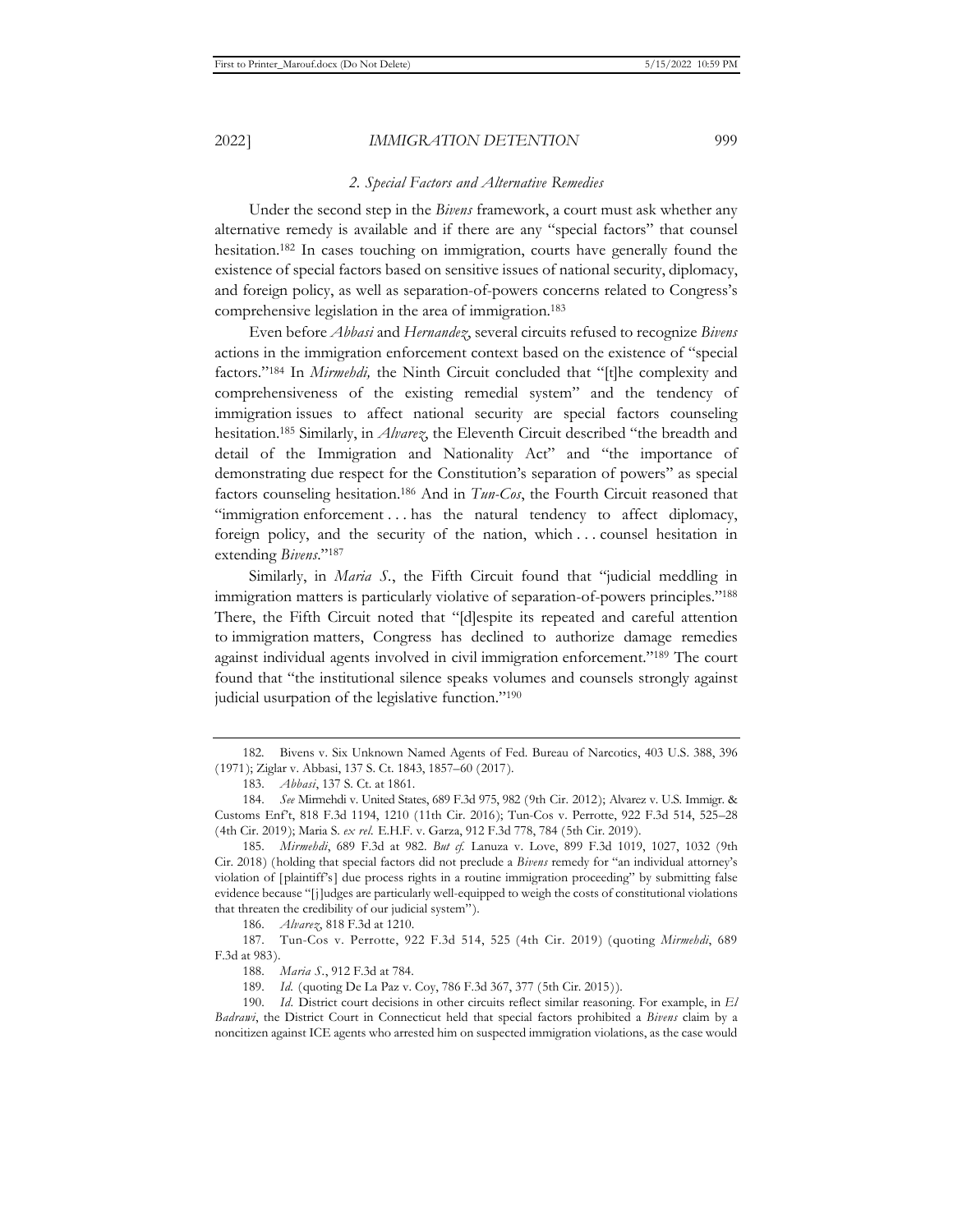Post *Abbasi*, the arguments against extending *Bivens* are even stronger. *Abbasi*  stressed that *Bivens* suits are inappropriate to challenge executive branch policies and specifically declined to extend *Bivens* to detention policy challenges, expressing concern about the sensitive discovery that would be involved in this type of action.191 The Court explained that *Bivens* claims are intended to be "brought against the individual official for his or her own acts, not the acts of others."192

Because the COVID-19-related immigration detention challenges generally pertain to ICE policies, not the conduct of individual officials, it is highly unlikely that courts will extend a *Bivens* remedy to this context. As in *Abbasi,* adjudicating a *Bivens* claim in this context may require courts "to interfere in an intrusive way with sensitive functions of the Executive Branch."193 In *Lanuza*, where the Ninth Circuit extended a *Bivens* claim related to an "individual attorney's violation of [plaintiff's] due process rights in a routine immigration proceeding" by submitting false evidence, the court stressed the difference between a challenge to the acts of an individual officer and one that ultimately seeks to alter a policy.194

Additionally, the Court in *Abbasi* found it relevant to consider whether Congress has given "frequent and intense" attention to the statutory regime at issue.195 The fact that Congress has enacted extensive immigration legislation without providing for a damages remedy will likely weigh against extending *Bivens* to this context.<sup>196</sup> However, as one district court noted, "although the INA contains a comprehensive scheme governing the appeal of removal proceedings and the Attorney General's discretionary decisions, it does not provide a remedial scheme for violations committed by immigration officials outside of removal proceedings."197

Immigration detention also involves discretionary decisions by officials within the executive branch, including ICE officers and immigration judges who make

192. *Abbasi*, 137 S. Ct. at 1860.

196. *See* Maria S. *ex rel.* E.H.F. v. Garza, 912 F.3d 778, 784 (5th Cir. 2019).

197. Diaz-Bernal v. Myers, 758 F. Supp. 2d 106, 128 (D. Conn. 2010) (finding no special factors).

intrude on the executive's authority to make determinations relating to national security and affect the government's relationship with foreign powers. El Badrawi v. U.S. Dep't of Homeland Sec., 579 F. Supp. 2d 249, 264 (D. Conn. 2008).

<sup>191.</sup> Ziglar v. Abbasi, 137 S. Ct. 1843, 1860 (2017); *see also* Corr. Servs. Corp. v. Malesko, 534 U.S. 61, 74 (2001) (explaining that the Court has "never considered [*Bivens*] a proper vehicle for altering an entity's policy," whereas "injunctive relief has long been recognized as the proper means for preventing entities from acting unconstitutionally").

<sup>193.</sup> *Id.* at 1860–61.

<sup>194.</sup> Lanuza v. Love, 899 F.3d 1019,1027–29 (9th Cir. 2018); *see also* Jacobs v. Alam, 915 F.3d 1028, 1038 (6th Cir. 2019) (distinguishing between an "overarching challenge[] to federal policy," and a "claim[] against . . . individual officers for their alleged 'overreach'" (quoting *Abbasi*, 137 S. Ct. at 1862)); Rroku v. Cole, 726 Fed. Appx. 201, 206 (5th Cir. 2018) (per curiam) (holding that special factors existed because changing immigration detention policy is the role of the legislative branch).

<sup>195.</sup> *Abbasi*, 137 S. Ct. at 1862.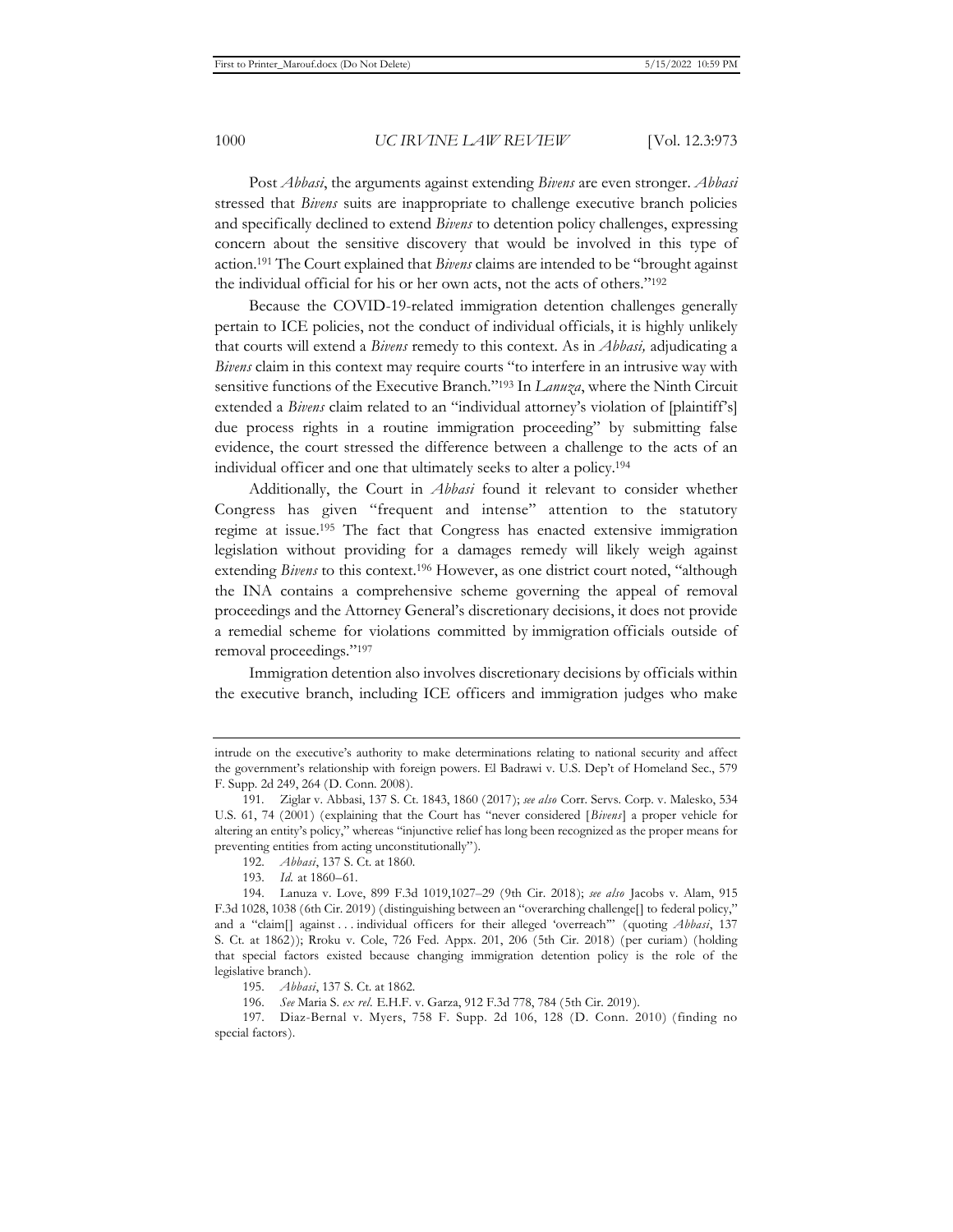bond determinations.198 This context therefore raises separation-of-powers concerns related to immigration policy and enforcement similar to *Abbasi* and Hernandez.<sup>199</sup> Courts may also decide that immigration detention policies "implicate[] an element of national security," which was part of the Court's reasoning in *Hernandez*. 200 However, the court in *Hernandez* connected national security concerns to "the conduct of agents positioned at the border," not individuals detained within the United States.201

A final consideration in the *Bivens* analysis is whether any alternative remedy is available. In *Rroku*, an unpublished case that was brought pro se, the Fifth Circuit refused to extend a *Bivens* cause of action to a detained noncitizen who sued the ICE Field Office Director and the warden of the LaSalle Detention Facility in Louisiana where he had been detained for 513 days under harsh and dangerous conditions.202 There, the court found that the petitioner could seek an alternative remedy through a state tort law claim.203 In *Maria S.,* where a grandmother sued a CBP agent for coercing her granddaughter into signing a voluntary removal form, which resulted in her death in Mexico, the Fifth Circuit concluded that alternative remedies are available under the Immigration and Nationality Act, since noncitizens can apply for asylum, challenge the constitutionality of their removal proceedings, or seek a stay of removal.204

Overall, the two-part *Bivens* framework presents enormous obstacles for a claim involving constitutional violations related to immigration detention conditions and policies during the pandemic. And even if a case were to survive this two-step inquiry, the doctrine of qualified immunity would likely foreclose relief.

<sup>198.</sup> *Cf.* Turner v. Safley, 482 U.S. 78, 84–85 (1987) (describing "[r]unning a prison" as "an inordinately difficult undertaking that requires expertise, planning, and the commitment of resources, all of which are peculiarly within the province of the legislative and executive branches of government").

<sup>199.</sup> *See Maria S*., 912 F.3d at 784; Tun-Cos v. Perrotte, 922 F.3d 514, 526 (4th Cir. 2019); Medina v. Danaher, 445 F. Supp. 3d 1367, 1367*–*70 (D. Colo. 2020). *But see* Lanuza v. Love, 899 F.3d 1019, 1030–31 (9th Cir. 2018) (holding that the mere fact that the INA lacks an internal damages remedy does not counsel hesitation when finding an implied *Bivens* remedy against an ICE employee); Prado v. Perez, 451 F. Supp. 3d 306, 316 (S.D.N.Y. 2020) ("There are no material differences between the work of immigration enforcement and the work of criminal law enforcement that would counsel against the implication of a *Bivens* remedy here.").

<sup>200.</sup> Hernandez v. Mesa, 140 S. Ct. 735, 746 (2020).

<sup>201.</sup> *Id.* ("[T]he conduct of agents positioned at the border has a clear and strong connection to national security, as the Fifth Circuit understood.").

<sup>202.</sup> Rroku v. Cole, 726 F. App'x 201, 202 (5th Cir. 2018) (per curiam).

<sup>203.</sup> *Id.* at 206.

<sup>204.</sup> *Maria S*., 912 F.3d at 784.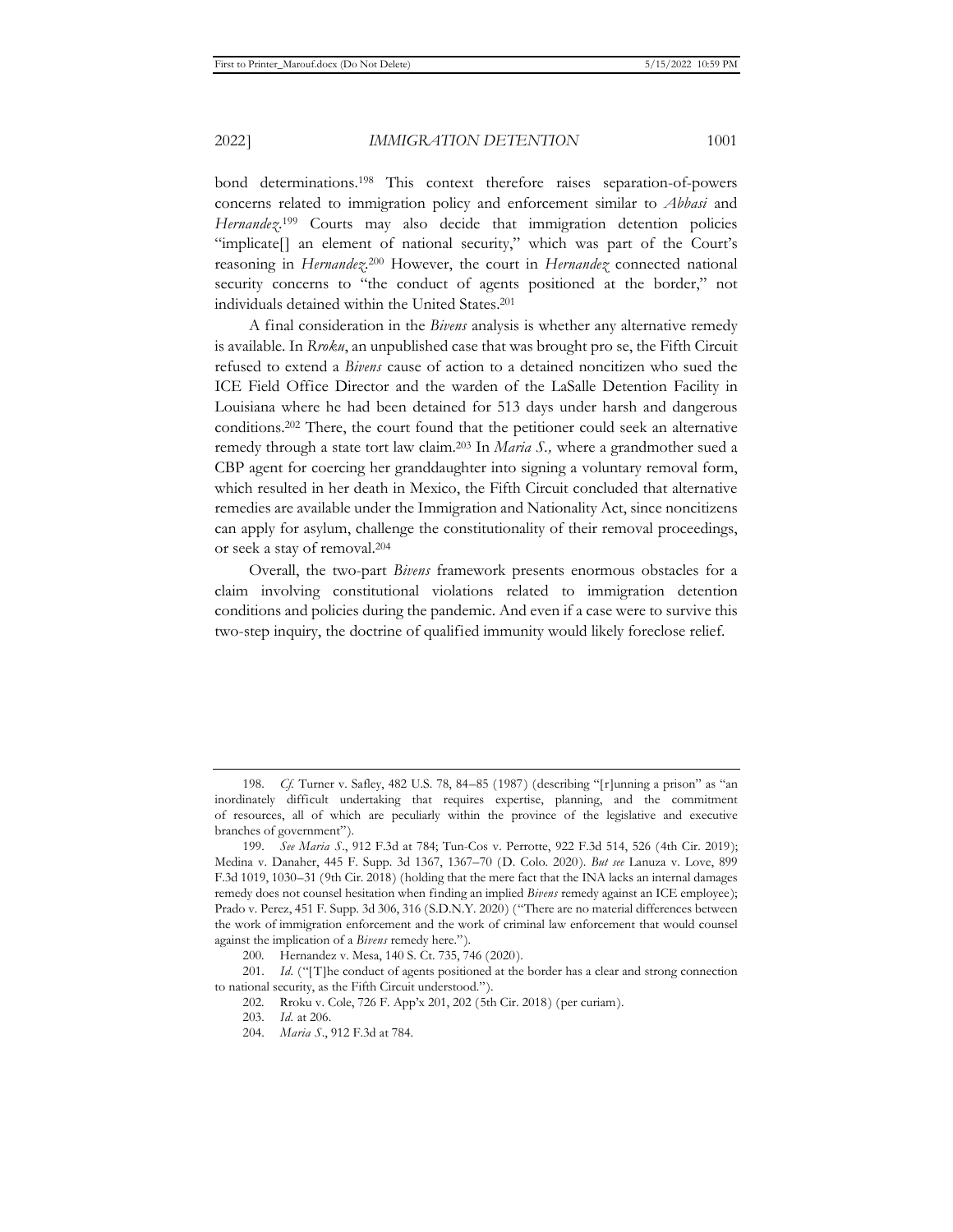## *3. Immunity*

The main defense that federal officials raise to *Bivens* claims is qualified immunity.205 As noted above, qualified immunity requires the plaintiff to show that the constitutional right in question is "clearly established" for the federal official to be liable for damages.206 The "dispositive inquiry in determining whether a right is clearly established is whether it would be clear to a reasonable officer that his conduct was unlawful in the situation he confronted."207 In *Hernandez*, the Court stressed that this analysis is "limited to 'the facts that were knowable to the defendant officers' at time they engaged in the conduct in question," so "[f]acts an officer learns after the incident ends—whether those facts would support granting immunity or denying it—are not relevant."208 Given the dynamic nature of the pandemic and evolving guidance from CDC and ICE, courts may well find that how federal officers responded did not violate a clearly established constitutional right, especially towards the beginning of the pandemic when their knowledge of COVID-19 was more limited.

Qualified immunity is not only a substantive issue to overcome, but it also creates an "immense procedural hurdle" because the Supreme Court has allowed interlocutory appeals of the immunity determination.209 During the interlocutory appeal, federal defendants can also raise the additional issue of whether a *Bivens*  action exists for the alleged conduct.210 Lower courts have also expanded interlocutory appeals to include other issues.211 Appealing these complex questions can "grind district court proceedings to a halt."212 This type of dragged out litigation with lengthy interlocutory appeals makes a *Bivens* action particularly inappropriate for a life-threatening situation such as a pandemic that requires prompt relief for medically vulnerable individuals in detention.

Exacerbating the challenges of the qualified immunity doctrine, there is an additional barrier created by Section 233(a) of the Public Health Services Act.213 Section 223(a) gives extraordinary, absolute immunity to employees of the Public Health Service (PHS), including those who administer health care in immigration

<sup>205.</sup> Some courts have applied the immunity doctrine to *Bivens* claims requesting injunctive relief as well as damages. *See* Patel v. Santana, 348 F. App'x 974, 976 (5th Cir. 2009) ("[I]njunctive relief against the BOP [is] a form of relief that would not be proper under *Bivens*.").

<sup>206.</sup> Saucier v. Katz, 533 U.S. 194, 200–02 (2001).

<sup>207.</sup> *Id.* at 202.

<sup>208.</sup> Hernandez v. Mesa, 137 S. Ct. 2003, 2007 (2017) (per curiam) (vacating the Fifth Circuit's qualified immunity finding but declining to decide whether the CBP officer was entitled to qualified immunity).

<sup>209.</sup> Bryan Lammon, *Making* Wilkie *Worse: Qualified-Immunity Appeals and the* Bivens *Question After* Ziglar *and* Hernandez, U. CHI. L. REV. ONLINE, July 24, 2020, at 1.

<sup>210.</sup> *See generally* Wilkie v. Robbins, 551 U.S. 537 (2007) (extending Hartman v. Moore, 547 U.S. 250 (2006)).

<sup>211.</sup> Lammon, *supra* note 209, at 7.

<sup>212.</sup> *Id.* at 1.

<sup>213.</sup> Public Health Services Act, 42 U.S.C. § 233(a).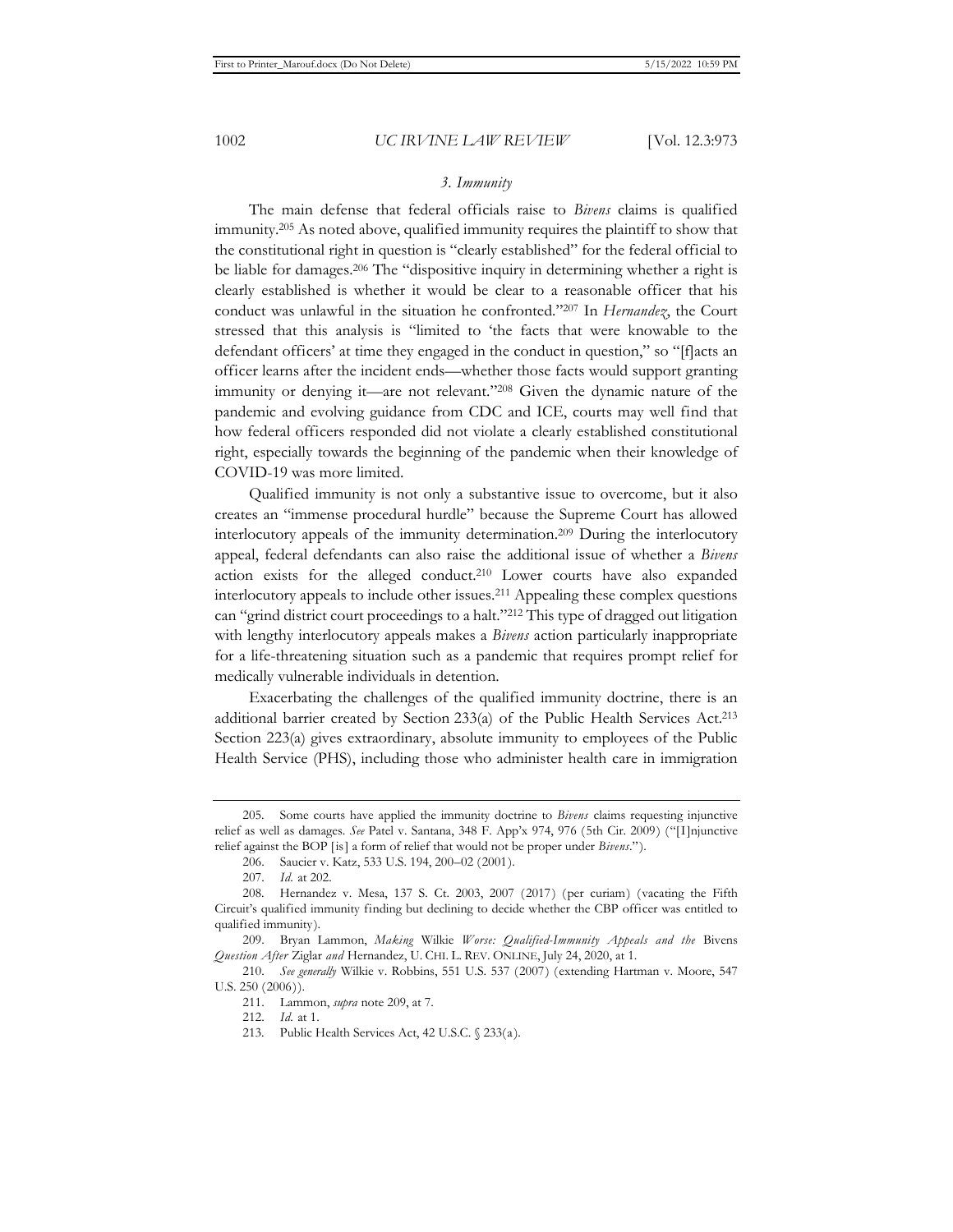detention centers through the ICE Health Corps.214 In *Hui v. Castaneda,* the Supreme Court considered a *Bivens* action brought by the family members of an individual who died from advanced penile cancer after atrocious medical neglect in immigration detention by employees of the PHS.215 Despite the horrific facts of that case, the Court held 9-0 that the PHS defendants had absolute immunity under Section 233(a) and that the only remedy was through the FTCA.216

In short, the substantive and procedural hurdles of qualified immunity doctrine, combined with the absolute immunity for employees of the ICE Health Corps, make *Bivens* a highly impractical and ineffective way for detained noncitizens to request relief during a pandemic.

#### *4. Private Operators of Detention Centers*

For noncitizens detained in privately-operated detention centers, two other Supreme Court cases compound the obstacles to *Bivens* actions posed by *Abbasi*  and *Hernandez*. 217 First, in *Malesko*, the Court considered a *Bivens* action brought by a federal prisoner in the custody of the BOP who was serving the remainder of a criminal sentence in a halfway house operated by the private company Correctional Services Corporation (CSC) pursuant to a contract with the BOP.218 Malesko alleged that he had fallen and injured himself as a result of CSC's failure to prescribe him necessary medications. In holding that *Bivens* should not be extended to allow recovery against CSC, the Court reasoned that the purpose of *Bivens* is to deter the officer who violates the constitutional right, not the company that employed the officer.219 *Malesko* therefore left open the possibility that a *Bivens* claim could be brought against the individual employees of a private correctional company.220 Additionally, the Court reasoned that Malesko had adequate alternative remedies available to him, such as a state tort negligence action, a federal lawsuit for injunctive relief, and the BOP's grievance program.221

Subsequently, in *Minneci*, the Court considered whether to extend *Bivens* to an Eighth Amendment damages action against the employees of a privately operated

<sup>214.</sup> *See generally* Hui v. Castaneda, 559 U.S. 799 (2010).

<sup>215.</sup> *Id.* at 805–12.

<sup>216.</sup> *Id.* at 812–13. *See generally* Adele Kimmel, Arthur Bryant & Amy Radon, Hui v. Castaneda*: Beyond Cruel and Unusual*, 44 LOY. L.A. L. REV. 297 (2010); Matthew Allen Woodward, Note, *License to Violate the Constitution: How the Supreme Court's Decision in* Hui v. Castaneda *Exposes the Dangers of Constitutional Immunity and Revives the Debate over Widespread Constitutional Abuses in Our Immigration Detention Facilities*, 32 HAMLINE J. PUB. L. & POL'Y 499, 452–53 (2011); Kate Bowles, Note, *Is the Doctor in? The Contemptible Conditions of Immigrant Detainee Healthcare in the U.S. and the Need for a Constitutional Remedy*, 31 J. NAT'L ASS'N ADMIN. L. JUDICIARY 169 (2011).

<sup>217.</sup> *See* Danielle C. Jefferis, *Constitutionally Unaccountable: Privatized Immigration Detention*, 95 IND. L.J. 145 (2020).

<sup>218.</sup> Corr. Servs. Corp. v. Malesko, 534 U.S. 61, 70–74 (2001).

<sup>219.</sup> *Id.* at 69 (citing Fed. Deposit Ins. Corp. v. Meyer, 510 U.S. 471, 484–86 (1994)).

<sup>220.</sup> *Id.* at 65 (noting that the question of whether a *Bivens* action might lie against private individuals was not presented).

<sup>221.</sup> *Id.* at 72–74.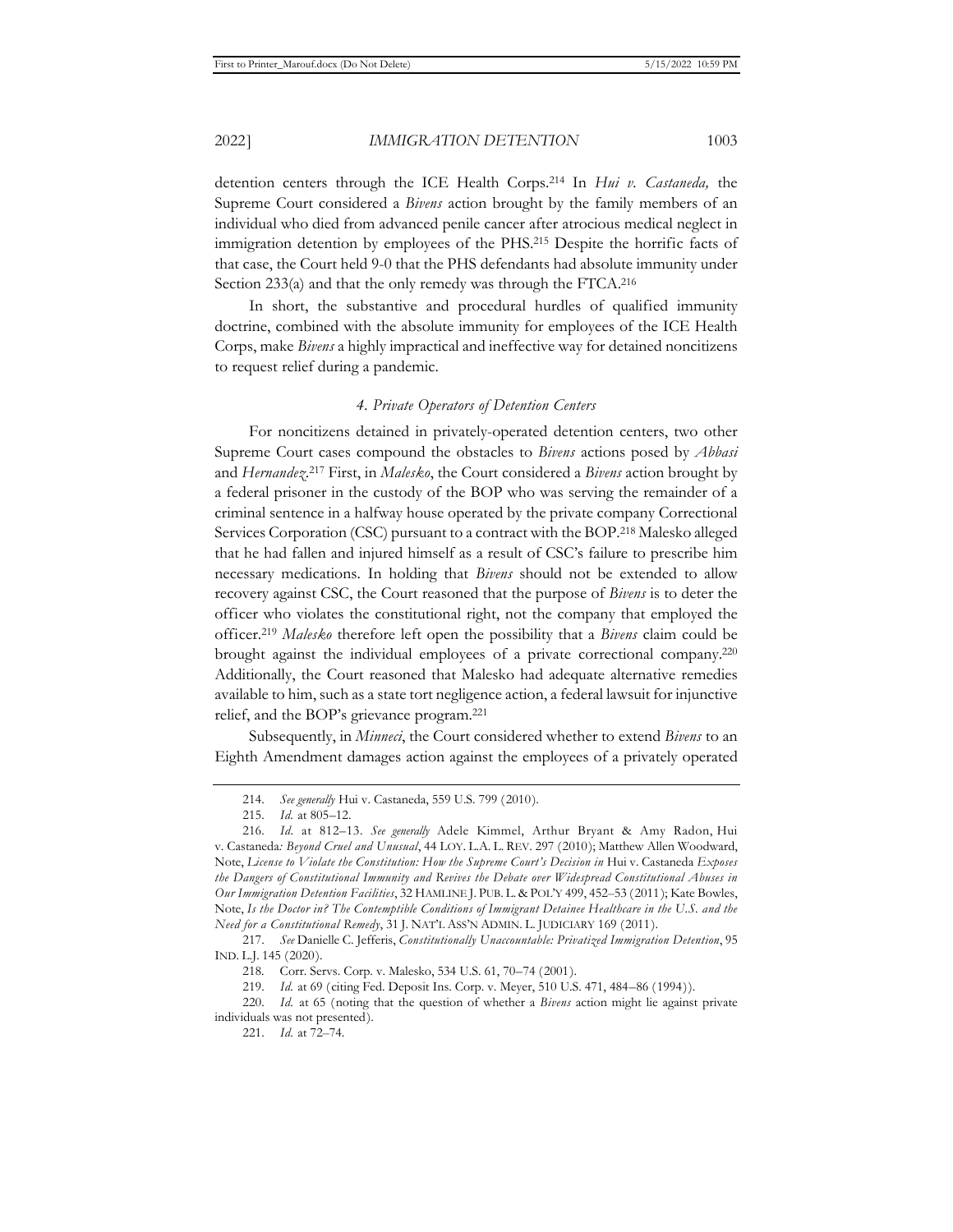federal prison.222 Once again, the Court relied on the existence of an alternative state tort remedy in declining to extend *Bivens*, recognizing differences in the remedy but concluding that state tort law would provide "roughly similar compensation."223 While the Court acknowledged that there may be Eighth Amendment violations not covered by state tort law, it left that issue for another day.224 The Court did not explicitly bar *all Bivens* claims against the employees of private prisons.225 Nevertheless, several courts have interpreted *Minneci* expansively as barring all such claims.226 As Danielle Jefferis has argued, *Malesko* and *Minneci*  together "carved out a class of prisoners for whom there is no constitutional tort remedy," not only for federal prisoners but also for immigration detainees in privately-operated facilities.227

#### III. TORT-BASED ACTIONS AS POTENTIAL ALTERNATIVES

While courts and scholars have extensively discussed whether a tort-based action provides an adequate alternative remedy to a *Bivens* action for damages, there has been hardly any discussion of whether a tort-based action can provide an alternative remedy to a habeas petition. In *Carlson*, the Supreme Court found that the FTCA is *not* an equivalent remedy to *Bivens*, since Congress "made it crystal clear that it views FTCA and *Bivens* as parallel, complementary causes of action."228 *Carlson* explained that the FTCA protects different rights than *Bivens*. While an FTCA cause of action is based on state tort law, a *Bivens* action is based on violation of a *constitutional right*. 229 Nevertheless, some courts have questioned whether *Carlson*'s FTCA analysis should be reexamined post-*Abbasi*. 230 Similarly, some district courts have found no subject matter jurisdiction over habeas petitions by detained immigrants reasoning that an alternative remedy in tort is available under the FTCA or state tort law.231 This Section explains why neither an FTCA claim nor a state tort law claim may be a viable option.

<sup>222.</sup> Minneci v. Pollard, 565 U.S. 118, 120 (2012).

<sup>223.</sup> *Id.* at 130.

<sup>224.</sup> *Id.*

<sup>225.</sup> *Id.* at 131 (concluding that "where, as here, a federal prisoner seeks damages from privately employed personnel working at a privately operated federal prison, where the conduct allegedly amounts to a violation of the Eighth Amendment, and where that conduct is of a kind that typically falls within the scope of traditional state tort law (such as the conduct involving improper medical care at issue here), the prisoner must seek a remedy under state tort law").

<sup>226.</sup> Jefferis, *supra* note 217, at 173.

<sup>227.</sup> *Id.*

<sup>228.</sup> Carlson v. Green, 446 U.S. 14, 20 (1980).

<sup>229.</sup> *Id.* at 23.

<sup>230.</sup> *See* Ojo v. United States, 364 F. Supp. 3d 163, 174–75 (E.D.N.Y. 2019) (citing other sources).

<sup>231.</sup> Umarbaev v. Moore, No. 3:20-CV-1279, 2020 WL 3051448, at \*2, \*6 (N.D. Tex. June 6, 2020).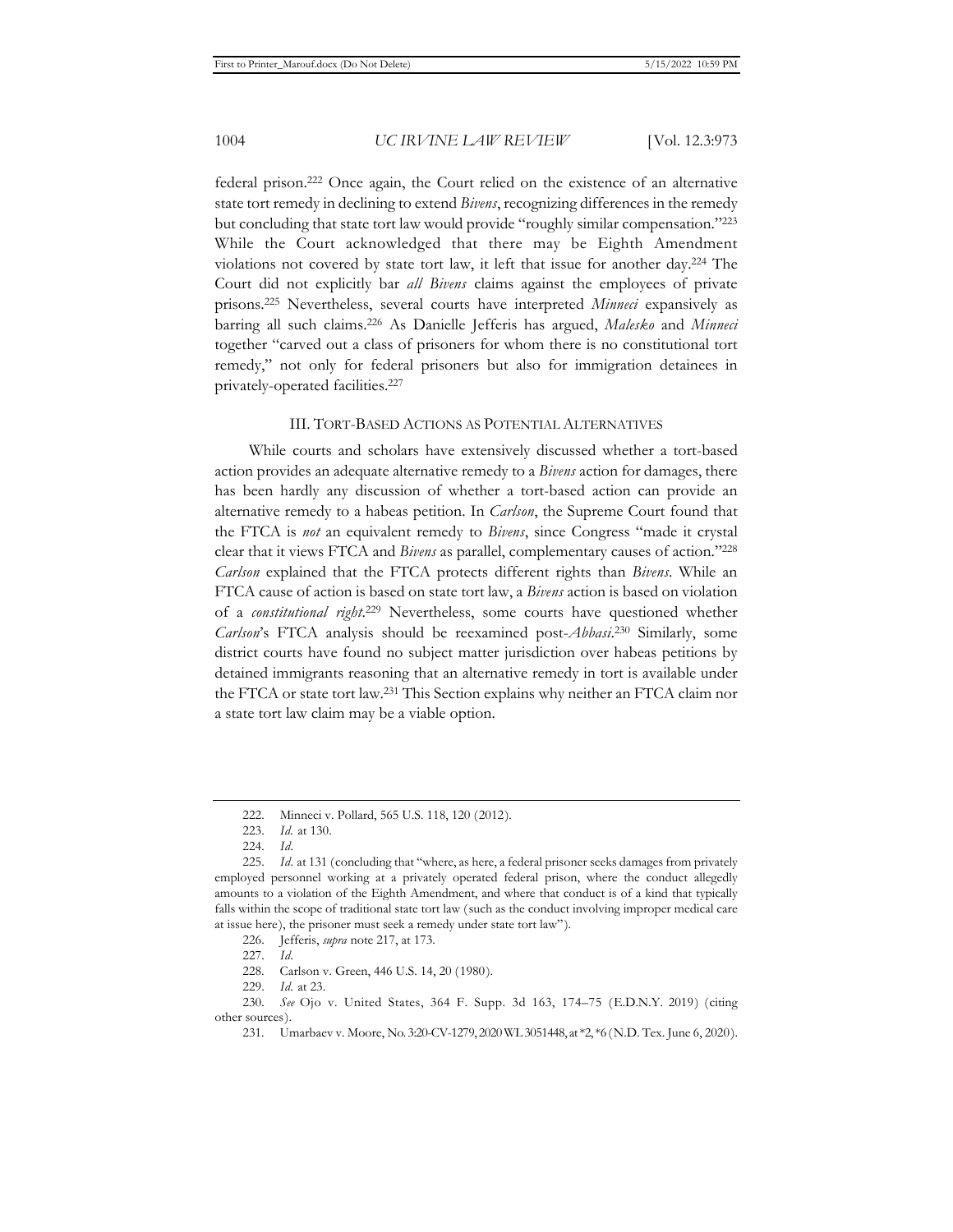### *A. Federal Tort Claims Act*

The FTCA was enacted in 1946 and is not a civil rights statute, but it provides a cause of action against the United States for monetary compensation for harm "caused by the negligent act or omission" of federal employees.232 The FTCA creates liability for the United States when federal employees, acting within the scope of their employment, commit acts that would be actionable under *state tort law* if committed by a private party.<sup>233</sup> Consequently, courts must consult state law to determine whether the United States is liable for the torts of its employees under the FTCA.234 In order to bring a claim under the FTCA, the plaintiff must first present the administrative claim to the appropriate federal agency within two years of when the cause of action occurred and must then file the claim in federal court within six months of the agency's action.<sup>235</sup>

Courts have held that the FTCA does not waive sovereign immunity in circumstances governed exclusively by federal law where there is no private analogue for the government's action.236 For example, in *Caban*, where the plaintiff alleged false imprisonment by immigration officers, the Second Circuit found no FTCA liability, reasoning that the immigration officers had materially different duties than private citizens and acted in accordance with federal law, even if a private person could be liable under state law for wrongfully detaining the plaintiff.237 Similarly, in *Watson*, the Second Circuit found no private analogue for an FTCA claim against immigration officers who failed to comply with ICE's own regulations for investigating an assertion of citizenship, resulting in three-and-a-half years of detention.238 The Eleventh Circuit also found no comparable private liability under state law to support an FTCA claim against immigration agents in a case involving the use of pepper spray to disperse a crowd.239

Additionally, the waiver of sovereign immunity provided by the FTCA is limited by numerous exceptions.240 The exceptions commonly invoked by the government in cases involving immigration detention pertain to independent

<sup>232. 28</sup> U.S.C. § 2672 (2006).

<sup>233.</sup> *See* 28 U.S.C. §§ 1346(b)(1), 2674; Fed. Deposit Ins. Corp. v. Meyer, 510 U.S. 471, 477 (1994).

<sup>234.</sup> *Meyer*, 510 U.S. at 478.

<sup>235. 28</sup> U.S.C. §§ 2675(a), 2401(b). The six-month time limit is subject to equitable tolling. United States v. Wong, 575 U.S. 402, 412 (2015).

<sup>236.</sup> Paul David Stern, *Tort Justice Reform*, 52 U. MICH. J.L. REFORM 649, 683–84 (2019); 28 U.S.C. § 1346(b).

<sup>237.</sup> Caban v. United States, 728 F.2d 68, 74 (2d Cir. 1984); *see also* Woodbridge Plaza v. Bank of Irvine, 815 F.2d 538, 543 (9th Cir. 1987) (reasoning that FDIC's liability is unlike that of a private individual under California law and therefore finding no private analogue). *But see* Liranzo v. United States, 690 F.3d 78, 86 (2d Cir. 2012) (finding a private analogue for federal action through false imprisonment).

<sup>238.</sup> Watson v. United States, 865 F.3d 123, 126–27 (2d Cir. 2017).

<sup>239.</sup> Dalrymple v. United States, 460 F.3d 1318, 1327–28 (11th Cir. 2006).

<sup>240. 28</sup> U.S.C. § 2680(a).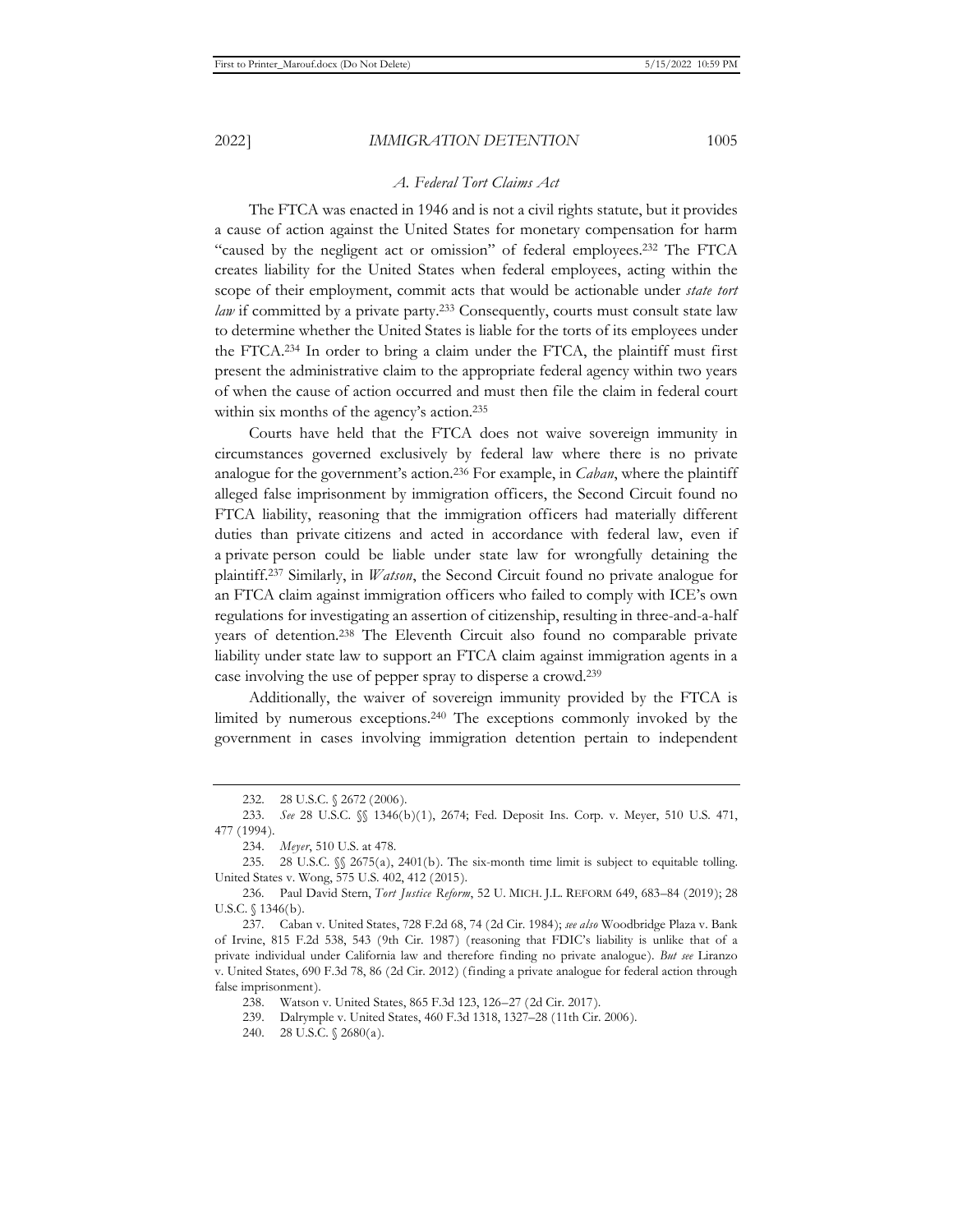contractors, discretionary functions, and due care.241 These exceptions are all construed strictly in favor of the government.242 There is also an exception for intentional torts, including assault and battery, false imprisonment, false arrest, abusive of process, and malicious prosecution.243 But an exception to that exception exists for law enforcement officials, which can include immigration officials, so the intentional torts exception is not usually an obstacle.244

First, the independent-contractor exception can preclude claims against a private correctional company that contracts with ICE. 245 For example, in one case, the Third Circuit found that the detention facility was an independent contractor to which the government had delegated its duty of safekeeping.246 Therefore, the independent contractor exception to the FTCA applied and sovereign immunity barred the court from exercising jurisdiction.<sup>247</sup> However, in cases where courts found that ICE had delegated some but not all of its responsibilities to an independent contractor, the courts refused to apply the independent-contractor exception.248

Even if the independent-contractor exception does not apply, the discretionary exception can block claims related to immigration detention conditions or policies.249 The discretionary exception applies if the challenged act involves an "element of judgment" and the judgment is ""of the kind the discretionary function exception was designed to shield."250 The Ninth Circuit has found that the type of detention falls within the discretionary-function exception to waiver of sovereign immunity.251 The Ninth Circuit has also held that the discretion inherent in the formulation of federal immigration policy is not actionable under the FTCA.252

Assuming a claimant overcomes the independent-contractor exception and discretionary exception, there is still the "due care" exception, which "prevents the United States from being held liable for actions of its officers undertaken while

250. *Id.*

<sup>241.</sup> *Id.*

<sup>242.</sup> McMahon v. United States, 342 U.S. 25, 27 (1951).

<sup>243. 28</sup> U.S.C. § 2680(h).

<sup>244.</sup> *See generally* Medina v. United States, 92 F. Supp. 2d 545 (E.D. Va. 2000); Ramirez v. United States, 998 F. Supp. 425 (D.N.J. 1998); Caban v. United States, 671 F.2d 1230 (2d Cir. 1982).

<sup>245.</sup> *See* Note, *Improving the Carceral Conditions of Federal Immigration Detainees*, 125 HARV. L. REV. 1476, 1491 (2012); Maunica Sthanki, *Deconstructing Detention: Structural Impunity and the Need for an Intervention*, 65 RUTGERS L. REV. 447, 473 (2013).

<sup>246.</sup> E.D. v. United States, 764 F. App'x 169, 172–73 (3d Cir. 2019).

<sup>247.</sup> *Id.* 

<sup>248.</sup> Edison v. United States, 822 F.3d 510, 518 (9th Cir. 2016); Haskin v. United States, 569 F. App'x 12, 15 (2d Cir. 2014).

<sup>249.</sup> *See* United States v. Gaubert, 499 U.S. 315, 322–23 (1991).

<sup>251.</sup> Mirmehdi v. United States, 689 F.3d 975, 984 (9th Cir. 2012).

<sup>252.</sup> Maffei v. Nieves-Reta, 412 F. Supp. 43, 44 (S.D. Cal. 1976), *aff'd*, 549 F.2d 807 (9th Cir. 1977) (mem.).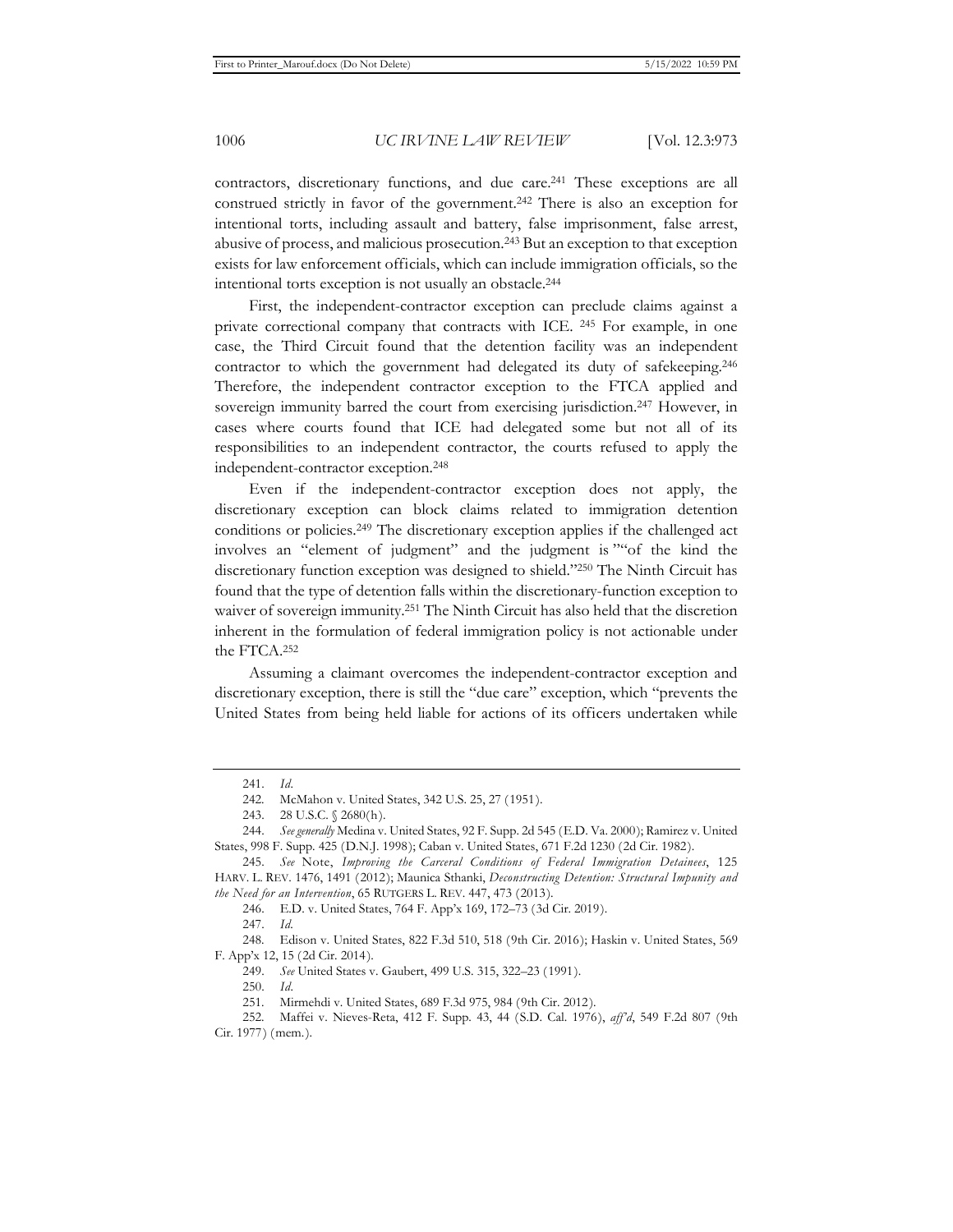mandatory detention under the INA.255

reasonably executing the mandates of a statute."253 Where the statute requires a mandatory course of action, sovereign immunity has not been waived if "the officer exercised due care in following the dictates of that statute or regulation."254 Courts have found that the "due care" exception applies to immigrants challenging their

The independent contractor, discretionary functions, and due-care exceptions to the waiver of sovereign immunity for FTCA claims, combined with the general absence of a private action analogue for exclusively federal actions, create a series of challenges that would be extremely difficult to overcome in a case related to immigration detention policies and practices.

#### *B. State Tort Claims*

In the COVID-19-related habeas litigation brought by detained noncitizens, some district courts found that state tort law provides an alternative remedy to habeas relief and denied jurisdiction on that basis.256 However, pursuing a state tort claim separate from the FTCA would not be feasible for a detained noncitizen whose claim is against the federal government. The FTCA *requires* tort actions against the federal government to be litigated in federal court.257 Furthermore, if the United States, a federal agency, or a federal officer were sued in state court, they would undoubtedly use their independent authority to remove the action to federal court.258

Additionally, the main claim in the COVID-19-related habeas litigation is that the detention is punitive in violation of the Fifth Amendment Due Process Clause.259 This is not an area generally covered by state law and there is no obvious state tort that would apply in these cases. While someone who is injured or dies in detention due to medical malpractice may be able to bring a state tort claim, punitive detention conditions more generally are not actionable in tort.<sup>260</sup>

As Maunica Sthanki has noted, an action "based on the claim that detention conditions rise to the level of punishment impermissible by the Due Process Clause of the Fifth Amendment is not one that is generally covered by state law."261 John Preis has likewise argued that prison conditions may violate the Constitution without being a tort.<sup>262</sup> With respect to constitutional claims in general, Preis

<sup>253.</sup> Welch v. United States, 409 F.3d 646, 651 (4th Cir. 2005).

<sup>254.</sup> *Id.* at 652.

<sup>255.</sup> *See* Gonzalez v. United States, No. CV-12-01912, 2013 WL 942363, at \*3 (C.D. Cal. Mar. 11, 2013).

<sup>256.</sup> Umarbaev v. Moore, No. 3:20-CV-1279, 2020 WL 3051448, at \*2, \*6 (N.D. Tex. June 6, 2020).

<sup>257.</sup> *See* 28 U.S.C. § 1346(b)(1) (2013) ("[T]he district courts ... shall have exclusive jurisdiction of civil actions on [tort] claims against the United States, for money damages.").

<sup>258. 28</sup> U.S.C. § 1442(a)(1).

<sup>259.</sup> *See supra* notes 60–96.

<sup>260.</sup> *See* Sthanki, *supra* note 245, at 473 n.168.

<sup>261.</sup> *Id.*; *see also* Note, *supra* note 245, at 1486–89.

<sup>262.</sup> John F. Preis, *Alternative State Remedies in Constitutional Torts*, 40 CONN. L. REV. 723, 753–54 (2008).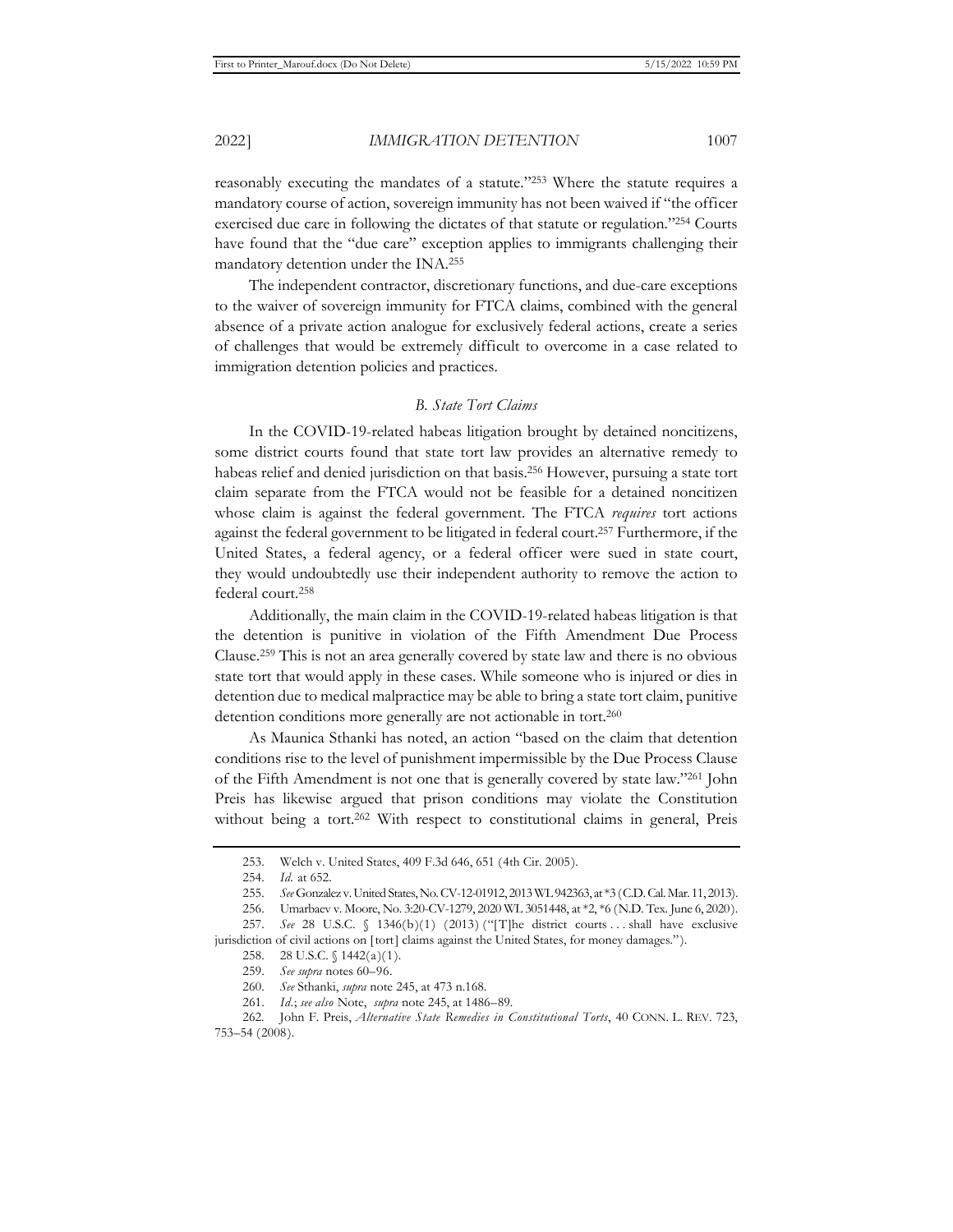explains that it is "unlikely that tort law will contain doctrines that can adequately capture behavior understood to be unconstitutional," since "[t]ort law generally addresses interactions between private individuals and constitutional law addresses interactions between the government and private individuals."263

Even if state tort law could theoretically provide an alternative remedy, there are practical obstacles. In *Bivens*, the Supreme Court noted that state law can be "inconsistent or even hostile" to federal constitutional law.264 Because many state court judges are elected, not appointed, they may be more influenced by public opinion.265 Additionally, the three states where the majority of noncitizens are detained—Texas, Louisiana, and Arizona—have highly restrictive tort policies.<sup>266</sup> Texas, in particular, where a quarter of the nation's immigration detainees are located, "is one of the states—perhaps the state—in which tort reformers have had the most success."267

Given the variation in state tort laws, there are also strong policy reasons against recognizing state tort claims as alternative remedies to habeas. The variation in state law would result in a lack of uniformity in access to habeas as a form of relief for detained immigrants, as well as lack of uniformity in the accountability of the government, depending on where the noncitizen happened to be detained. This lack of uniformity would undermine basic principles of fairness.268 Such consequences are important to consider in deciding what remedies should be considered adequate alternatives to the Great Writ.269

<sup>263.</sup> *Id.* at 750; *see also* Sheldon Nahmod, *Section 1983 Discourse: The Move from Constitution to Tort*, 77 GEO. L.J. 1719, 1738–50 (1989) (addressing the deleterious "implications of tort rhetoric"); Richard Henry Seamon, *U.S. Torture as a Tort*, 37 RUTGERS L.J. 715, 758 (2006) ("Using tort law to remedy torture [by the U.S. government] is like using nuisance law to handle the generation and disposal of hazardous wastes. In each situation, the problem is simply much bigger and badder than the problems for which the law was designed."); Christina Brooks Whitman, *Emphasizing the Constitutional in Constitutional Torts*, 72 CHI.-KENT L.REV. 661, 686 (1997) ("It is dangerous to define constitutional claims as a narrow subset of tort law because tort law has been particularly ineffective in dealing with precisely the sorts of interests and injuries that are at the center of constitutional law.").

<sup>264.</sup> Bivens v. Six Unknown Named Agents of Fed. Bureau of Narcotics, 403 U.S. 388, 394 (1971).

<sup>265.</sup> Note, *supra* note 245, at 1490 (citing Burt Neuborne, *The Myth of Parity*, 90 HARV.L.REV. 1105, 1127–28 (1977)).

<sup>266.</sup> Sthanki, *supra* note 245, at 473. *See generally* Frank L. Maraist & Thomas C. Galligan, Jr., *Burying Caesar: Civil Justice Reform and the Changing Face of Louisiana Tort Law*, 71 TUL. L. REV. 339 (1996) (describing various tort reforms passed in Louisiana); David A. Anderson, *Judicial Tort Reform in Texas*, 26 REV. LITIG. 1 (2007) (describing tort reform in Texas).

<sup>267.</sup> Anderson, *supra* note 266, at 4.

<sup>268.</sup> Cristina M. Rodríguez, *Uniformity and Integrity in Immigration Law: Lessons from the Decisions of Justice (and Judge) Sotomayor*, 123 YALE L.J.F. 499, 501 (2014) (explaining that uniformity "facilitates equal treatment" by treating similarly situated parties in like ways).

<sup>269.</sup> Alex Reinert, *Procedural Barriers to Civil Rights Litigation and the Illusory Promise of Equity*, 78 UMKC L. REV. 931, 933 (2010) (observing that "important strategic consequences flow from decisions to seek different kinds of remedies").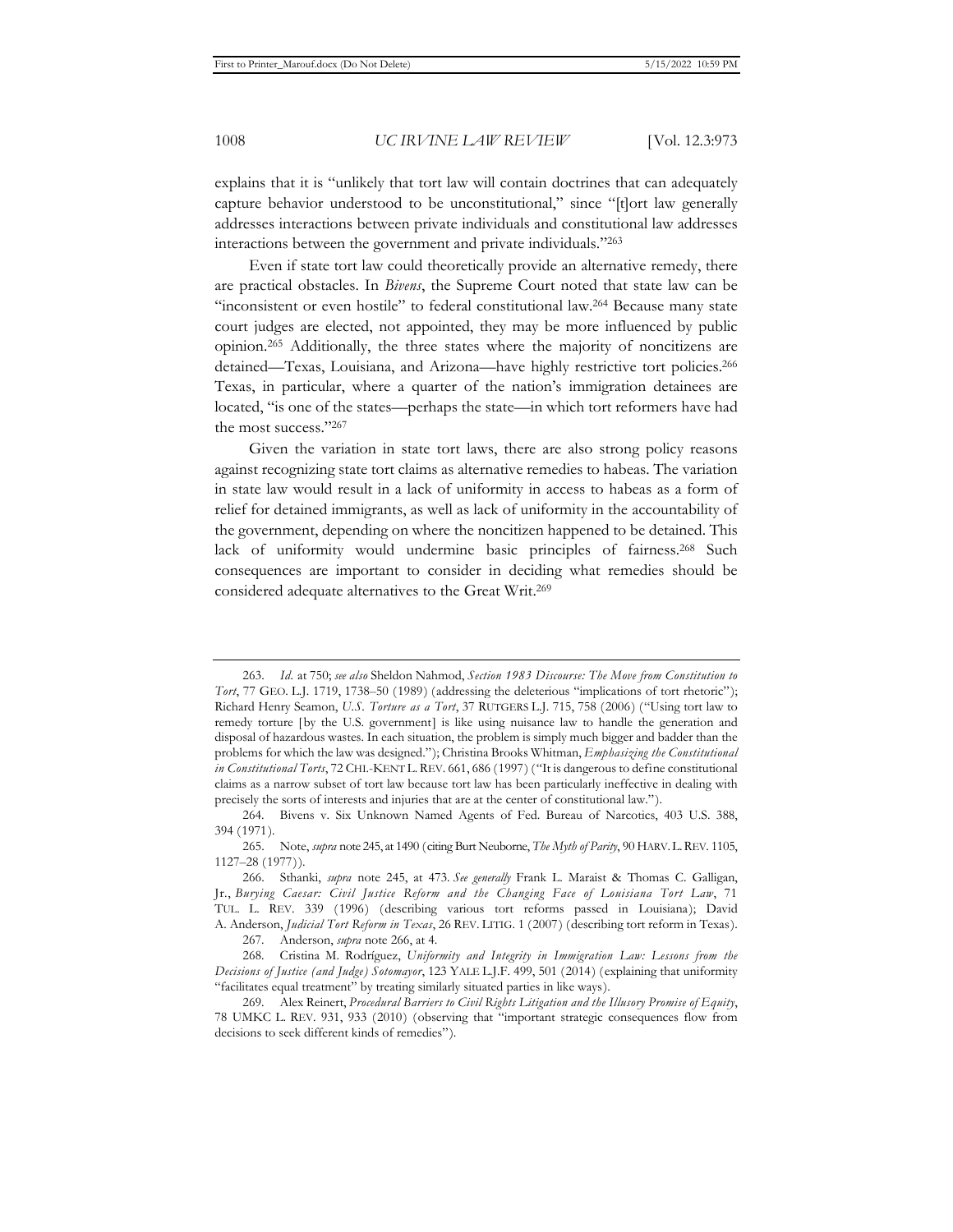#### IV. INJUNCTIVE RELIEF AS A POTENTIAL ALTERNATIVE

The tort actions discussed above would only result in damages, not release from detention or changes in the conditions of detention. Damages are normally a retrospective remedy for an injury that has already occurred, while injunctive relief is designed to be a prospective remedy for ongoing or future violations.270 Damages may also be an inferior remedy in certain situations involving the deprivation of constitutional rights.271 Injunctive relief helps expose government misconduct, in part because it is not barred by sovereign immunity and can provide a "fuller" remedy than damages.272 As John Jeffries Jr. has argued, the possibility of injunctive relief also allows courts to be more future looking and reform minded.273

The unique benefits of injunctive relief, combined with the overwhelming hurdles presented by the causes of action for damages discussed above, should, at a minimum, encourage courts to ensure that an avenue for injunctive relief remains available before rejecting habeas jurisdiction.274 Courts considering COVID-19-related habeas petitions filed by immigration detainees have discussed at least two possible sources of injunctive relief that could result in release: (1) an implied cause of action directly under the Fifth Amendment, which can also be framed as a federal court's inherent equitable authority to restrain constitutional government conduct; and (2) a claim under the Administrative Procedure Act (APA). These are explored below.

#### *A. Implied Cause of Action Directly Under the Fifth Amendment*

For over a century, the Supreme Court has recognized the inherent authority of federal courts to grant equitable relief for constitutional violations, including injunctive relief.275 In *Bivens*, Justice Harlan's concurrence confirmed the

<sup>270. 1</sup>A C.J.S. *Actions* § 28 ("There are two types of relief that can be sought in a civil action: (1) retrospective relief, such as money damages, and (2) prospective relief, such as injunctive or declaratory relief.").

<sup>271.</sup> Karlan, *supra* note 133, at 1329. *See generally* Jeffries, *supra* note 129.

<sup>272.</sup> Karlan, *supra* note 133; Lawrence Rosenthal, *A Theory of Governmental Damages Liability: Torts, Constitutional Torts, and Takings*, 9 U. PA. J. CONST. L. 797, 828–29 (2007); *see also*  Schneider v. Smith, 390 U.S. 17, 21, 24 (1968) (holding that sovereign immunity does not prevent injunctive relief).

<sup>273.</sup> Jeffries, *supra* note 133, at 113.

<sup>274.</sup> *Cf.* Alirio R.R. v. Correia, No. 20-6217, 2020 WL 3249109, at \*5, \*9 (D.N.J. June 16, 2020) (considering a COVID-19-related habeas petition and concluding that either "a *Bivens* claim for injunctive relief" or habeas must be available, if not both, and that both types of actions required the same substantive analysis: whether the petitioner is entitled to injunctive relief due to a violation of the Fifth Amendment).

<sup>275.</sup> Osborn v. Bank of U.S., 22 U.S. (9 Wheaton) 738, 838–44 (1824); *Ex Parte* Young, 209 U.S. 123, 149, 155–56 (1908) (holding that subject matter jurisdiction of federal courts empowers them to enjoin potentially unconstitutional acts by state officials); *see also* Corr. Servs. Corp. v. Malesko, 534 U.S. 61, 74 (2001); Free Enter. Fund v. Pub. Co. Acct. Oversight Bd., 561 U.S. 477, 491 n.2 (2010); Bell v. Hood, 327 U.S. 678, 684 (1946) ("[I]t is established practice for this Court to sustain the jurisdiction of federal courts to issue injunctions to protect rights safeguarded by the Constitution.");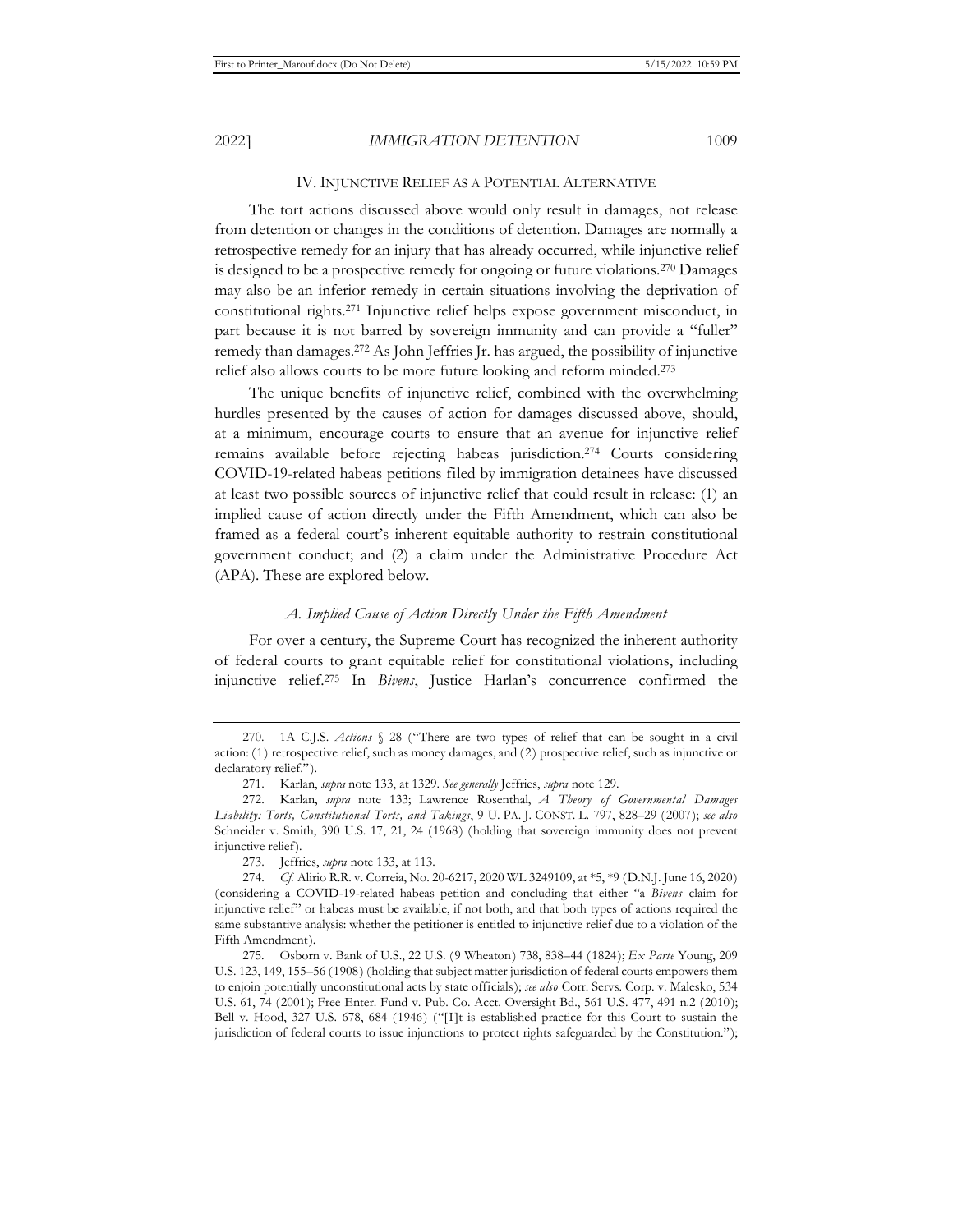"presumed availability of federal equitable relief against threatened invasions of constitutional interests."276 In *Malesko*, the Supreme Court contrasted "the *Bivens* remedy [i.e. damages], which we have never considered a proper vehicle for altering an entity's policy," with injunctive relief, which "has long been recognized as the proper means for preventing entities from acting unconstitutionally."277

Further, in *Abbasi*, the Court noted the possibility of injunctive relief, distinct from *Bivens* or habeas relief, stating that plaintiffs' challenge to policy decisions concerning the conditions of confinement could be addressed through a motion for an injunction.278 As Seth Davis has observed, "federal courts permit private parties to sue directly under the Constitution for injunctive relief as a matter of course, but are much more wary of implied damages remedies under the *Bivens* doctrine."279 Generally, courts will only reject an implied cause of action for injunctive relief if Congress has specifically prohibited it.280

Accordingly, a few district courts have concluded that noncitizens challenging their detention during the COVID-19 pandemic have an implied cause of action directly under the Fifth Amendment even if habeas fails on jurisdictional grounds.281 In *Malam,* for example, a district court in the Eastern District of Michigan reasoned that although the *Bivens* remedy of damages should not be extended to new contexts

278. Ziglar v. Abbasi, 137 S. Ct. 1843, 1862–63 (2017).

279. Seth Davis, *Implied Public Rights of Action*, 114 COLUM. L. REV. 1, 8 (2014); *see also*  Jefferis, *supra* note 217, at 167 ("Federal prisoners may bring actions in federal court for equitable relief—injunctions and declaratory judgments—directly under the Constitution, and they may seek damages under certain 'implied' causes of action for constitutional torts."); Michael G. Collins, *"Economic Rights," Implied Constitutional Actions, and the Scope of Section 1983*, 77 GEO. L.J. 1493, 1510 (1989) ("Implied actions under the Constitution and under the federal question statute for equitable relief against state or federal officers have never generated much controversy during this century, and the Court frequently has acknowledged their lengthy tradition.").

280. Preis, *supra* note 262.

281. Malam v. Adducci, 452 F. Supp. 3d 643, 651–52 (E.D. Mich. 2020); Mohammed S. v. Tritten, No. 20-CV-783, 2020 WL 2750109, at \*2 n.5 (D. Minn. May 27, 2020); Urdaneta v. Keeton, No. CV-20-00654, 2020 WL 2319980, at \*7 (D. Ariz. May 11, 2020); Angelica C. v. Immigr. & Customs Enf't, No. 20-cv-913, 2020 WL 3441461, at \*11 (D. Minn. June 5, 2020).

Larson v. Domestic & Foreign Com. Corp., 337 U.S. 682, 689–90 (1949) (noting that federal officials may be subject to "suits for specific relief"); RICHARD H. FALLON, JR., DANIEL J. MELTZER & DAVID L. SHAPIRO, THE FEDERAL COURTS AND THE FEDERAL SYSTEM 856 (David L. Shapiro et al. eds., 4th ed. 1996) ("[A]t least since Brown v. Board of Education . . . injunctive remedies for constitutional violations have become the rule.").

<sup>276.</sup> Bivens v. Six Unknown Named Agents of Fed. Bureau of Narcotics, 403 U.S. 388, 404 (1971) (Harlan, J., concurring).

<sup>277.</sup> *Malesko*, 534 U.S. at 74; *see also Free Enter. Fund*, 561 U.S. at 491 n.2; *Bell*, 327 U.S. at 684 ("[I]t is established practice for this Court to sustain the jurisdiction of federal courts to issue injunctions to protect rights safeguarded by the Constitution."); *Ex Parte Young*, 209 U.S. at 149, 155–56 (holding that subject matter jurisdiction of federal courts empowers them to enjoin potentially unconstitutional acts by state officials); John F. Preis, *In Defense of Implied Injunctive Relief in Constitutional Cases*, 22 WM. & MARY BILL RTS. J. 1, 38–42 (2013) (arguing that Congress and the federal courts have viewed implied injunctive relief as permissible and appropriate since the Founding). *See generally* David Sloss, Ex Parte Young *and Federal Remedies for Human Rights Treaty Violations*, 75 WASH. L. REV. 1103 (2000).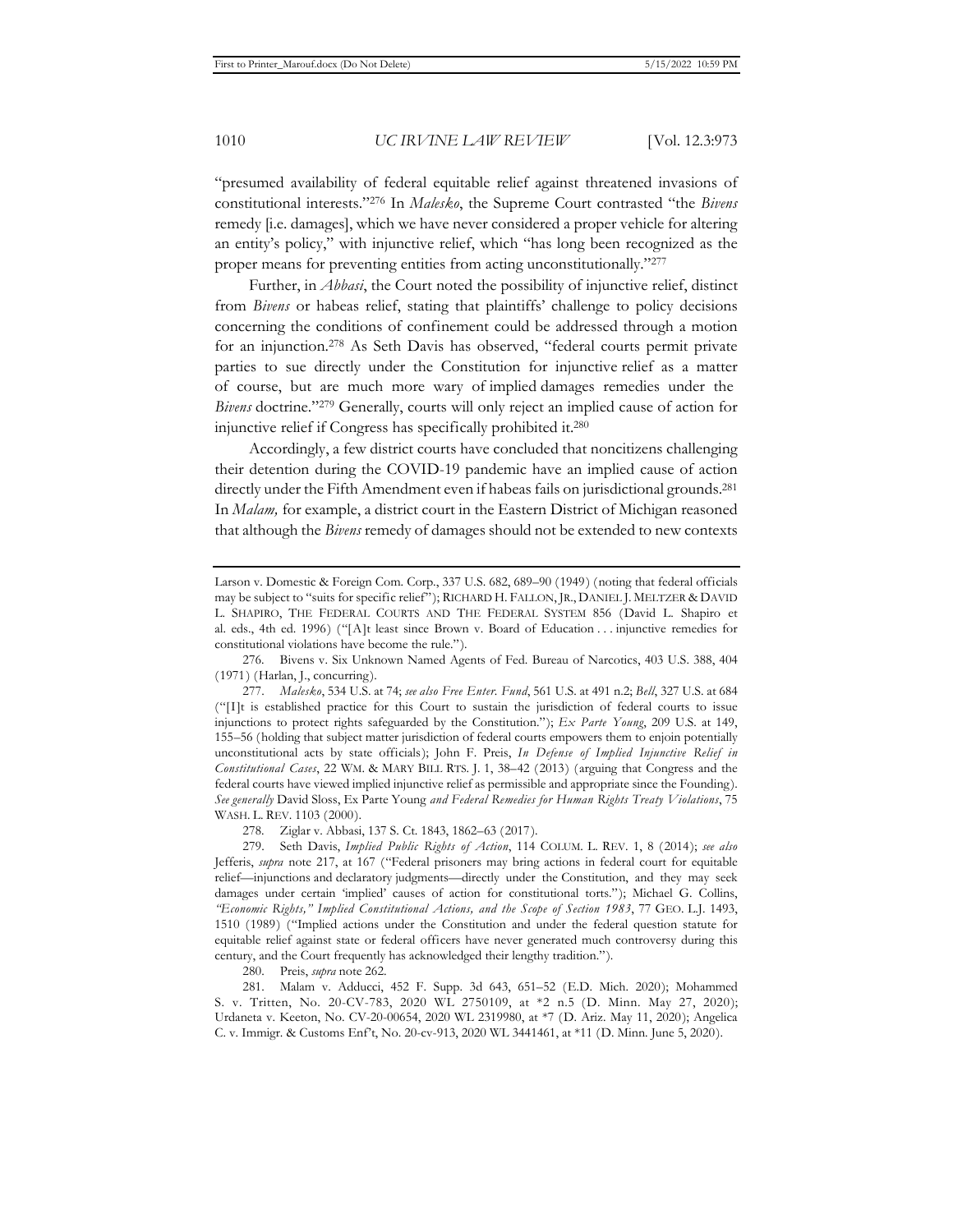if there are special factors counseling hesitation, "there is no corresponding limitation on the Constitution as a cause of action to seek injunctive or equitable relief."282 The court relied on the power of federal courts to grant equitable relief for constitutional violations, finding no sovereign immunity in this situation.283 Similarly, in *Zepeda Rivas*, a district court in the Northern District of California concluded that, "[i]f ICE were correct that habeas relief is not available here, then the plaintiffs would be entitled to relief under the equitable power of federal courts to restrain unlawful executive action."284

However, other courts have refused to find an implied cause of action directly under the Fifth Amendment.285 Within the Fifth Circuit, district courts have relied on *Hearth*, which observes that "the federal courts, and this Circuit in particular, have been hesitant to find causes of action arising directly from the Constitution."286 There, the court framed the issue as pertaining to separation of powers, noting that "the framers of the Constitution saw fit to entrust the job of legislating to the Congress."287 The court explained the *Bivens* remedy as "necessitated primarily by the absence of alternative remedies."288 Consequently, district courts have reasoned that noncitizens seeking release due to COVID-19 have failed to show an absence of other remedies (e.g. the civil rights remedies discussed above) and therefore cannot claim a cause of action for injunctive relief directly under the Fifth Amendment.289 However, if, as argued above, the civil rights remedies are often illusory, then considering a direct cause of action under the Fifth Amendment would be consistent with *Hearth*.

Within the Eleventh Circuit, district courts have applied an Eleventh Circuit precedent called *Gomez* in holding that release is not a possible form of injunctive relief based on either a cause of action directly under the Fifth Amendment or under the APA.290 *Gomez* found that even if the prisoner prevailed in his habeas petition, which was based on inadequate medical treatment in violation of his Eighth

<sup>282.</sup> *Malam*, 452 F. Supp. 3d at 651–52 (citing *Abbasi*, 137 S.Ct. at 1862).

<sup>283.</sup> *Id.* 

<sup>284.</sup> Zepeda Rivas v. Jennings, 465 F. Supp. 3d 1028, 1036 (N.D. Cal. 2020) (first citing Armstrong v. Exceptional Child Ctr., Inc., 575 U.S. 320, 326–27 (2015); then citing Sierra Club v. Trump, 929 F.3d 670, 694 (9th Cir. 2019); then citing Solida v. McKelvey, 820 F.3d 1090, 1096 (9th Cir. 2016); and then citing *Abbasi*, 137 S.Ct. at 1862).

<sup>285.</sup> *See* Sacal-Micha v. Longoria, No. 1:20-CV-37, 2020 WL 1815691, at \*8 (S.D. Tex. Apr. 9, 2020); Umarbaev v. Moore, No. 3:20-CV-1279, 2020 WL 3051448, at \*5 (N.D. Tex. June 6, 2020) (quoting *Sacal-Micha*, 2020 WL 1815691, at \*8); Shah v. Wolf, No. 3:20-CV-994, 2020 WL 4456530, at \*6 n.3 (N.D. Tex. July 13, 2020); *see also* Codner v. Choate, No. 20-cv-01050, 2020 WL 2769938, at \*7 (D. Colo. May 27, 2020) (rejecting the argument that the court has inherent equitable authority to remedy unconstitutional government conduct).

<sup>286.</sup> Hearth, Inc. v. Dep't of Pub. Welfare, 617 F.2d 381, 382 (5th Cir. 1980) (per curiam).

<sup>287.</sup> *Id.* 

<sup>288.</sup> *Id.* 

<sup>289.</sup> *See, e.g.*, *Umarbaev*, 2020 WL 3051448, at \*5–6.

<sup>290.</sup> Gayle v. Meade, No. 20-21553, 2020 WL 1949737, at \*24–26 (S.D. Fla. Apr. 22, 2020) (citing Gomez v. United States, 899 F.2d 1124, 1125–26 (11thCir. 1990).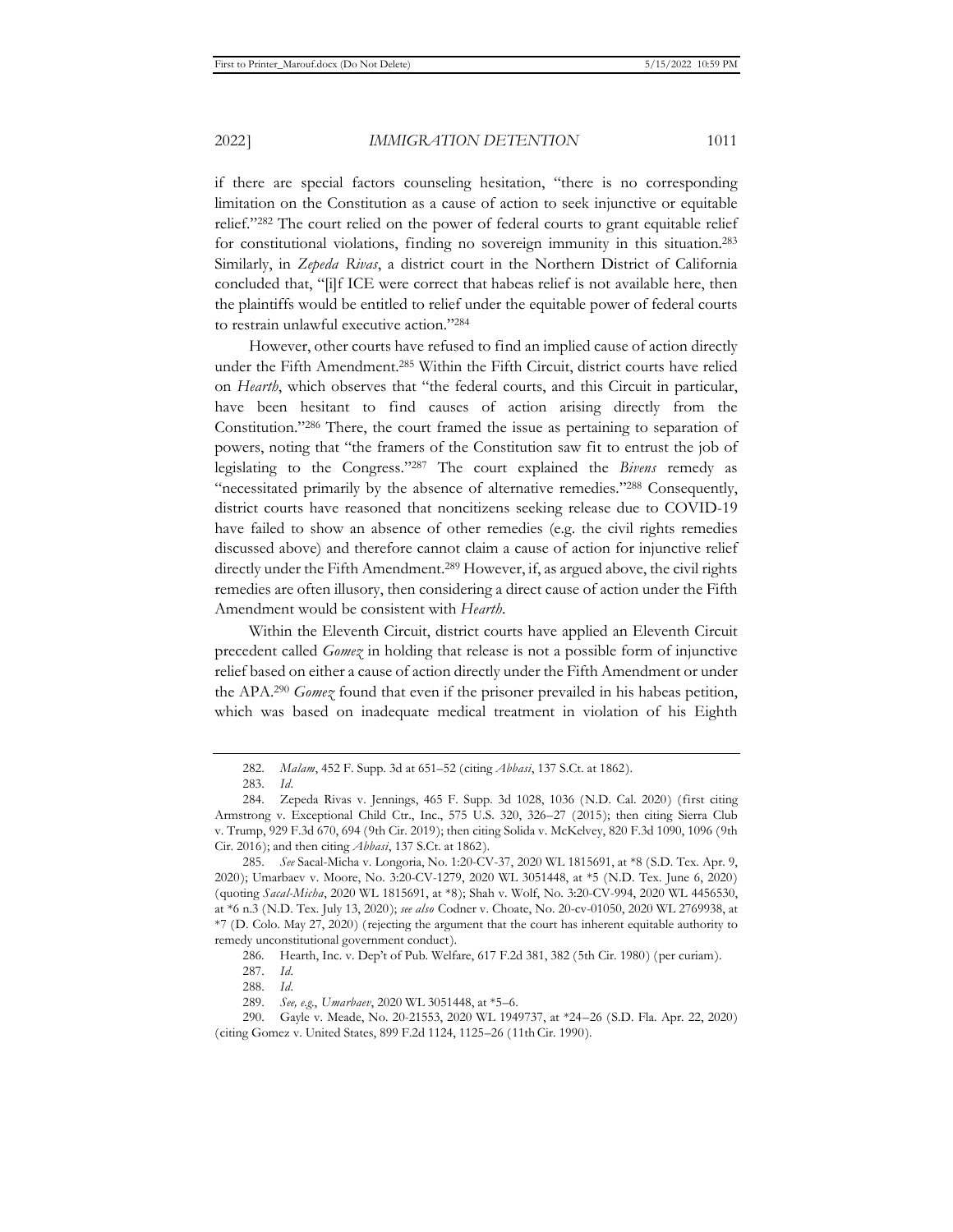Amendment, he still would not be entitled to release.291 Instead, the relief would be to require discontinuance of any improper practices.292 The difficulty with this approach is that the court would have to fashion some remedy to the problem of continued detention while the government fixes the conditions creating a constitutional problem, assuming it is not a quick fix.293

Since over sixty percent of noncitizens are detained within the Fifth and Eleventh Circuits, with particularly high numbers in Texas, Louisiana, and Georgia,294 *Hearth* and *Gomez* present significant obstacles to injunctive relief. Outside of the Fifth and Eleventh Circuits, courts may be more open to granting injunctive relief in the form of release. Yet there is often still some reluctance to recognizing inherent authority to grant injunctive relief, which Akhil Reed Amar attributes to "a lingering doubt about whether remedy-fashioning is a more legislative than judicial function, and from an awareness of the special political vulnerability of federal judges in suits involving coercive relief against agents in coordinate branches of government."295

#### *B. Claims Under the Administrative Procedure Act*

A claim for injunctive relief could also be brought under the Administrative Procedure Act, which provides a cause of action for non-monetary relief to individuals who are "suffering legal wrong because of agency action."296 However, the APA itself does not grant subject matter jurisdiction to federal courts.297 Thus, if a court did not recognize habeas jurisdiction, it would need to recognize a separate basis for jurisdiction, such as an action directly under the Fifth Amendment or a writ for an injunction.<sup>298</sup>

There are several requirements for bringing a claim under the APA. The suit must challenge "final agency action," and there must be "no other adequate remedy in a court."299 Assuming these two requirements are met, agency action is still unreviewable if there is a statutory prohibition to judicial review or if the action is

296. 5 U.S.C. § 702; *see* Japan Whaling Ass'n v. Am. Cetacean Soc'y, 478 U.S. 221, 230 n.4 (1986) (recognizing that the APA creates a private right of action).

<sup>291.</sup> *Gomez*, 899 F.2d at 1126.

<sup>292.</sup> *Id.* 

<sup>293.</sup> Janet Cooper Alexander, *Jurisdiction-Stripping in a Time of Terror*, 95 CALIF. L. REV. 1193, 1229 (2007) (describing the problem of "hav[ing] to fashion some response to the government's request for continued detention while it fixed the constitutional problem").

<sup>294.</sup> *See* FREEDOM FOR IMMIGRANTS, *supra* note 16.

<sup>295.</sup> Akhil Reed Amar, *Of Sovereignty and Federalism*, 96 YALE L.J. 1425, 1508 (1987).

<sup>297.</sup> Califano v. Sanders, 430 U.S. 99, 105–07 (1977) ("[T]he APA nowhere contains an explicit grant of jurisdiction to challenge agency action in the federal courts."); Air Courier Conf. of Am. v. Am. Postal Workers Union, 498 U.S. 517, 523 n.3 (1993) (stating that the judicial review provision of the APA is not jurisdictional).

<sup>298. 5</sup> U.S.C. § 703 (providing that judicial review of agency action under the APA may proceed by "any applicable form of legal action, including actions for declaratory judgments or writs of prohibitory or mandatory injunction or habeas corpus").

<sup>299. 5</sup> U.S.C. §§ 702, 704.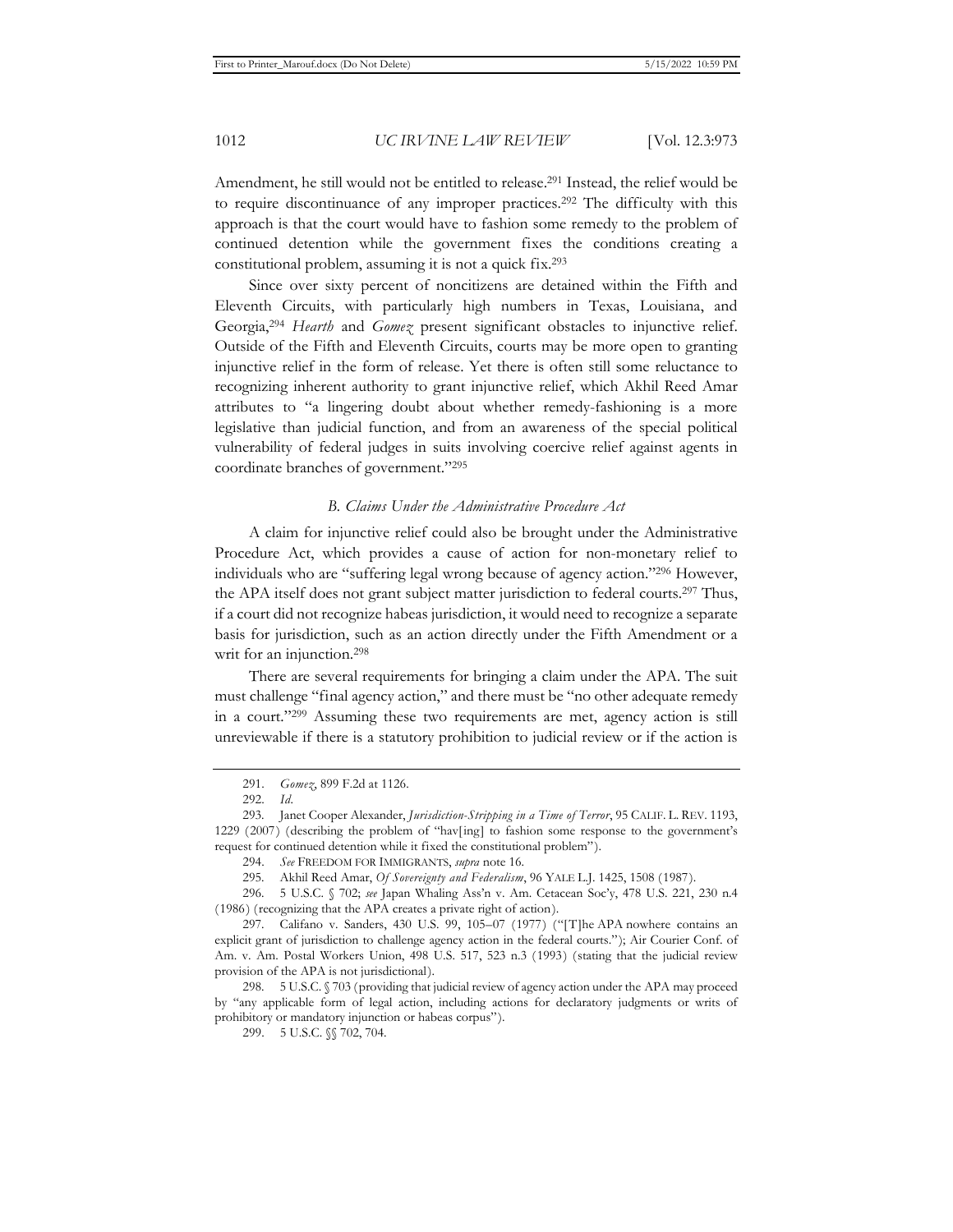committed to agency discretion by law.300 Once the requirements for judicial review are met, the court must set aside any agency action found to be "arbitrary, capricious, an abuse of discretion, or otherwise not in accordance with law."301

In some cases, detained noncitizens have tried to argue that ICE's failure to abide by its COVID-19 Pandemic Response Requirements (PRR) is arbitrary and capricious under the APA.302 In these cases, the noncitizens relied on the *Accardi* doctrine, which stands for the "proposition that agencies may not violate their own rules and regulations to the prejudice of others."303 Internal agency guidance that is intended to be binding falls within the ambit of the *Accardi* doctrine.304 The government responded that the PRR do not constitute agency action, much less "final agency action," nor are they the type of rules encompassed by the *Accardi*  doctrine, which has traditionally been applied only to procedural rules.<sup>305</sup>

In a case brought by transgender immigration detainees called *C.G.B.*, the D.C. District Court agreed with the government that the PRR do not represent "final agency action," relying on precedents explaining that "[w]hile a single step or measure is reviewable, an on-going program or policy is not, in itself, a final agency action under the APA."306 The court stressed that the plaintiffs had not identified "any discrete final agency decision not to implement the PRR," explaining that allegations of general insufficiencies in complying with the PRR lacked the specificity needed for agency action.<sup>307</sup>

In another case that was brought by the National Immigration Project of the National Lawyers Guild against both the Department of Homeland Security and the Executive Office for Immigration Review challenging policies that affected access to counsel during the pandemic, the D.C. District Court likewise found no "final agency action" under the APA, concluding that the government's choices about how best to respond to a pandemic were discretionary and therefore unreviewable.308 There, the court noted "the rapidly changing situation related to the COVID-19 pandemic."309 The court also stressed that ICE's policies are implemented "based on the particularized circumstances present at detention centers."310

<sup>300. 5</sup> U.S.C.  $\sqrt{\ }$  701(a)(1)–(2).

<sup>301. 5</sup> U.S.C. § 706(2)(A).

<sup>302.</sup> *See, e.g.*, C.G.B. v. Wolf, 464 F. Supp. 3d 174, 224–27 (D.D.C. 2020).

<sup>303.</sup> Battle v. F.A.A., 393 F.3d 1330, 1336. (D.C. Cir. 2005). *See generally* United States *ex rel.* Accardi v. Shaughnessy, 347 U.S. 260 (1954).

<sup>304.</sup> Damus v. Nielsen, 313 F. Supp. 3d 317, 337–38 (D.D.C. 2017).

<sup>305.</sup> *C.G.B.*, 464 F. Supp. 3d at 225.

<sup>306.</sup> *Id.* (quoting Cobell v. Norton, 240 F.3d 1081, 1095 (D.C. Cir. 2001)).

<sup>307.</sup> *Id*.

<sup>308.</sup> Nat'l Immigr. Project of Nat'l Laws. Guild v. Exec. Off. Immigr. Rev., 456 F. Supp. 3d 16, 30–32 (D.D.C. 2020).

<sup>309.</sup> *Id.* at 25.

<sup>310.</sup> *Id.* at 31.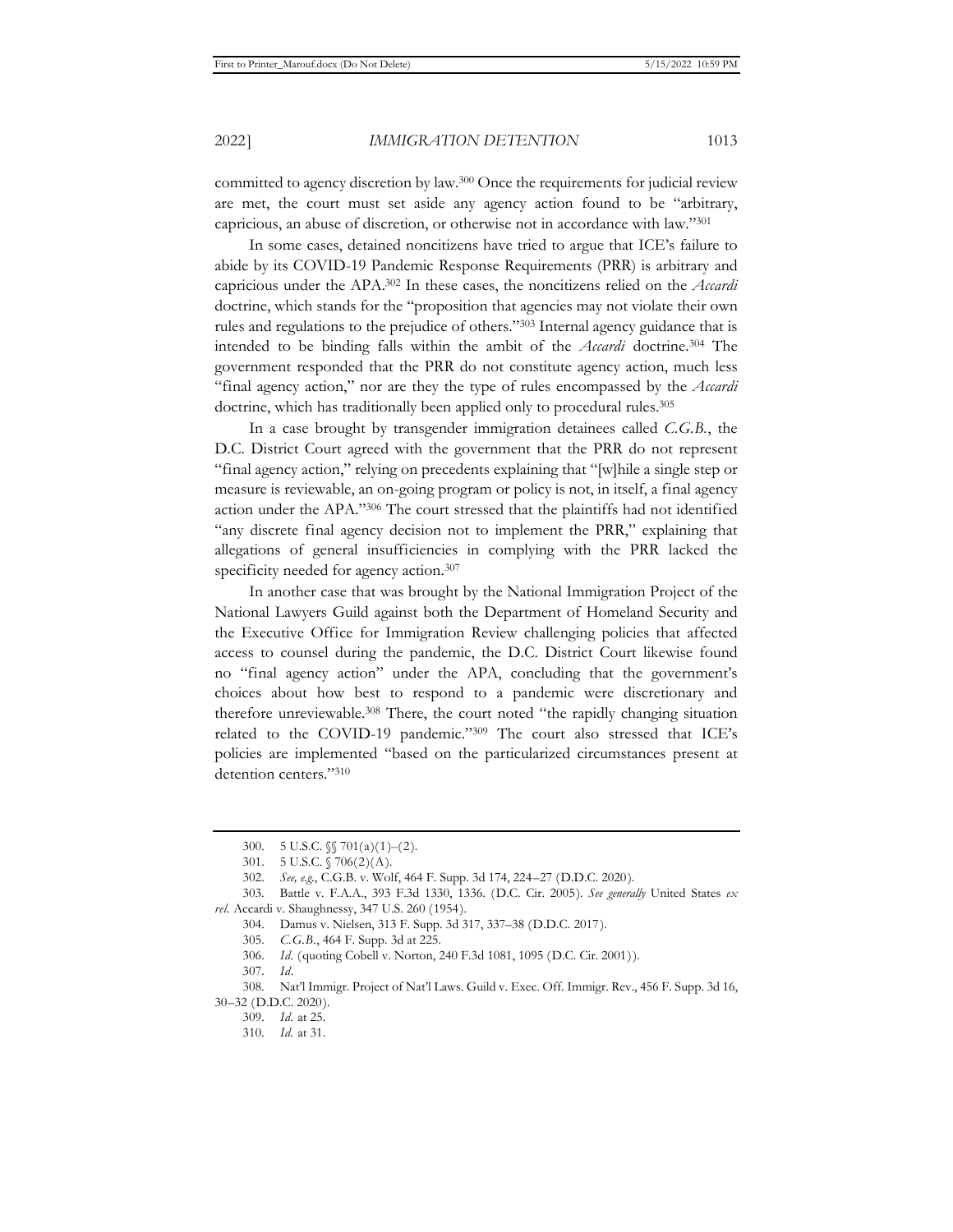A third case brought in D.C. also reached the same conclusion. In *D.A.M.*, the district court found that petitioners were unlikely to succeed with the argument that ICE's failure to follow its own policies as well as CDC guidance in responding to the COVID-19 pandemic is arbitrary and capricious in violation of the APA.311 Because these guidelines set out substantive standards for how to handle the pandemic, rather than procedural requirements, the court reasoned that they do not fall within the ambit of the *Accardi* doctrine.

Some courts have found that the arguments based on the *Accardi* doctrine are unlikely to succeed due to the flexible language in ICE's and CDC's COVID-19-related guidance.312 Others have found that the government's decisions about what measures to take to mitigate the risk of COVID-19 are unreviewable because they are discretionary.313 For example, a court in the Southern District of Texas applied the exception to judicial review for discretionary decisions.314 Jurisdictional issues may also arise under 8 U.S.C.  $\{(1252)$  (g), which prohibits courts from hearing "any cause or claim by or on behalf of any alien arising from the decision or action by the Attorney General to commence [removal] proceedings, adjudicate cases, or execute removal orders against any alien."315 Although challenges to *detention conditions* do not "arise from" any of these three discrete categories,<sup>316</sup> the government frequently invokes  $\int$  1252(g) as a jurisdictional bar in conditions cases.317

Insofar as judicial review under the APA requires that there be "no other adequate remedy in a court," the Supreme Court has cautioned that this language should be read narrowly, so as not "to defeat the central purpose of providing a

<sup>311.</sup> D.A.M. v. Barr, 474 F. Supp. 3d 45, 66 (D.D.C. 2020).

<sup>312.</sup> *See, e.g.*, Gayle v. Meade, No. 20-21553, 2020 WL 1949737, at \*28 (S.D. Fla. Apr. 22, 2020) ("CDC Guidelines contain a substantial amount of flexibility and courts . . . have relied on this adaptability when denying applications for release of inmates or detainees."); Benavides v. Gartland, No. 5:20-cv-46, 2020 WL 3839938, at \*11 (S.D. Ga. July 8, 2020) (finding that CDC guidance "was not intended to be followed with rigid precision").

<sup>313.</sup> Sacal-Micha v. Longoria, No. 1:20-CV-37, 2020 WL 1518861, at \*7 (S.D. Tex. Mar. 27, 2020).

<sup>314.</sup> *Id.*

<sup>315. 8</sup> U.S.C. § 1252(g) (2005).

<sup>316.</sup> Reno v. Am.-Arab Anti-Discrimination Comm., 525 U.S. 471, 482 (1999) (concluding that  $\S 1252(g)$  "applies only to three discrete actions that the Attorney General may take" and finding it "implausible" that the language of  $\S$  1252(g) "was a shorthand way of referring to all claims arising from deportation proceedings").

<sup>317.</sup> *See, e.g.*, D.A.M. v. Barr, 474 F. Supp. 3d 45, 60 (D.D.C. 2020) (rejecting the government's argument that  $\S 1252(g)$  bars review of challenges related to the conditions of deportation, specifically the transportation of detained immigrants during the COVID-19 pandemic); Innovation L. Lab v. Nielsen, 342 F. Supp. 3d 1067, 1076–77 (D. Or. 2018) (rejecting the government's argument that jurisdiction was barred under § 1252(g) where Plaintiffs raised constitutional claims about detention conditions before removal proceedings commenced). *But see* Thakker v. Doll, No. 1:20-CV-480, 2020 WL 9349674, at \*8 (M.D. Pa. Aug. 24, 2020) (finding that § 1252(g) posed a jurisdictional issue and denying a motion for a preliminary injunction where the plaintiffs challenged conditions related to transport during the COVID-19 pandemic for purposes of deportation), *report and recommendation adopted in part, rejected in part*, No. 1:20-CV-480, 2021 WL 780301 (M.D. Pa. Mar. 1, 2021).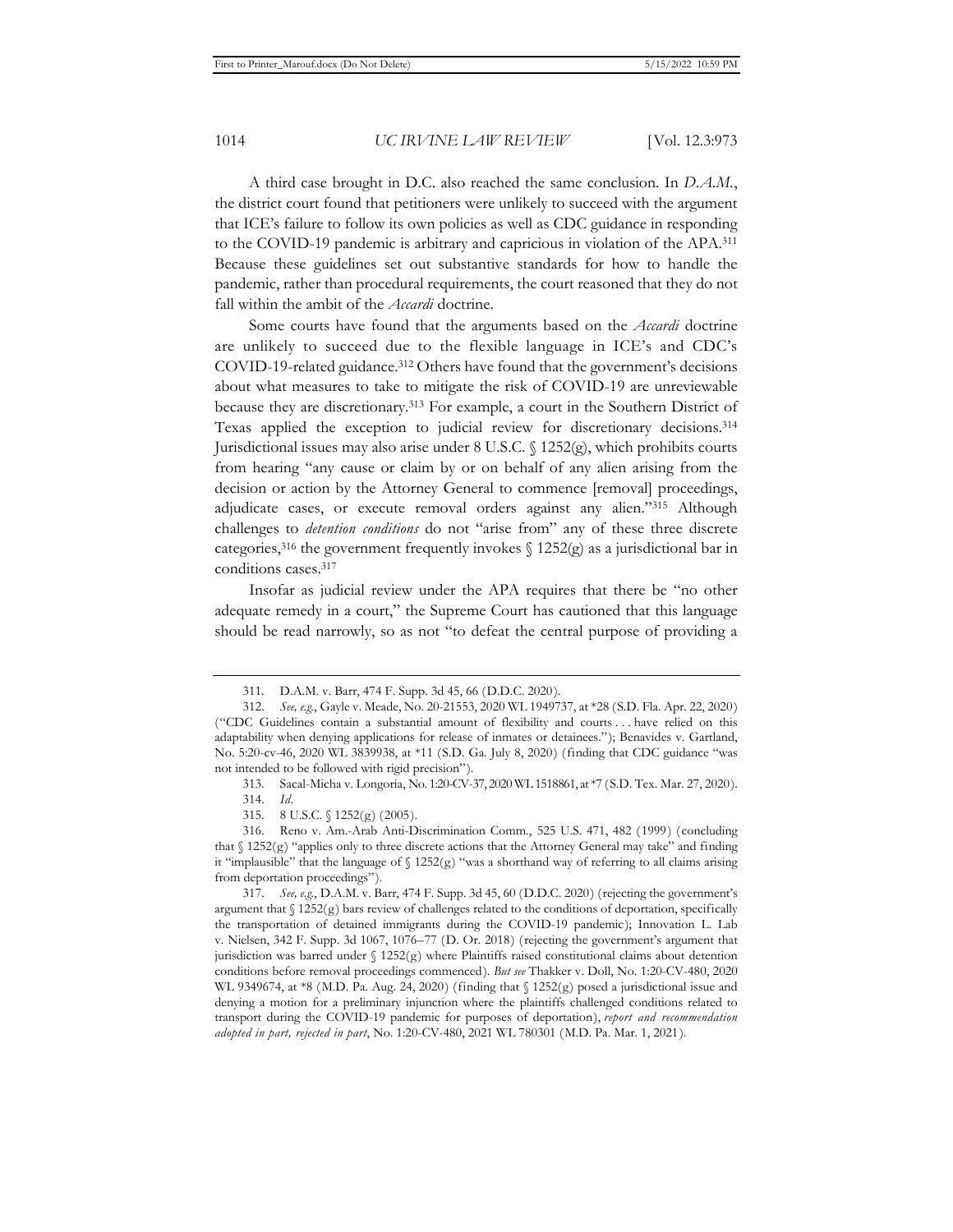broad spectrum of judicial review of agency action."318 The D.C. Circuit has described the adequate-remedy question in the APA context as a practical one that requires asking whether the alternative remedy would afford the same relief to plaintiffs as suit under the APA.319 Nevertheless, a court that concludes that a remedy under Section 1983, *Bivens*, a state tort claim, or a claim directly under the Fifth Amendment is available may decide that there is no judicial review under the APA. In habeas litigation related to the COVID-19 pandemic, district courts generally have not found a likelihood of success on an APA claim.320

#### **CONCLUSION**

If courts refuse to recognize jurisdiction over habeas petitions brought by detained noncitizens seeking release due to life-threatening conditions, this vulnerable population may be left with no remedy at all. In the *Bivens* context, courts and scholars have contemplated the difference between practical, meaningful remedies and merely theoretical ones. As this Article has shown, the same issue is arising in the habeas context with respect to petitions brought by detained noncitizens and requires more than a cursory evaluation.

The best way for courts to protect detained individuals is to exercise jurisdiction over conditions-based and fact-based habeas petitions alike, as four circuits have already done. For courts that are unwilling to embrace that approach, however, it is critical to at least consider whether meaningful alternative remedies are available before rejecting habeas jurisdiction. This Article cautions against relying on a vague, generalized notion that challenges to the conditions of detention should be made through civil rights claims, much less tort claims.

Simply recognizing habeas *jurisdiction* in petitions brought by detained noncitizens would not automatically mean that the petitioner should be released. The petitioner would still have to satisfy the rigorous requirements of showing deliberate indifference in order to establish a due process violation. That analysis is the same, whether the vehicle is a habeas petition, Section 1983 claim, *Bivens* claim, or a direct action under the Constitution.

Additionally, *after* exercising jurisdiction, courts have considered numerous factors in determining whether a petitioner should be released, such as whether the petitioner is at higher risk of contracting or becoming severely ill with disease, whether social distancing is possible, and the steps taken by ICE to mitigate the harm.<sup>321</sup> Ultimately, whether release is an appropriate remedy depends on an

<sup>318.</sup> Bowen v. Massachusetts, 487 U.S. 879, 903–04 (1988).

<sup>319.</sup> *See, e.g.*, Women's Equity Action League v. Cavazos, 906 F.2d 742, 751 (D.C. Cir. 1990); Council of and for the Blind v. Regan, 709 F.2d 1521, 1532 (D.C. Cir. 1983).

<sup>320.</sup> At best, some courts have declined to reach the APA claim. *See*, *e.g.*, Guerrero v. Decker, No. 19 Civ. 11644, 2020 WL 1244124, at \*5 n.3 (S.D.N.Y. Mar. 16, 2020).

<sup>321.</sup> Singh v. Hoover, No. 1:20-CV-00627, 2020 WL 1904470, at \*3 (M.D. Pa. Apr. 17, 2020).